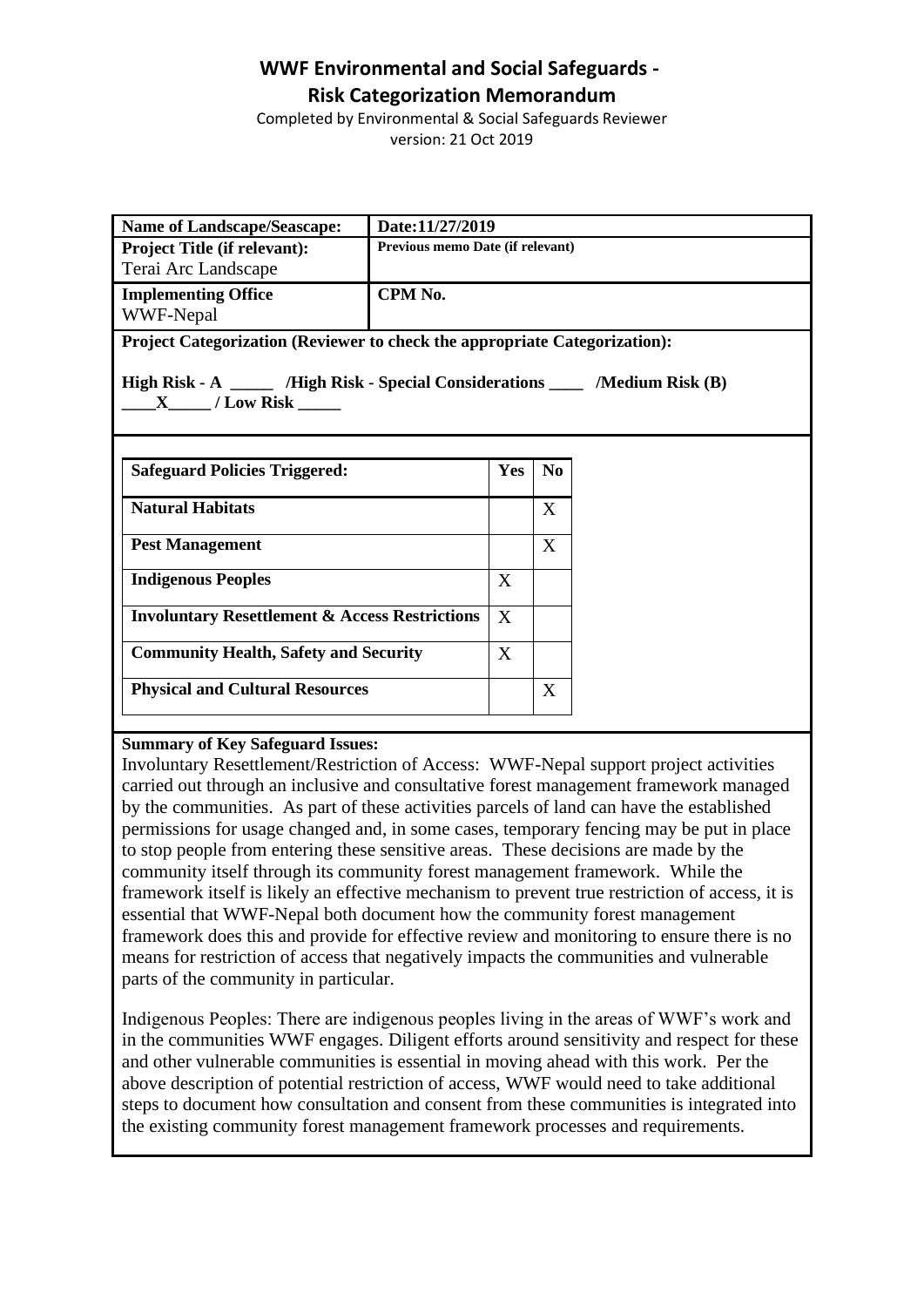# **WWF Environmental and Social Safeguards - Risk Categorization Memorandum**

Completed by Environmental & Social Safeguards Reviewer version: 21 Oct 2019

Community health and Security: There are three sets of risk present under this standard. First, increasing wildlife populations particularly those of large wildlife and predators increases the risk of human wildlife conflict. Second, provision of training and support to rangers does increase the potential risk for abuse or dangerous actions by those engaged in law enforcement. Third, careful review that support for established third party informant mechanisms is consistent with both local law and WWF guidelines while ensuring both safety of informants and not creating conflict in the community.

# **Describe any potential indirect and/or long term impacts due to anticipated future activities in the project area:N/A**

| <b>Required actions:</b> (type of ESIA,<br>ESMP, IPP, IPMP, RAP,<br>consultations, disclosure)                                                                                          | <b>Signatures:</b>                                                            |
|-----------------------------------------------------------------------------------------------------------------------------------------------------------------------------------------|-------------------------------------------------------------------------------|
| WWF-Nepal should put in                                                                                                                                                                 | Name                                                                          |
| place a ESMP which responds<br>directly to the impacts/risks<br>enumerated above.<br>Additionally, a stakeholder<br>engagement plan,<br>consultations, and disclosures<br>are required. | Safeguards Reviewer<br>Name<br>Landscape/Seascape Lead in implementing office |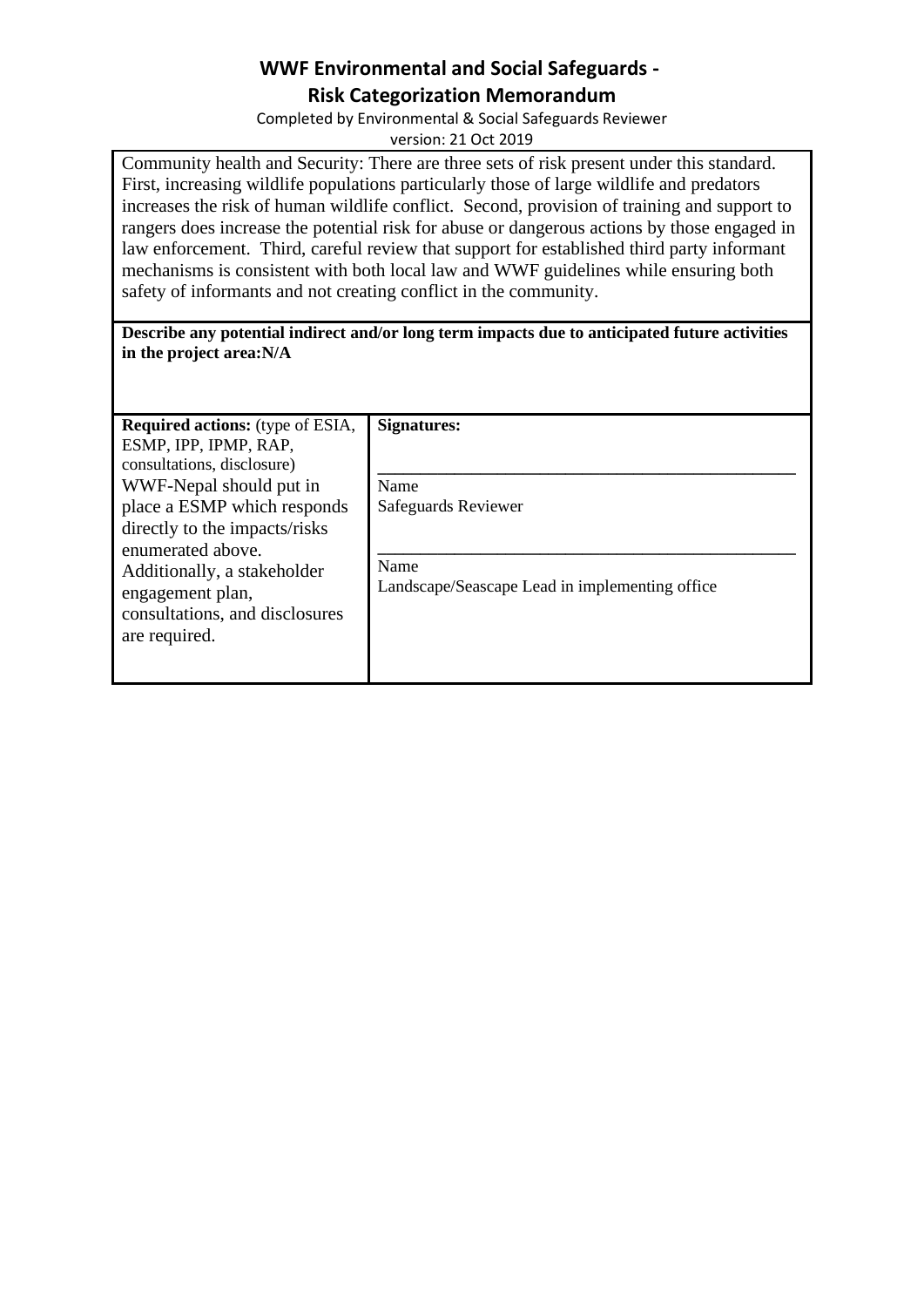| ס ו<br><b>COMF</b><br>וםו | J WWF<br>$\sim$ $\sim$<br>Safequards Reviewer<br>Approved | Date<br>Completed |
|---------------------------|-----------------------------------------------------------|-------------------|
| $-MF$<br>l RF<br>`≂VI⊨.   | <sup>+</sup> Nordstrom<br>Brent                           | 2/2/19<br>ت ا     |

# **WWF Environment and Social Safeguards Screening Tool for Landscapes and Seascapes**

*This screening tool is designed to begin the process of identifying and ultimately mitigating risks associated with WWF's activities in landscapes and seascapes . WWF has defined these activities as work taking place in a landscape or seascape where resources are provided in form of technical assistance, physical investments (infrastructure, technology or equipment) or financing to bring about changes in skills, knowledge, attitudes, behaviours and/or practices of institutions or individuals within a defined geographical area.* 

*The landscape or seascape lead is responsible for completing the empty fields (white) below, which will ultimately be reviewed by an approved WWF Safeguards Reviewer (blue). Please review the [Environmental and Social Safeguards Framework](https://sites.google.com/wwfus.org/safeguardstaskforce/?pli=1&authuser=1) before continuing.* 

*While this tool is specifically designed to identify environment and social risks, WWF's existing polices on gender, Indigenous peoples, human rights, and poverty and conservation apply to all of WWF's work. These policies are also available on the WWF Environment and Social Safeguards internal website.).*

| Landscape/ Seascape Project:     | Terai Arc Landscape                                                                               |                                                         |                                                                                                                                           |
|----------------------------------|---------------------------------------------------------------------------------------------------|---------------------------------------------------------|-------------------------------------------------------------------------------------------------------------------------------------------|
| Landscape Lead:                  | Shiv Raj Bhatta                                                                                   |                                                         |                                                                                                                                           |
| Participating WWF Offices:       | <b>WWF Nepal</b>                                                                                  |                                                         |                                                                                                                                           |
| Partner Agencies:                | <b>Multiple</b>                                                                                   |                                                         |                                                                                                                                           |
| Funding agency:                  | IUCN/KFW, DFAT, USAID, MFA Finland, WWF Network (US, UK, Germany, Finland, Netherland, Australia) |                                                         |                                                                                                                                           |
| Estimated start date / duration: | 2001-ongoing                                                                                      |                                                         |                                                                                                                                           |
| Country:                         | Nepal                                                                                             | Average annual funding<br>amount in USD:                | 2.29 Million USD                                                                                                                          |
|                                  |                                                                                                   | Projected annual funding<br>estimated for next 5 years: | FY 2020: 2.25 million USD<br>FY 2021: 2.3 million USD<br>FY 2022: 2.3 million USD<br>FY 2023: 2.3 million USD<br>FY 2024: 2.3 million USD |
| WWF CEO:                         | Dr. Ghana Shyam Gurung                                                                            |                                                         |                                                                                                                                           |

**PART 1:** *Record data on landscape/ seascape project being reviewed.* 

#### **Definition of "Landscape" or "Seascape"**

WWF often implements long-term, rolling projects and activities to pursue sustainable development and secure nature in a particular geographical area. The terms "landscape" or "seascape" (also collectively noted as "landscape"), are used to capture the set of projects and activities where WWF resources are provided, within a defined geographical area, in the form of technical assistance, physical investments (infrastructure, technology, or equipment), or financing to bring about changes in skills, knowledge, attitudes, behaviours, and/or practices of institutions or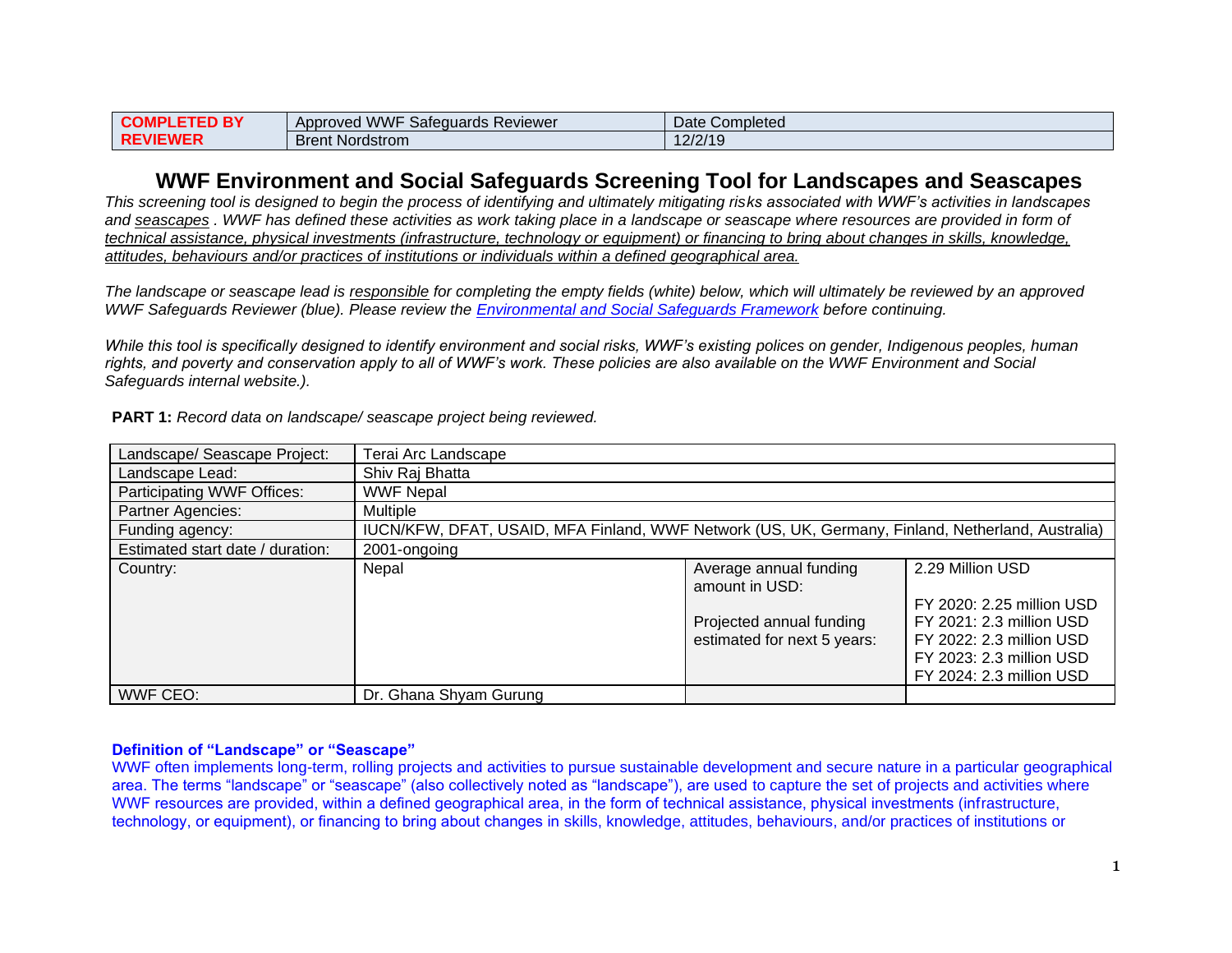individuals. Because it relates to WWF's engagement and aids in WWF's safeguarding of local communities - notwithstanding our partnerships with government or other organizations - this definition may differ from externally defined landscapes. A landscape may be a part of an existing, larger landscape (e.g., ETIC zone in TRIDOM), or may cross borders, but it is important to have a country office as well as a landscape lead. The ESSF will be applied to the landscape in its entirety. As new projects or activities are developed in an existing landscape or seascape, the ESSF provides guidance to review and update existing safeguards activities to assure continued environmental and social risk mitigation and management.

### **1. Landscape Details**

Provide a brief description and history of WWF's engagement in landscape (no more than 2-3 paragraphs), explaining key objectives, successes, challenges, opportunities, relevance for WWF global goals etc. If relevant, provide links to more detailed documents.

### **BRIEF DESCRIPTION & HISTORY**

The Terai Arc Landscape is among the most biologically important regions on earth, where the world's tallest grasslands and adjacent riverine forests support the world's highest densities of tigers, and the second largest population of greater one-horned rhinoceros. The Terai Arc landscape (TAL) is a unique transboundary conservation landscape covering over 5 million hectares across Nepal and India, extending from Nepal's Bagmati River in the east to India's Yamuna River in the west. It covers an area of 24,710 sq. km in Nepal with a network of six protected areas, forests, agricultural lands and wetlands. The TAL is Nepal's first conservation landscape and was initially established for the conservation of tigers in the early 2000's due to escalating habitat loss and fragmentation in the 1990s. Forced into isolated patches, the tiger population was rapidly declining. The Terai Arc Landscape was conceptualized to provide a contiguous habitat for tigers and facilitate connectivity across 15 protected areas on either side of this transboundary landscape. The introduction of the landscape level approach to conservation in Nepal in 2001 marked a paradigm shift in conservation programming to evolve from a single species and protected area focus to one that brought together connected landscapes, local communities and integrated conservation approaches to benefit people, nature and wildlife.

## **CONSERVATION SIGNIFICANCE**

Approximately 2.5 million hectares of the TAL transboundary landscape falls in Nepal, home to an estimated 7.5 million people<sup>1</sup>. The landscape is composed of 54% forests, 5% shrubs and grasslands, 35% agricultural land, and 2% water bodies. Home to one of the highest densities of Bengal Tigers in the world, the second largest population of the Greater One-horned Rhinoceros and the largest herd of Swamp deer, TAL-Nepal holds immense conservation significance, both from a national and global perspective. It is also home to numerous endangered and protected species with 85 species of mammals, 565 species of birds, 47 species of reptiles, and more than 125 species of fish. Over 75% of the forests of the lowland Terai and Churia fall within the TAL boundary, and these forests are Nepal's primary source of regulating greenhouse gas emissions associated with land-use change.

<sup>&</sup>lt;sup>1</sup> "National Population and Housing Census", 2011, Central Bureau of Statistics, Government of Nepal[, https://unstats.un.org/unsd/demographic](https://unstats.un.org/unsd/demographic-social/census/documents/Nepal/Nepal-Census-2011-Vol1.pdf)[social/census/documents/Nepal/Nepal-Census-2011-Vol1.pdf](https://unstats.un.org/unsd/demographic-social/census/documents/Nepal/Nepal-Census-2011-Vol1.pdf)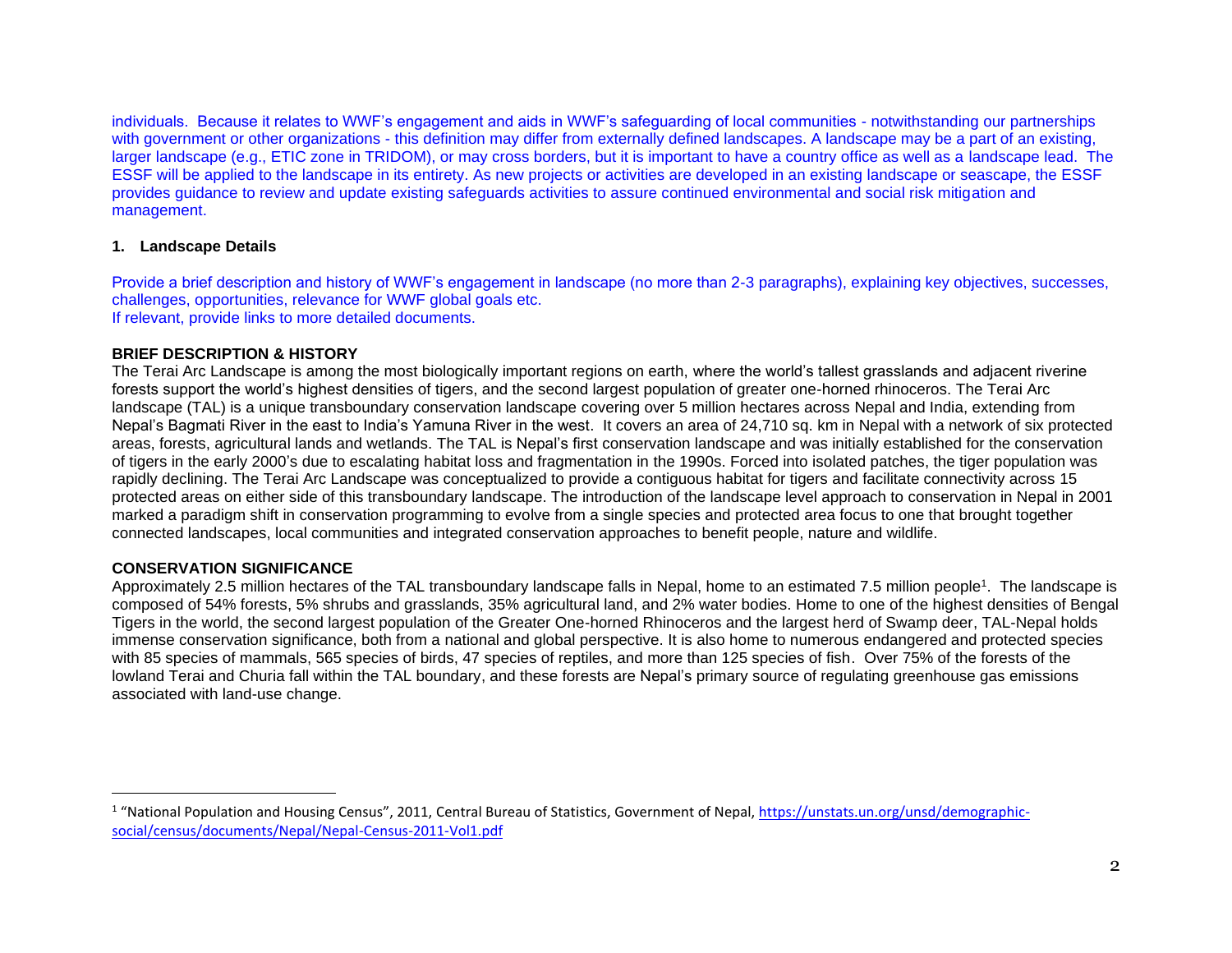## **VISION, OBJECTIVE AND RELEVANCE TO GLOBAL GOALS**

TAL-Nepal is a priority program endorsed and led by the Government of Nepal, initially guided by its Strategic Plan for 2004-2014<sup>2</sup> and now updated to the Strategic Plan for 2015-2025.<sup>3</sup> The TAL strategic plans are aligned with the government's national priorities, policies and plans. In the national context, it is aligned with the National Biodiversity Strategy and Action Plan (2014-2020)<sup>4</sup>, Forestry Sector Strategy (2015-2025), Forest Policy 2019 and Climate Change Policy 2011. At an international level, it is aligned to contribute towards the Aichi Biodiversity Target (2011- 2020)<sup>5</sup> and the Sustainable Development Goals (SDGs)<sup>6</sup> - primarily SDG 13 – climate action and SDG 15 – Life on land.

The current strategic plan for TAL Nepal, sets out a bold vision for "A globally unique landscape where biodiversity is conserved, ecological integrity safeguarded, and socio-economic well-being of people secured, in a dynamic environment of land, water, and resource use stresses and climate change." The key objective of the current strategic plan is to conserve the ecosystems of the Terai and Churia hills in order to ensure integrity of ecological, economic, and socio-cultural systems and communities. The TAL strategy focuses on three core themes - Species and Ecosystem Conservation, Forest and other Land use, Socio-economic wellbeing. These are supported by eight cross cutting themes - Institutional Coordination and Collaboration, Policy and Governance, Local capacity building, Gender Equality and Social Inclusion, Infrastructure Development, Climate Change, Research, Documentation and Dissemination, Awareness and Education and Sustainable Financing.

WWF-Nepal has been working in close partnership with the Government of Nepal since the inception of the TAL program, providing technical and financial support for the design and ongoing strengthening of the landscape strategy as well as for supporting program implementation on the ground. A major focus for WWF-Nepal lies in strengthening government capacities nationally and locally, as well as ensuring sound community stewardship over the land and resources to secure nature while optimizing community development benefits on a holistic and sustainable scale.

## **SUCCESSES, CHALLANEGES & OPPORTUNITIES**

The hallmark of Nepal's conservation journey over the last 25 years has been a continued effort to innovate and advance the goal of people living in harmony with nature. Challenges associated with phases of insurgency, political instability and weak governance, and natural disasters have presented serious obstacles at times, and in the case of the TAL have hindered the development of nature-based tourism, a key foundation for TAL's sustainable economic growth. TAL-Nepal is a significant contributor to the national tourism economy, hostinglarge numbers of domestic and international visitors annually to the region's protected areas, communities, religious and cultural sites, largely drawn by opportunities to view the wildlife and biodiversity of the Terai.

A key characteristic of TAL's conservation strategy are the seven land-use corridors and three critical wildlife migration points that facilitate connectivity across the transboundary landscape. Nepal has had notable success in establishing functional corridors that provide wildlife, including tigers, the ability to roam between protected areas and thrive. A key conservation result of the long-term effort to implement this connected

 $2$  "Terai Arc Landscape – Nepal, Strategic Plan (2004-2014), Ministry of Forests and Soil Conservation, Government of Nepal, [http://dofdocs.gov.np/documents/81/tal\\_strategic\\_plan\\_20100323034613.pdf](http://dofdocs.gov.np/documents/81/tal_strategic_plan_20100323034613.pdf)

<sup>3</sup> "Strategy and Action Plan 2015-2025, Terai Arc Landscape, Nepal", Ministry of Forests and Soil Conservation, Government of Nepal, [http://conservationcorridor.org/cpb/Ministry-of-Forests-and-Soil-Conservation-Nepal\\_2015.pdf](http://conservationcorridor.org/cpb/Ministry-of-Forests-and-Soil-Conservation-Nepal_2015.pdf)

<sup>&</sup>lt;sup>4</sup> "National Biodiversity Strategy and Action Plan (2014-2020)", Ministry of Forests and Soil Conservation, Government of Nepal, [http://mofe.gov.np/downloadfile/29\\_Strategy%20and%20action%20plan\\_1526382258.pdf](http://mofe.gov.np/downloadfile/29_Strategy%20and%20action%20plan_1526382258.pdf)

<sup>&</sup>lt;sup>5</sup> "Aichi Biodiversity Targets (2011-2020)", Convention on Biological Diversity, *<https://www.cbd.int/sp/targets/>* 

<sup>&</sup>lt;sup>6</sup> "Sustainable Development Goals" United Nations, <u><https://www.un.org/sustainabledevelopment/sustainable-development-goals/></u>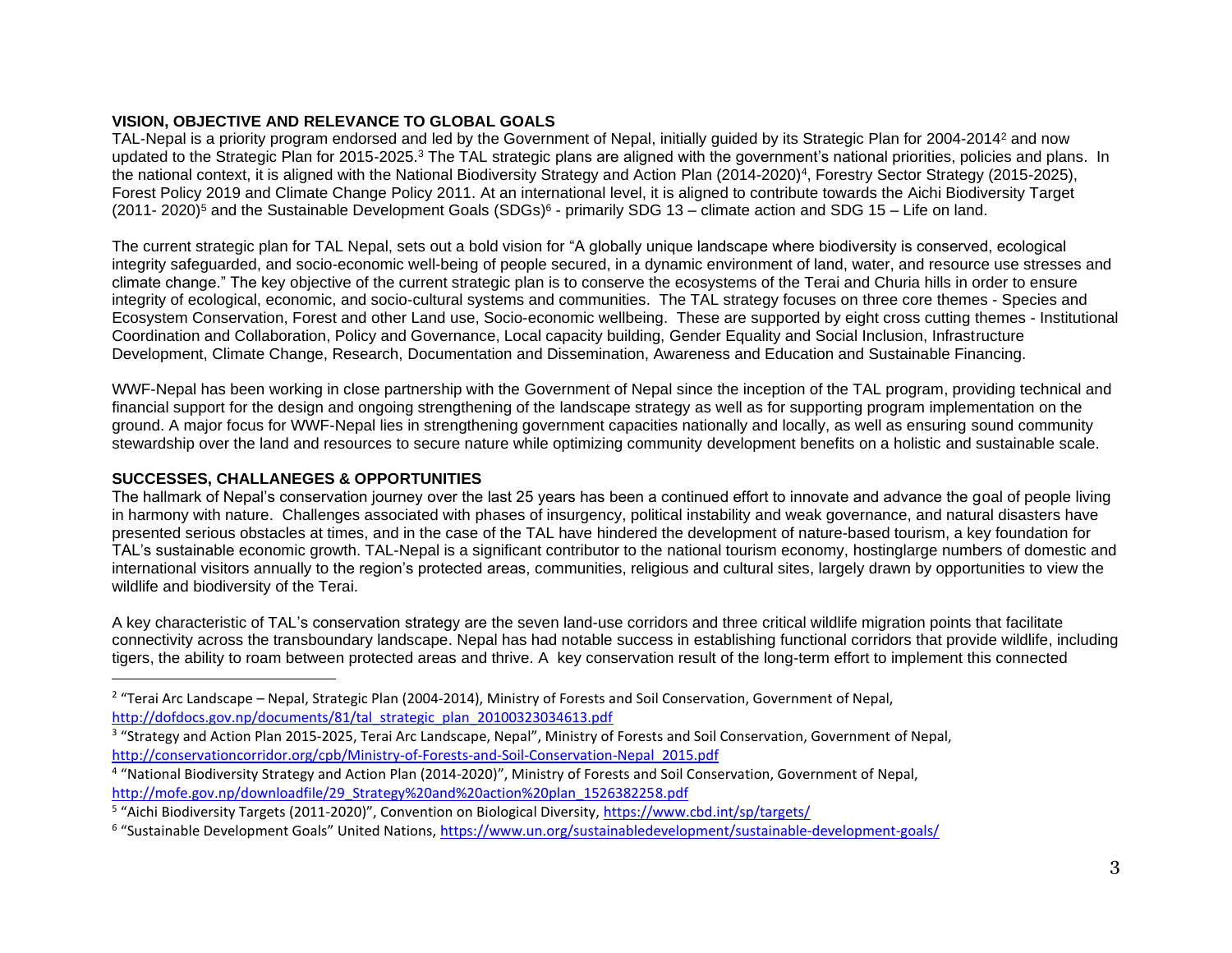landscape approach linking local communities, nature conservation, and sustainable development has been in Nepal becoming the first of the tiger range countries to nearly double the population of wild tigers - from 121 in 2009 to 235 in 2018 - four years ahead of the global goal set for 2022. Similarly, rhino numbers have increased from 372 in 2005 to 645 in 2015, with the country has also celebrated five years of zero poaching of rhinos since 2011, in large part due to the critical role and support of communities in managing forests for multiple uses.

Continuous engagement with local communities and community stewardship remains the core component of the Terai Arc Landscape's conservation fabric and TAL program support. Community-led efforts in forest restoration and management have put Nepal on the global map for its leading efforts in community-based conservation. These efforts have been crucial in increasing the country's forest coverage to 44%, while also uplifting the local economy through livelihood diversification interventions such as small-scale forest-based enterprises, community-based homestay tourism, training and access for skill-based jobs, and establishment of micro-credit services providing benefits to thousands of people across the landscape. The TAL program also supports the management of buffer zones of national parks, where a unique revenue sharing mechanism is in place. Every year, 30-50% of the revenue generated from the protected areas is channelled to local communities residing in the buffer zones for community-based conservation and development initiatives. The success of TAL as a landscape conservation approach based on community led resource management has served as a model in Nepal for the declaration of four additional conservation landscapes - the Sacred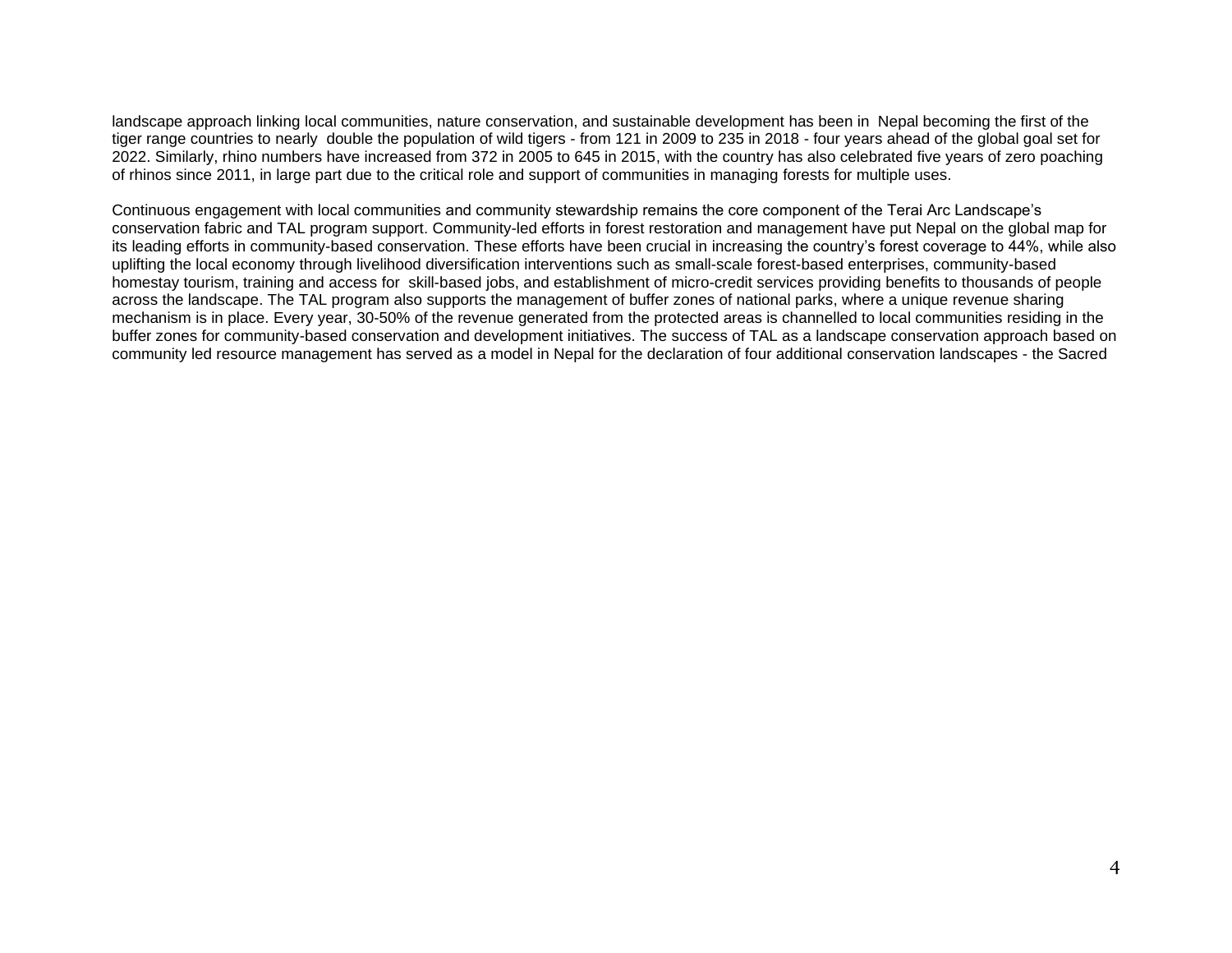

Himalayan Landscape, Chitwan-Annapurna Landscape, Kangchenjunga Landscape, and Kailash Sacred Landscape.

| Countries covered by land/sea scape:             | Nepal, India                                                                                 |
|--------------------------------------------------|----------------------------------------------------------------------------------------------|
| Size (in hectares):                              | TAL Nepal - 2,471,003 Hectares                                                               |
| <b>Population:</b>                               | 7.5 million                                                                                  |
| Communities (check which types are               | Describe below                                                                               |
| present)                                         |                                                                                              |
| $\boxtimes$ Municipalities (villages, cities and | Nepal has three tiers of government – one federal or central government; seven provincial or |
| towns, displaced peoples' settlements            | state governments; and 753 municipal or local level governments. TAL extends over six        |
| and other):                                      |                                                                                              |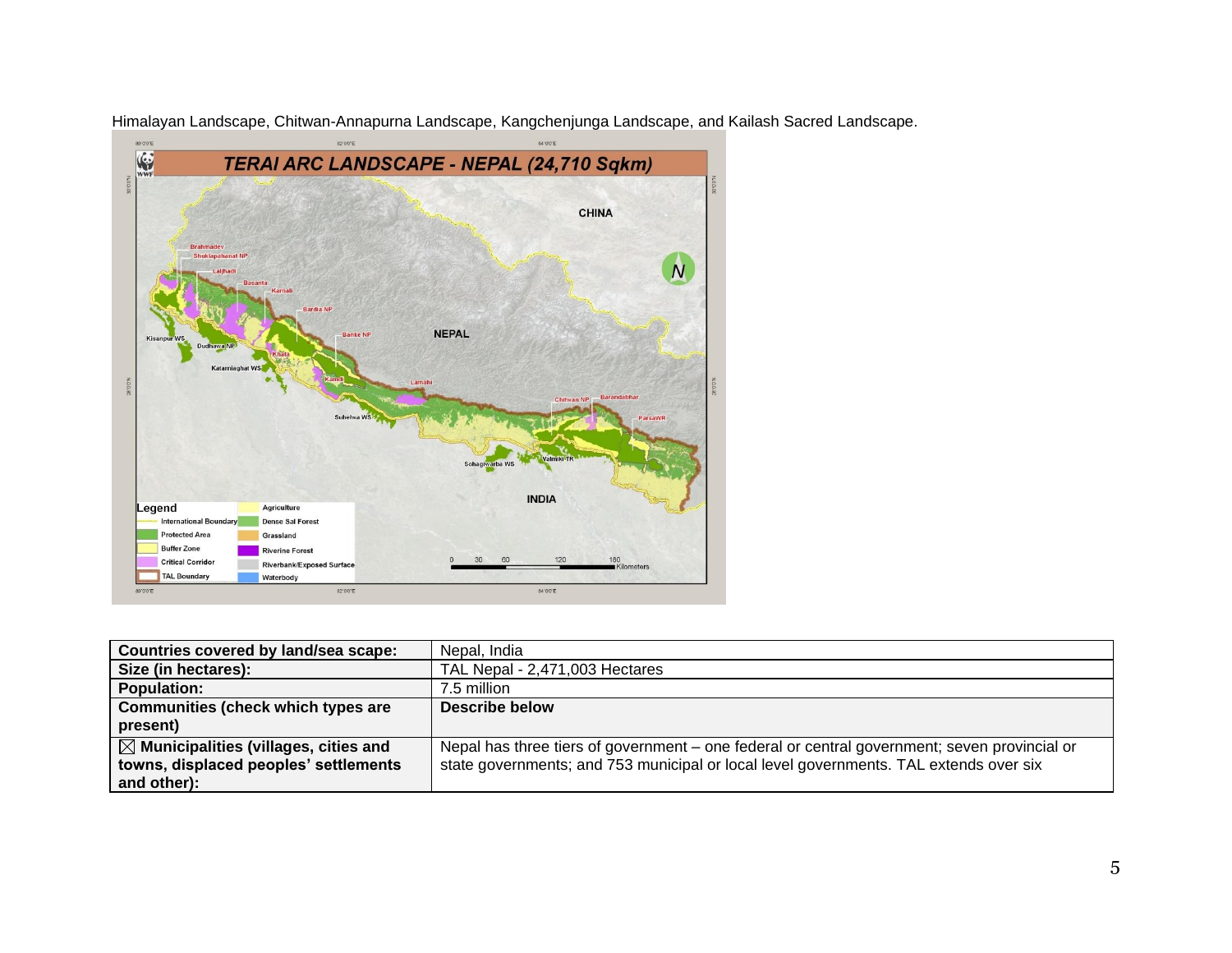|                                 | provinces and has 156 municipalities. Of the 156 TAL municipalities, <sup>7</sup> 2 are metropolitan cities <sup>8</sup> ,<br>7 are sub metropolitan cities <sup>9</sup> , 57 are municipalities, and 90 are rural municipalities <sup>10</sup> .                                                                                                                                                                                                                                                                                                                                                                                                                                                                                                   |
|---------------------------------|-----------------------------------------------------------------------------------------------------------------------------------------------------------------------------------------------------------------------------------------------------------------------------------------------------------------------------------------------------------------------------------------------------------------------------------------------------------------------------------------------------------------------------------------------------------------------------------------------------------------------------------------------------------------------------------------------------------------------------------------------------|
| $\boxtimes$ Indigenous Peoples: | Nepal follows the United Nations definition of indigenous people as those who inhabited a<br>country or a geographical region at the time when people of different cultures or ethnic origins<br>arrived. The Government of Nepal recognizes indigenous people as "Aadibasi-Janjati",<br>according to National Foundation for Upliftment of Aadibasi Janjati Act 2002 of Nepal which<br>refers to a tribe or community as mentioned in its Schedule, having its own mother language and<br>traditional rites and customs, distinct cultural identity, distinct social structure and written or<br>unwritten history. As per this act and definition, there are 59 indigenous nationalities recognized<br>in Nepal, of which 10 are residing in TAL. |
|                                 | The Tharu are the dominant indigenous nationality of the Terai. For centuries, Tharu people,<br>naturally resistant to malaria, were the only inhabitants of the Terai. After the eradication of the<br>malaria in the 1960s, thousands of immigrants from the hill regions (including scheduled<br>indigenous peoples from the hills region) migrated to the Terai.                                                                                                                                                                                                                                                                                                                                                                                |
|                                 | As per Nepal's legal codes, only two types of land ownership are recognized, private land and<br>government land. Therefore, Nepal does not have a legal provision for IP lands. Nor does it<br>recognize IP managed reserves.<br>$\Omega$<br>The TAL program has developed strategies incorporating practices of indigenous people in<br>forests, grasslands, rivers and wetlands management. One of the crosscutting themes of the                                                                                                                                                                                                                                                                                                                |
|                                 | TAL strategic plan, 'Gender and Social Inclusion', is heavily focused on incorporating indigenous<br>people.                                                                                                                                                                                                                                                                                                                                                                                                                                                                                                                                                                                                                                        |
|                                 | Since most of the indigenous people residing in the TAL are natural resource dependent, the<br>primary beneficiaries of the TAL program are these communities. For example, more than 45%<br>of project beneficiaries are from indigenous people.                                                                                                                                                                                                                                                                                                                                                                                                                                                                                                   |

<sup>&</sup>lt;sup>7</sup> Municipalities: Having at least 75,000 population and at least thirty million rupees average annual domestic income for past five years including other developmental features as mentioned in local government act

<sup>&</sup>lt;sup>8</sup> Metropolitan: having five hundred thousand population with annual average internal income of at least one billion rupees in the past five years including other developmental features as mentioned in local government act

 $9$  Sub metropolitan: having two hundred thousand permanent residents and with average income of at least two hundred and fifty million rupees in the latest five years including other developmental features as mentioned in local government act

<sup>&</sup>lt;sup>10</sup> Rural municipality: All remaining local administrative units who does not meet above criteria to be declared as municipality, sub metropolitan city and metropolitan city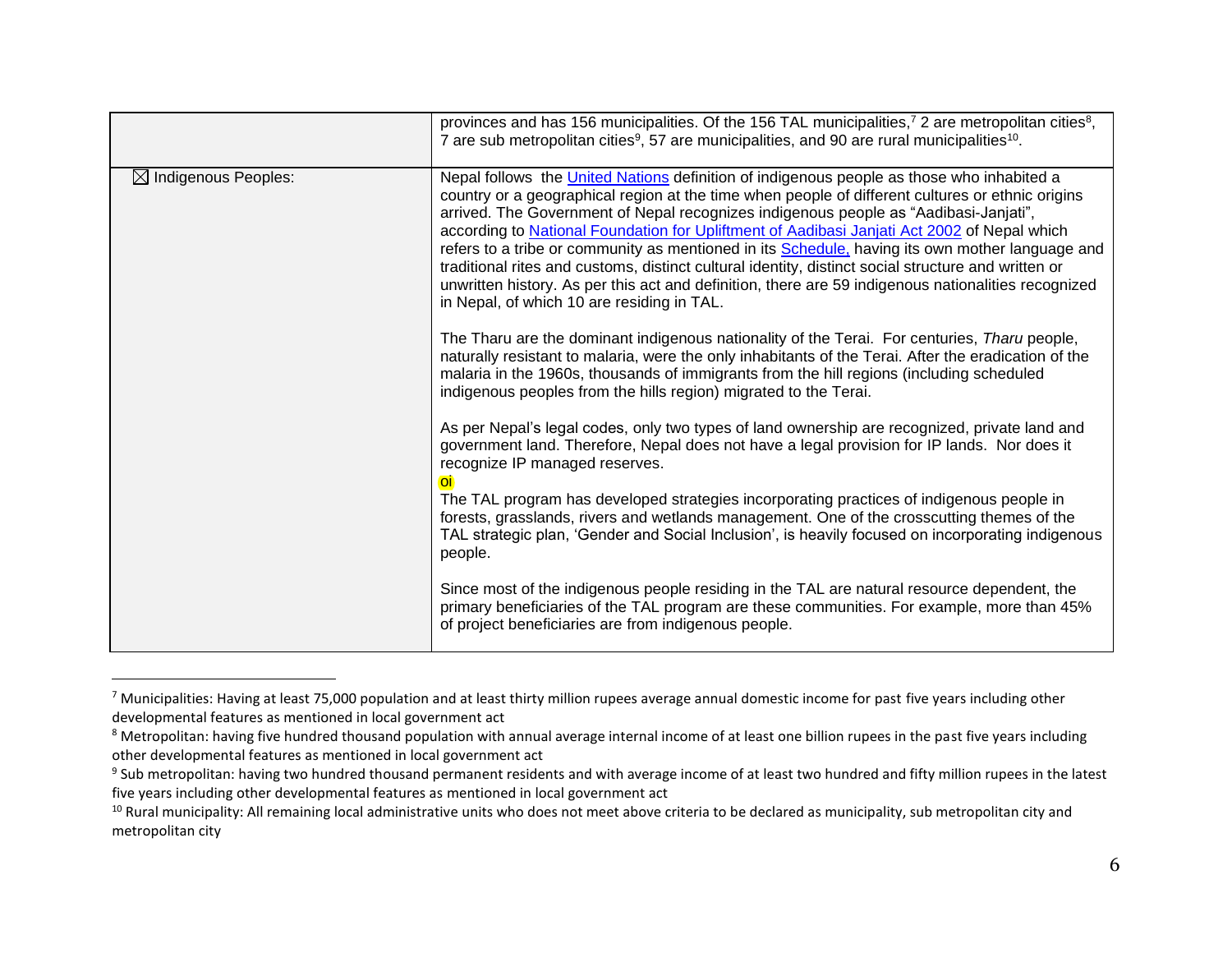| Types of livelihoods and economy (both<br>formal and informal) | Describe the 3-5 most important types below                                                                                                                                                                                                                                                                                                                                                                                                                                                                                                                                                                                                                                                                                                                                                                                                                                                                                                                                                    |
|----------------------------------------------------------------|------------------------------------------------------------------------------------------------------------------------------------------------------------------------------------------------------------------------------------------------------------------------------------------------------------------------------------------------------------------------------------------------------------------------------------------------------------------------------------------------------------------------------------------------------------------------------------------------------------------------------------------------------------------------------------------------------------------------------------------------------------------------------------------------------------------------------------------------------------------------------------------------------------------------------------------------------------------------------------------------|
| for communities, IPs, Ethnic Groups:                           | The average per capita annual income in TAL is roughly NPR 50,781 <sup>11</sup> while the human<br>development index ranges between 0.386 and 0.551. (For context, the national average per<br>capita annual income is NPR 51,879 and the national average HDI is 0.453.)                                                                                                                                                                                                                                                                                                                                                                                                                                                                                                                                                                                                                                                                                                                      |
|                                                                | The main sources of income for households are agriculture, animal husbandry, employment and<br>remittances. Forests act as a safety net for most rural households in the landscape who depend<br>on natural resources for food, fodder, fuel wood and medicines.                                                                                                                                                                                                                                                                                                                                                                                                                                                                                                                                                                                                                                                                                                                               |
|                                                                | Subsistence agriculture remains a mainstay of the TAL economy as does primarily crop and<br>livestock farming. The eastern TAL has experienced a scaling up of poultry farming and fish<br>farming enterprises. Nature and culture-based tourism remains the primary source of income<br>and employment for much of the TAL, with Chitwan National Park receiving 50% of the tourists<br>visiting Nepal's protected areas, and Lumbini receiving one million visitors annually.                                                                                                                                                                                                                                                                                                                                                                                                                                                                                                                |
|                                                                | TAL has productive forest areas and a majority of forested lands are under the community forest<br>management regime. As such, engagement in timber and non-timber forest products is another<br>source of income for local communities. Tharu and other indigenous peoples mostly practice<br>agriculture and livestock rearing heavily dependent on forest and water resources. Increased<br>tourism in and around the protected areas of TAL has also led to increasing levels of local<br>community participation in the tourism sector through the development of homestay businesses<br>and other micro-enterprises.                                                                                                                                                                                                                                                                                                                                                                     |
|                                                                | Given the importance of Nepal's community forest management regime to livelihoods and to the<br>implementation of the TAL program, we provide a brief description of its key features. As per<br>Nepal's Forest Act and Forest Regulation, community forests are areas of forest given over to<br>local communities for protection, management and use of forest resources. Every local<br>inhabitant (household) in the community with traditional rights to the forest area and who depend<br>on it for forest products, has the right to be a member of the community forest user group. The<br>user groups prepare the governance and management plans themselves (known as the 'User's<br>Constitution' and 'Forest Operational Plan'). The User's Constitution regulates socio-economic<br>components such as membership, general assembly, executive committee, and their roles and<br>responsibilities. The 'Forest Operational Plan' regulates bio-physical components such as forest |
|                                                                | protection measures, forest management systems and practices to be applied, distribution of                                                                                                                                                                                                                                                                                                                                                                                                                                                                                                                                                                                                                                                                                                                                                                                                                                                                                                    |

<sup>&</sup>lt;sup>11</sup> "National Population and Housing Census", 2011, Central Bureau of Statistics, Government of Nepal, [https://unstats.un.org/unsd/demographic](https://unstats.un.org/unsd/demographic-social/census/documents/Nepal/Nepal-Census-2011-Vol1.pdf)[social/census/documents/Nepal/Nepal-Census-2011-Vol1.pdf](https://unstats.un.org/unsd/demographic-social/census/documents/Nepal/Nepal-Census-2011-Vol1.pdf)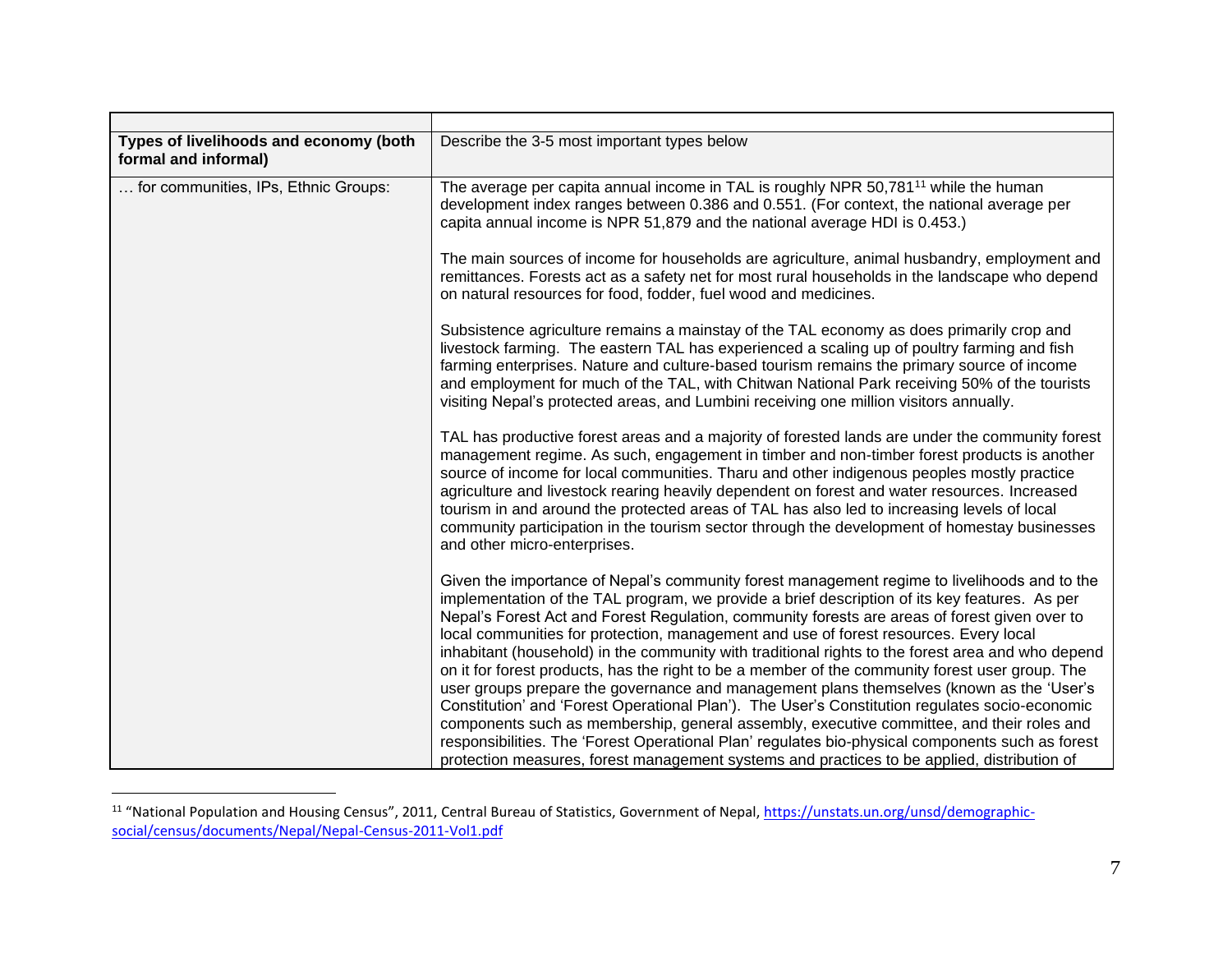|                                                                    | forest resources and benefits. The General Assembly approves the 'Users Constitution' and<br>'Forest Operational Plan' which are then submitted to the District/Division Forest Office for final<br>approval. Once approved, the status of the Community Forest is formalized, and the<br>government transfers the use rights of forest resources from government to local communities.<br>The regime ensures that all revenues generated from community forests remain with the<br>community forest users' groups themselves.                                                                                                                                                                                            |
|--------------------------------------------------------------------|---------------------------------------------------------------------------------------------------------------------------------------------------------------------------------------------------------------------------------------------------------------------------------------------------------------------------------------------------------------------------------------------------------------------------------------------------------------------------------------------------------------------------------------------------------------------------------------------------------------------------------------------------------------------------------------------------------------------------|
| for large-scale commercial or public<br>investment and development | There are 3 major industrial zones in the TAL - Birgunj, Bhairahawa and Nepalgunj – serving as<br>primary import and export hubs. Birgunj accounts for 60% of the country's total imports from<br>India. There are various large-scale commercial enterprises in the Terai, ranging from agro-<br>industrial products such as banana, poultry, fish and livestock to cement and brick kiln factories.<br>Commercial and large-scale extraction of sand and rock from the riverbeds is also occurring in<br>the TAL, fuelling the nation's infrastructure development drive. As such, sustainable<br>development remains a key concern with poorly regulated systems for resource collection -<br>timber, sand, and rocks. |
|                                                                    | In the tourism sector, Chitwan and Bardia National Parks and the Lumbini World Heritage Site<br>are the primary tourism destinations in TAL, with commercial and large-scale tourism and<br>service infrastructure seeing increased investment over time.                                                                                                                                                                                                                                                                                                                                                                                                                                                                 |

## **2. Institutional Arrangements for WWF's Work**

Using the table below, list key partners that are currently engaged or that WWF expects to engage, for example government ministries, INGOS, local CSOs, universities, private sector, etc. Describe their role in relation to WWF.

The implementation modality of the TAL Program is shown in the following diagram and identifies the levels of Program Governance and key partners participating in the governance structure.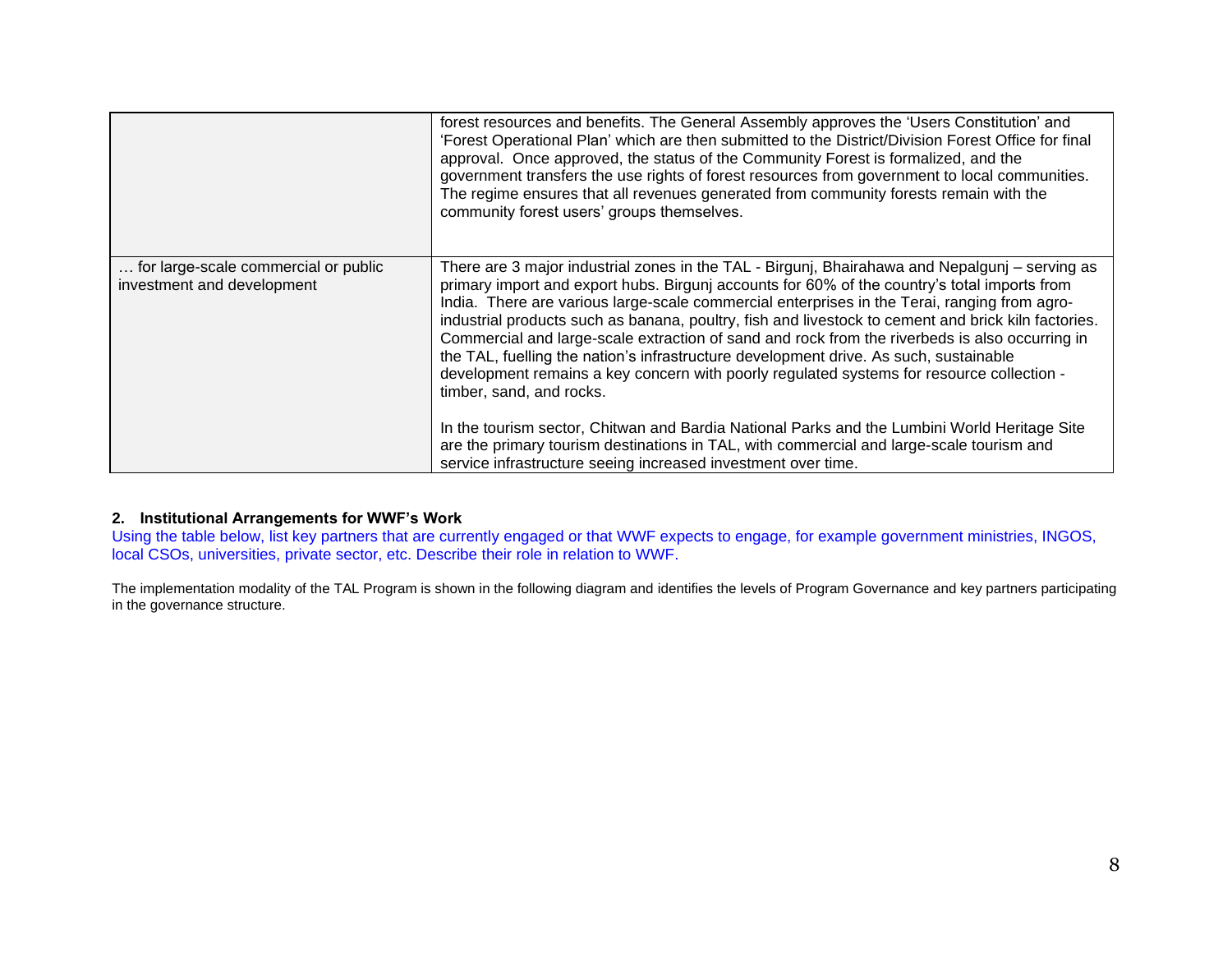

CBO: Community Based Organization, CBRP: Corridor and Bottleneck Restoration Project, C/CO: Chief/Conservation Officer, CP: Conservation Program, CR: Country Representative, DDG:<br>Deputy Director General, DFO: Divisional Fo Deputy Director General, DFO: Divisional Forest Officer, DG: Director General, DNPWC: Department of National Parks and Wildlife Conservation, DoFSC: Department of Forests and Soil Conservation, FP: Focal Point, MoFE: Ministry of Forests and Environment, MoITFE: Ministry of Industry, Tourism, Forests and Environment (state governments), NGO: Non-Governmental Organization O: Operations, P: Program, PABZ: Protected Areas and Buffer Zones Project, PC: Program Coordinator, PG: Policy and Governance, PM: Project Manager, PO: Planning Officer, SWC: Social Welfare Council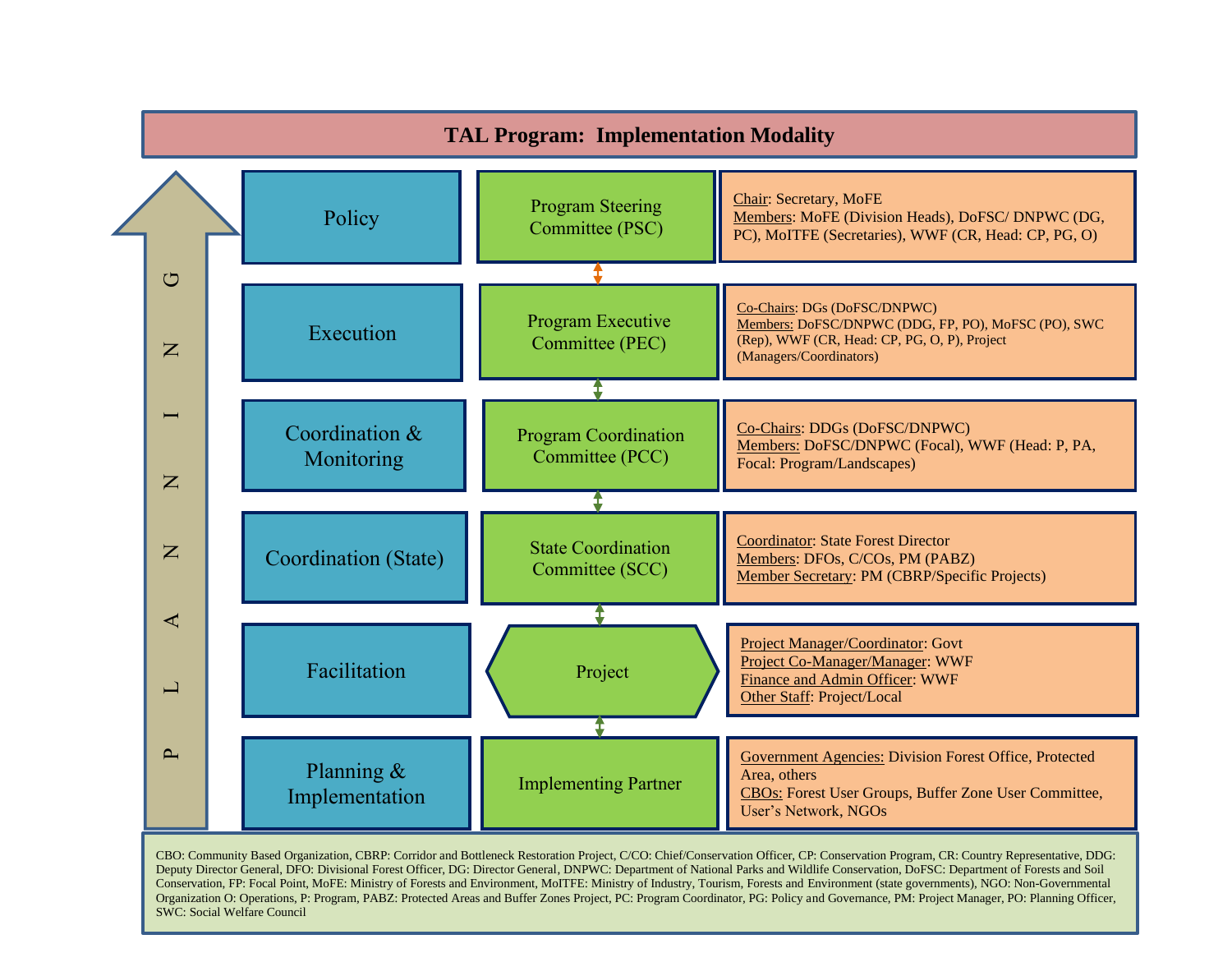**Note: In the following table of key partners and roles, "Primary Grantee" refers to an organization or entity signing a grant agreement directly with WWF. A "sub-grantee" is at the next level and signs a grant agreement with the TAL Project Office, which is co-managed by the Government of Nepal and WWF (see chart above). A "coordination partner" refers to an organization or entity that contributes to the overall TAL Program goals and objectives, however, does not receive direct support from the Program through a primary or subgrant agreement. A "Consortium Partner" refers to a core, defined implementing partner of WWF's within the Hariyo Ban II project. CARE is the only Consortium Partner and receives grant funding directly from WWF-US.**

| <b>Partner</b>                                                                                                         | Role                                                                                                                                                                                                      | <b>Check if funded</b><br>through WWF |
|------------------------------------------------------------------------------------------------------------------------|-----------------------------------------------------------------------------------------------------------------------------------------------------------------------------------------------------------|---------------------------------------|
| Ministry of Forests and Environment (MoFE)                                                                             | Policy enabler partner at federal level - e.g. MoFE<br>approves TAL strategy                                                                                                                              | $\boxtimes$                           |
| Department of National Parks and Wildlife<br>Conservation (DNPWC)                                                      | Co-implementer (primary grantee), inside PA<br>Landscape program executive guidance body-e.g.<br>DNPWC approves annual workplan                                                                           | $\boxtimes$                           |
| Department of Forests and Soil Conservation (DoFSC)                                                                    | Co-implementer (primary grantee) outside PA -<br>Landscape program executive guidance body- e.g.<br>DoFSC approves annual workplan                                                                        | ⊠                                     |
| Central Investigation Bureau (CIB), Nepal Police                                                                       | Wildlife pillar (department) of CIB implements<br>activities using grant funds received through CIB as<br>a primary grantee. This work is at a national level<br>and is focused on wildlife crime control | $\boxtimes$                           |
| State Ministries of Industry, Tourism, Forests and<br>Environment (6 states)                                           | Coordination partner at the provincial/state<br>government level - coordinates and creates<br>enabling environment at state level                                                                         | $\boxtimes$                           |
| Local Government entities (156 municipalities)                                                                         | Coordination partners at the local government level<br>- responsible for enabling conditions and resource<br>leveraging                                                                                   | $\boxtimes$                           |
| Protected Areas (Parsa, Chitwan, Bardia, Banke,<br>Suklaphanta National Parks-5 and Krishnasar<br>Conservation Area-1) | Sub-grantees- implement program activities on the<br>ground (e.g. responsible for program<br>implementation and enabling environment for<br>community-based conservation inside Pas)                      | $\boxtimes$                           |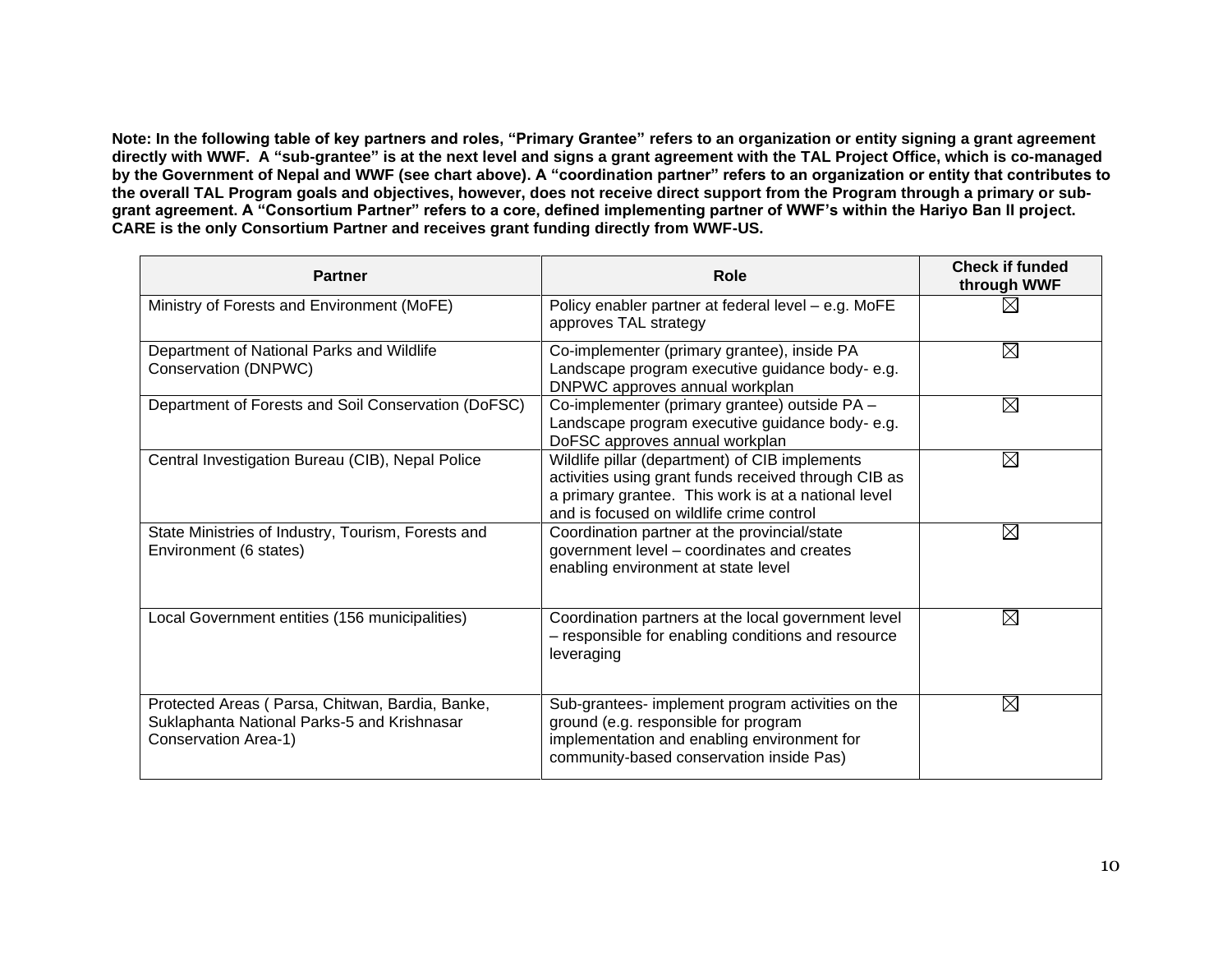| Division Forest Offices (25) across 19 districts                                                                                                                                                                | Sub-grantees- implement program activities on the<br>ground (e.g. responsible for program<br>implementation and enabling environment for<br>community-based conservation outside PAs) | $\boxtimes$ |
|-----------------------------------------------------------------------------------------------------------------------------------------------------------------------------------------------------------------|---------------------------------------------------------------------------------------------------------------------------------------------------------------------------------------|-------------|
| Buffer Zone User Committees BZUCs - 76,<br>Conservation Area User Committees -4, in Buffer zone<br>of protected area                                                                                            | Sub-grantees - directly implement project activities<br>at local level                                                                                                                | ⊠           |
| <b>Community Forest Coordination Committees (CFCCs)</b><br>21, CFCCs are umbrella organization of Community<br>Forest User Groups (CFUGs) which are 2000+, in<br>corridors/connectivity outside protected areas | Sub-grantees - directly implement project activities<br>at local level                                                                                                                |             |
| Federation of Community Forest Users' (FECOFUN)<br>Nepal                                                                                                                                                        | Sub-grantee - NGO implementer at ground focusing<br>on community forestry policy and advocacy work                                                                                    | $\boxtimes$ |
| National Trust for Nature Conservation (NTNC)                                                                                                                                                                   | Sub-grantee - NGO implementer at ground focusing<br>on wildlife research and survey                                                                                                   | $\boxtimes$ |
| <b>CARE Nepal</b>                                                                                                                                                                                               | Consortium Partner in USAID Hariyo Ban Program<br>- Il focusing on governance, climate change and<br><b>GESI</b>                                                                      |             |
| School Environment Education Network Nepal (SENSE<br>Nepal)                                                                                                                                                     | Sub-grantee - NGO implementer at ground focusing<br>on environmental/conservation education with<br>school children                                                                   | $\boxtimes$ |
| CUPPEC, CAWUN (Trade union groups affiliated with<br>Building and Wood Workers International)                                                                                                                   | Sub-grantee - focusing on environmental<br>awareness and sustainable forestry practices with<br>community forests                                                                     | $\boxtimes$ |
| Academic institutions (Tribhuwan University/Institute of<br>Forestry, Kathmandu University, Pokhara University,                                                                                                 | Sub-grantee - primarily scientific research and<br>survey                                                                                                                             | $\boxtimes$ |
| South Asian Wildlife Enforcement Network (SAWEN)                                                                                                                                                                | Primary grantee - capacity building of SAWEN<br>secretariat and enforcement agencies including<br>promoting regional cooperation in wildlife crime<br>control                         | $\boxtimes$ |
| Private sector                                                                                                                                                                                                  | Coordination partner for resource leveraging                                                                                                                                          | $\boxtimes$ |
| Lumbini Development Trust (LDT)                                                                                                                                                                                 | Primary grantee for the Green Lumbini Initiative                                                                                                                                      | $\boxtimes$ |
| Other Non-governmental Organizations (NGOs) and<br><b>Community Based Organization (CBOs)</b>                                                                                                                   | Primary grantees for the implementation of specific<br>specialized activities such as the partnership with                                                                            | $\boxtimes$ |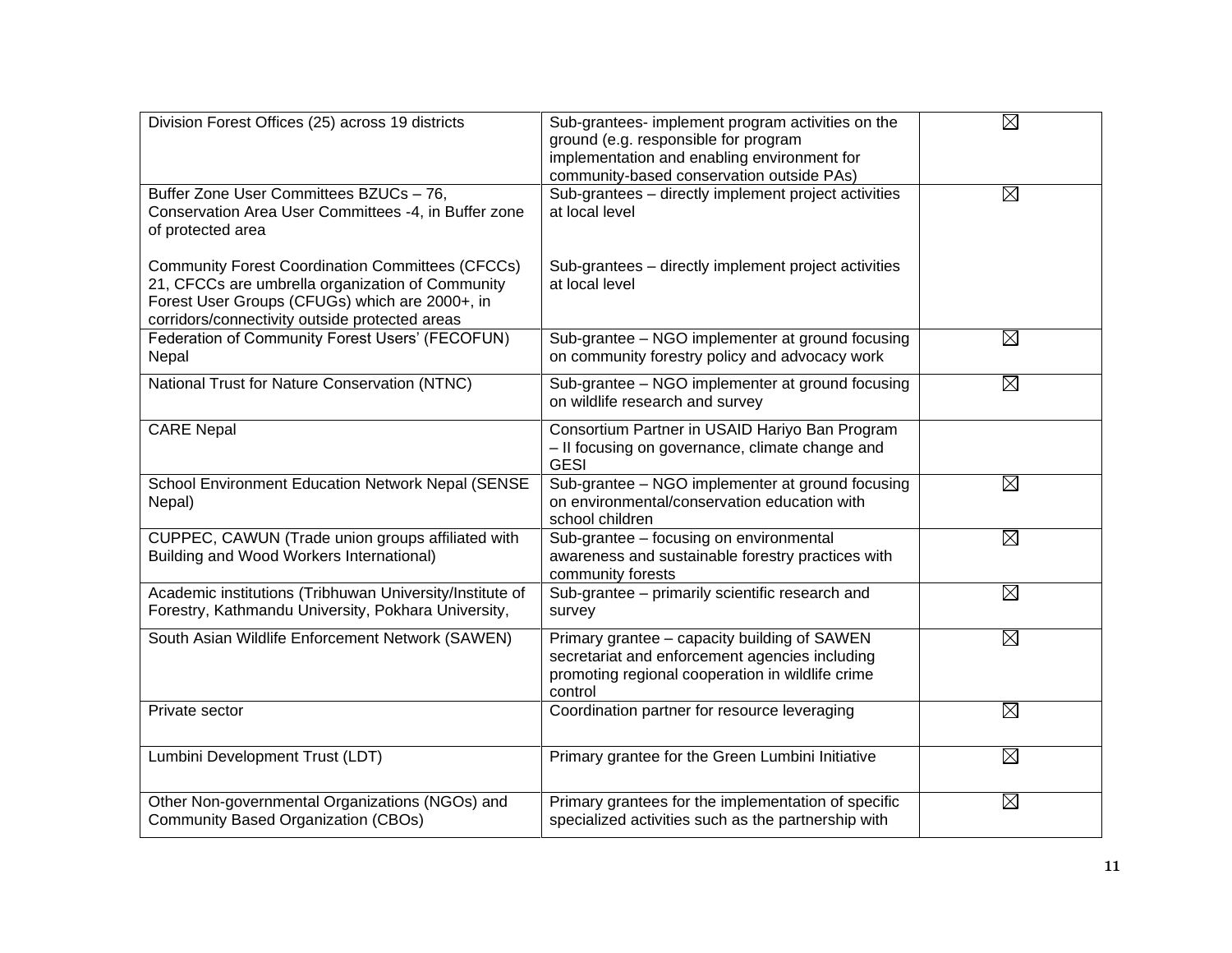| the Judge Society Nepal for promoting legal |  |
|---------------------------------------------|--|
| awareness and procedural training.          |  |

#### **3. Landscape/Seascape Strategy**

In the table below, list the major strategies/ activities to be carried out or funded by WWF in the landscape/ seascape. Add further rows as necessary. Please organize your activities according to the ten categories below, as per the CMP (Conservation Measures Partnership) actions [classification](http://cmp-openstandards.org/version-2-0-of-threats-and-actions-classification-available/) (see link for detailed definitions and examples).

| <b>CMP Activity category</b> | Major Strategies/ Activities in the landscape.                                                                                                                                                    |
|------------------------------|---------------------------------------------------------------------------------------------------------------------------------------------------------------------------------------------------|
| Land/Water management        | Prepare and implement watershed and sub-watershed management plans through stakeholder                                                                                                            |
|                              | consultations, meetings/workshops to promote knowledge and experience sharing among                                                                                                               |
|                              | government and community partners, and technical support in areas such as GIS.                                                                                                                    |
|                              | Strengthen linkages up-stream and down-stream in watershed management through mulit-                                                                                                              |
|                              | stakeholder interactions involving communities, local governments, and business entrepreneurs                                                                                                     |
|                              | among others.                                                                                                                                                                                     |
|                              | Promoting integrated land-use management approaches and payment for ecosystem services                                                                                                            |
|                              | (PES) schemes aimed at improving watershed management practices through trainings,                                                                                                                |
|                              | consultations and technical input to government and community organizations.                                                                                                                      |
|                              | Forest restoration:                                                                                                                                                                               |
|                              | Protection measures such as providing fencing to protect natural regeneration areas and<br>$\bullet$<br>mobilization of community forest guards (Ban Heralu) to monitor and ensure implementation |
|                              | of sustainable forest management practices - tending, cleaning, pruning, low-impact                                                                                                               |
|                              | harvesting). The mobilization activity includes training, equipment (e.g. GPS, camera, forest                                                                                                     |
|                              | resource measurement tools, etc), and provision of nominal mobility costs through                                                                                                                 |
|                              | community forest user groups. Community forest guards are hired by community forest user                                                                                                          |
|                              | groups and are not government officials.                                                                                                                                                          |
|                              | Plantation establishment (including seedling production and enrichment planting) and<br>$\bullet$<br>promotion of native species.                                                                 |
|                              | Forest Management                                                                                                                                                                                 |
|                              | Capacity development of forest authorities and user groups.<br>$\bullet$                                                                                                                          |
|                              | Support for silvicultural/tending operations (thinning, pruning, sustainable harvesting, after-                                                                                                   |
|                              | harvesting, and equipment support such as GPS, camera, forest resource measurement                                                                                                                |
|                              | tools, and field gear.                                                                                                                                                                            |
|                              | Forest fire prevention through controlled burning, and small-scale construction/maintenance<br>$\bullet$                                                                                          |
|                              | of forest roads.                                                                                                                                                                                  |
|                              | Promote public and private land management on degraded forest/agricultural land through                                                                                                           |
|                              | agroforestry practices including Non-Timber Forest Products.                                                                                                                                      |
|                              | Plantation to promote multiple use trees (fruits, fodder, fuel, timber).<br>$\bullet$                                                                                                             |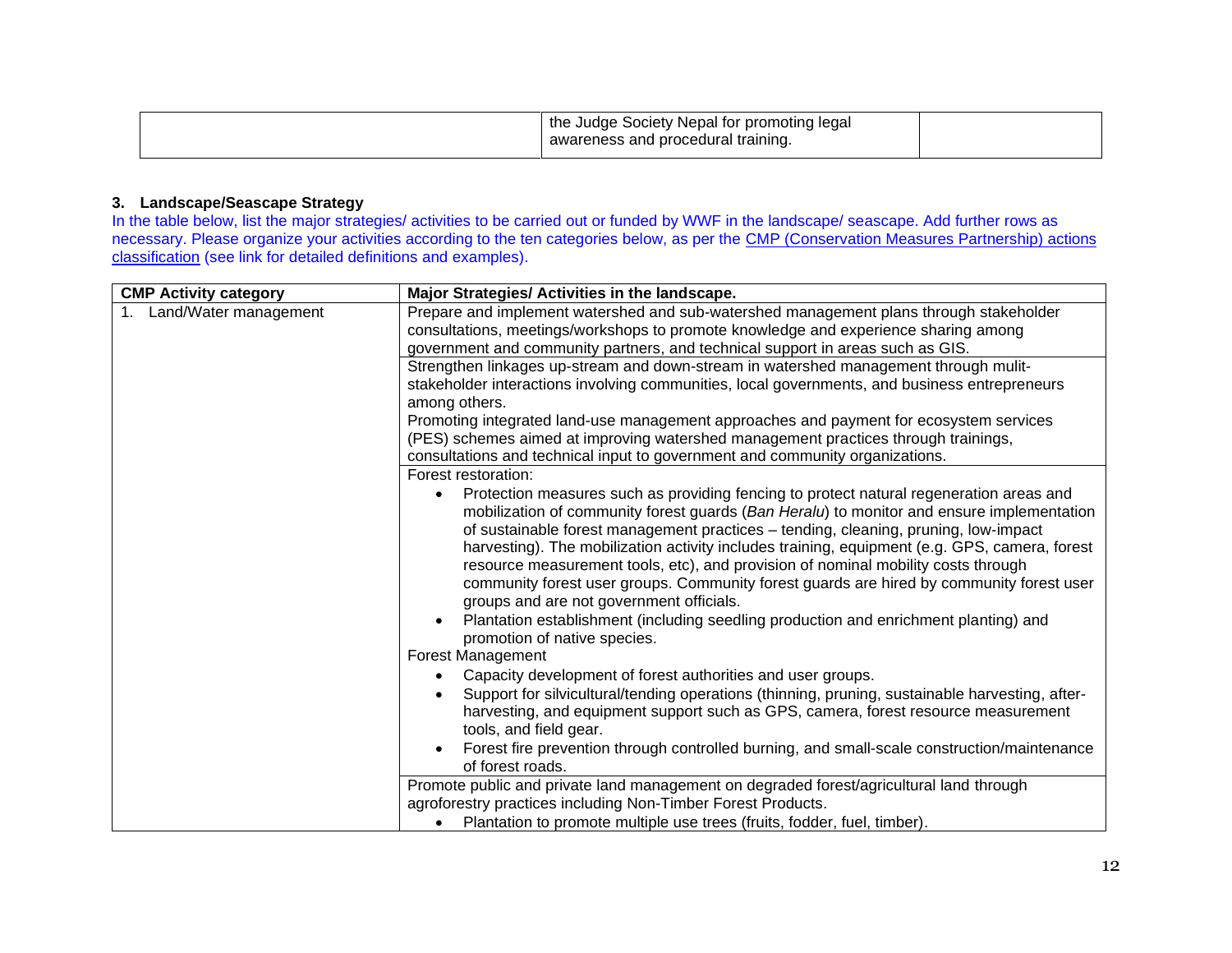|                                  | Promote green infrastructure (vegetative and small-scale structures) to reduce erosion and              |
|----------------------------------|---------------------------------------------------------------------------------------------------------|
|                                  | landslides, as climate adaptive measures.                                                               |
| 2. Species Management            | Translocation of species (rhino, wild water buffalo, swamp deer, black buck, gharial and other          |
|                                  | priority species):                                                                                      |
|                                  | Support for animal capture, sedation, transportation, enclosure and post translocation<br>$\bullet$     |
|                                  | monitoring.                                                                                             |
|                                  | Strengthen species breeding centres (elephant, crocodile), rescue centres and veterinary clinics        |
|                                  | Support for small scale infrastructure (buildings), training of government personnel and<br>$\bullet$   |
|                                  | equipment support.                                                                                      |
|                                  | Restore/manage critical habitats:                                                                       |
|                                  | Grassland creation and management through improved practices such as manual removal<br>$\bullet$        |
|                                  | of unwanted and invasive species, controlled fire, grass pruning, equipment purchase (e.g.              |
|                                  | excavators).                                                                                            |
|                                  | Wetland restoration, creation and management employing various techniques such as<br>$\bullet$          |
|                                  | earthworks, small impoundments, pipeline and solar pump installations, removal of                       |
|                                  | unwanted/invasive aquatic species, and equipment purchase e.g. tractor, excavator.                      |
|                                  | Strengthen and support Rapid Response Teams (RRTs) of community-based youth volunteers                  |
|                                  | mobilized to address human-wildlife conflict situations                                                 |
|                                  | Training and material support (e.g., torch light, field gears, camera, GPS).<br>$\bullet$               |
|                                  | Create and manage wildlife database system.                                                             |
| 3. Awareness Raising             | Mobilize, institutionalize and strengthen Community Based Anti-Poaching Units <sup>12</sup> (CBAPU) and |
|                                  | forest guards through training and material support (e.g. street drama, village and door-to-door        |
|                                  | campaign, materials and equipment including torch lights, field gear, cameras, GPS, snacks.             |
|                                  | Promote environmental conservation education and awareness campaigns among major                        |
|                                  | stakeholders.                                                                                           |
|                                  | Mobilize media on conservation related issues (electronic and print media):                             |
|                                  | Exposure and learning site visits, support for issue-based radio programs, training and<br>$\bullet$    |
|                                  | awareness programs on conservation issues and achievements                                              |
| 4. Law Enforcement & Prosecution | Strengthen capacity of law enforcement agencies through financial and technical support to              |
|                                  | enforcement agencies including park authorities, division forest authorities, Nepal Police (CIB),       |
|                                  | Armed Police Force, district administrative authorities, and customs and postal authorities. Specific   |
|                                  | types of support are:                                                                                   |
|                                  | Equipment and accessories for patrolling - e.g. GPS, tents, sleeping bags, raincoats,<br>$\bullet$      |
|                                  | mattresses, tents, rubber boots, utensils, water bottles, flash, LED and search lights, safety          |
|                                  | jackets with reflectors, safety mesh vests, flashlights and headlamps, fire extinguishers, etc.         |

<sup>&</sup>lt;sup>12</sup> Community Based Anti-Poaching Units (CBAPU) are is youth led volunteering groups that generate awareness on poaching and illegal wildlife trade. There are over 450 CBAPUs in the Terai Arc Landscape.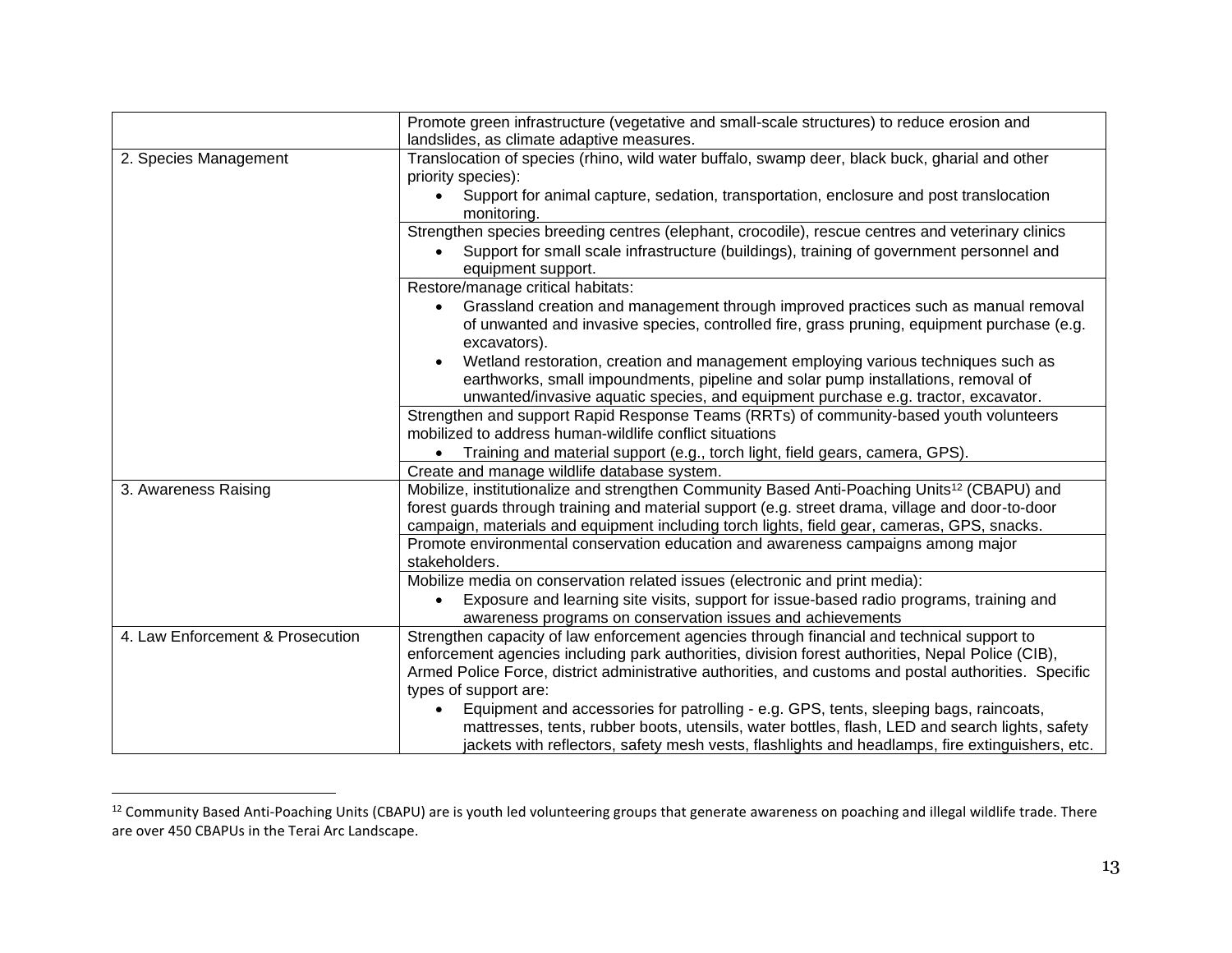|                                 | Mobility and operation support – Transportation equipment e.g. motorbikes, bicycles, spare<br>$\bullet$<br>parts for cycles, rubber boats, two and four-wheel vehicles, fuel and maintenance.<br>Improvement of outpost facilities - Support for establishing a Joint Operation Room (AC<br>$\bullet$<br>installation, solar power, batteries, tables, chairs, carpeting, etc.), office setup support,<br>diesel generator, solar setup, drinking water purification equipment (bio-sand filters).<br>Informant mobilization - Financial support to government authorities for information<br>$\bullet$<br>purchase and remuneration of informants. Government officials have established informant<br>networks. Each informant is paid by the government authority based on the information they<br>provide. There are specific official protocols and guidelines around the mobilization of |
|---------------------------------|-----------------------------------------------------------------------------------------------------------------------------------------------------------------------------------------------------------------------------------------------------------------------------------------------------------------------------------------------------------------------------------------------------------------------------------------------------------------------------------------------------------------------------------------------------------------------------------------------------------------------------------------------------------------------------------------------------------------------------------------------------------------------------------------------------------------------------------------------------------------------------------------------|
|                                 | informants.                                                                                                                                                                                                                                                                                                                                                                                                                                                                                                                                                                                                                                                                                                                                                                                                                                                                                   |
|                                 | Communication support - mobile and mobile top-up, batteries, chargers, IP phone, SMART<br>$\bullet$<br>mobile phone, power bank, sim cards, etc.                                                                                                                                                                                                                                                                                                                                                                                                                                                                                                                                                                                                                                                                                                                                              |
|                                 | Capacity building trainings/workshops (e.g. biodiversity conservation, wildlife safety, legal<br>$\bullet$<br>provisions, human rights-based approach, investigation, prosecution training), and support                                                                                                                                                                                                                                                                                                                                                                                                                                                                                                                                                                                                                                                                                      |
|                                 | for study tours and other training and learning opportunities.                                                                                                                                                                                                                                                                                                                                                                                                                                                                                                                                                                                                                                                                                                                                                                                                                                |
|                                 | Wildlife crime database establishment and maintenance (software purchase, data collection,<br>trainings and equipment)                                                                                                                                                                                                                                                                                                                                                                                                                                                                                                                                                                                                                                                                                                                                                                        |
|                                 | Strengthen/maintain technology use in wildlife crime control:                                                                                                                                                                                                                                                                                                                                                                                                                                                                                                                                                                                                                                                                                                                                                                                                                                 |
|                                 | Equipment purchase for Unmanned Aerial Vehicle (UAV), sniffer dog squad, LED SMART<br>$\bullet$<br>TV Monitor, laptop, wireless internet connection equipment, CCTV cameras, HIK vision                                                                                                                                                                                                                                                                                                                                                                                                                                                                                                                                                                                                                                                                                                       |
|                                 | NVR, community-based alert system, fiber splicer machine, optical fiber accessories/tool kit,<br>tablets, desktop computer, vehicle tracker device and satellite phones protected areas in the<br>mountains                                                                                                                                                                                                                                                                                                                                                                                                                                                                                                                                                                                                                                                                                   |
|                                 | Small infrastructure construction/maintenance support for protection of wildlife:                                                                                                                                                                                                                                                                                                                                                                                                                                                                                                                                                                                                                                                                                                                                                                                                             |
|                                 | Guard posts/outposts<br>$\bullet$                                                                                                                                                                                                                                                                                                                                                                                                                                                                                                                                                                                                                                                                                                                                                                                                                                                             |
|                                 | Watch towers/machans (platforms for wildlife monitoring, sighting and diverting wildlife from<br>villages).                                                                                                                                                                                                                                                                                                                                                                                                                                                                                                                                                                                                                                                                                                                                                                                   |
|                                 | Fire lines/forest roads                                                                                                                                                                                                                                                                                                                                                                                                                                                                                                                                                                                                                                                                                                                                                                                                                                                                       |
|                                 | Strengthening of Wildlife Crime Control Bureau (WCCB) at local and central levels:                                                                                                                                                                                                                                                                                                                                                                                                                                                                                                                                                                                                                                                                                                                                                                                                            |
|                                 | Trainings/workshops/meetings<br>$\bullet$                                                                                                                                                                                                                                                                                                                                                                                                                                                                                                                                                                                                                                                                                                                                                                                                                                                     |
|                                 | Equipment and logistic support (GPS, digital cameras, laptops)                                                                                                                                                                                                                                                                                                                                                                                                                                                                                                                                                                                                                                                                                                                                                                                                                                |
| 5. Livelihood, Economic & Moral | Prevention and Mitigation of human wildlife conflict                                                                                                                                                                                                                                                                                                                                                                                                                                                                                                                                                                                                                                                                                                                                                                                                                                          |
| Incentives                      | Preventive measures                                                                                                                                                                                                                                                                                                                                                                                                                                                                                                                                                                                                                                                                                                                                                                                                                                                                           |
|                                 | Fencing (mesh, electric, barbed, bio fencing) – for local community members<br>$\bullet$                                                                                                                                                                                                                                                                                                                                                                                                                                                                                                                                                                                                                                                                                                                                                                                                      |
|                                 | Trenches and watch towers<br>$\bullet$                                                                                                                                                                                                                                                                                                                                                                                                                                                                                                                                                                                                                                                                                                                                                                                                                                                        |
|                                 | Predator proof pens - individual household level support<br>$\bullet$                                                                                                                                                                                                                                                                                                                                                                                                                                                                                                                                                                                                                                                                                                                                                                                                                         |
|                                 | Early warning systems<br>$\bullet$                                                                                                                                                                                                                                                                                                                                                                                                                                                                                                                                                                                                                                                                                                                                                                                                                                                            |
|                                 | Training and equipment support                                                                                                                                                                                                                                                                                                                                                                                                                                                                                                                                                                                                                                                                                                                                                                                                                                                                |
|                                 | Wildlife preventive interventions (deterrent native crop promotion)                                                                                                                                                                                                                                                                                                                                                                                                                                                                                                                                                                                                                                                                                                                                                                                                                           |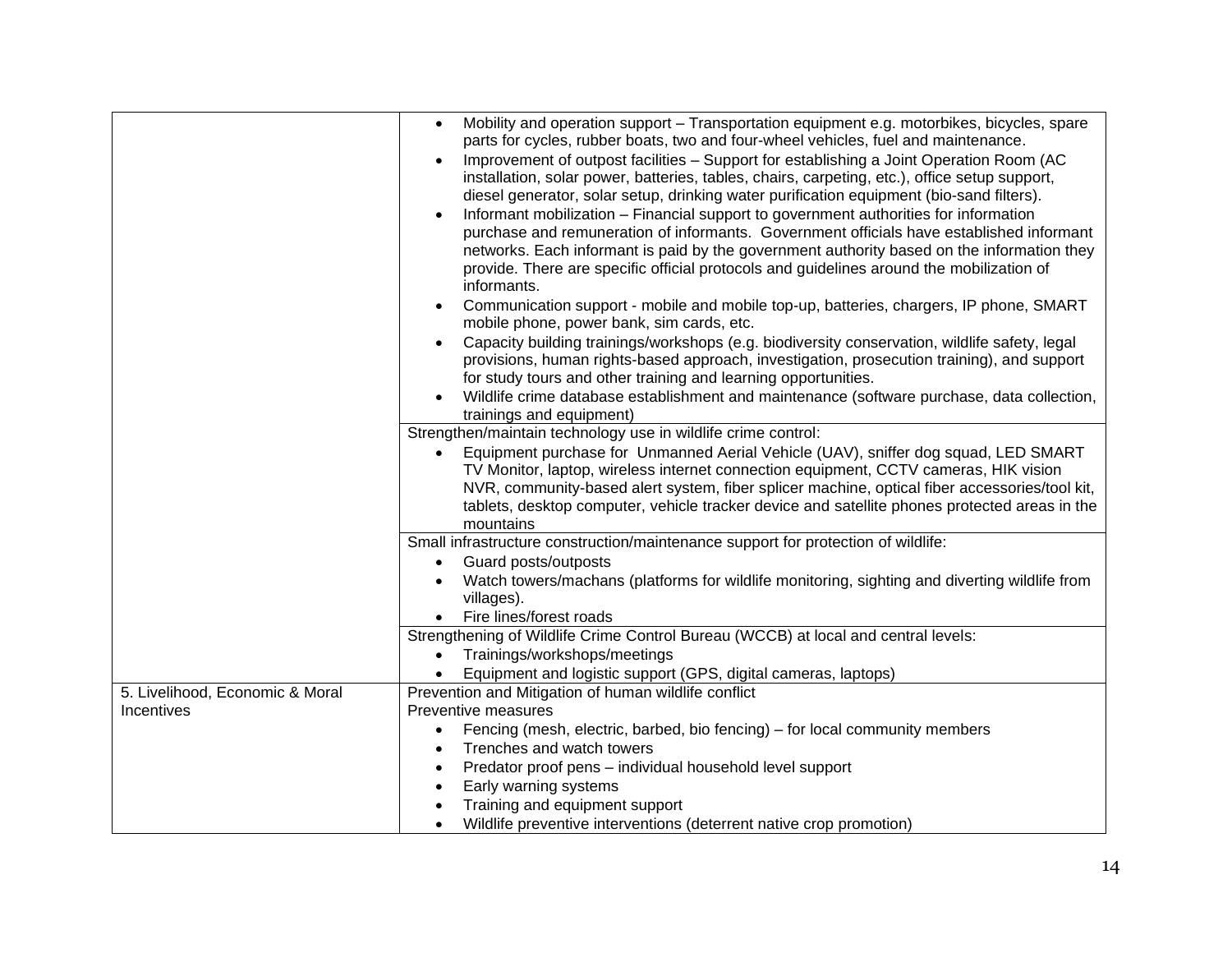|                               | Curative measures                                                                                      |  |  |  |  |  |  |  |  |
|-------------------------------|--------------------------------------------------------------------------------------------------------|--|--|--|--|--|--|--|--|
|                               | Quick relief/endowment/scholarship funds for wildlife victims<br>$\bullet$                             |  |  |  |  |  |  |  |  |
|                               | Insurance (crop/livestock/human)                                                                       |  |  |  |  |  |  |  |  |
|                               | Promote use of alternative energy (biogas, improved cook stoves and solar energy) - support for        |  |  |  |  |  |  |  |  |
|                               | construction material and training on skills to construct and maintain services                        |  |  |  |  |  |  |  |  |
|                               | Integrated grazing management (fodder production, improved cattle sheds, corral fences, feeding        |  |  |  |  |  |  |  |  |
|                               | troughs, grass cutters - to reduce grazing pressure on forest)                                         |  |  |  |  |  |  |  |  |
|                               | Promote/support forest, farm and off-farm based enterprises (small and medium enterprises -            |  |  |  |  |  |  |  |  |
|                               | sawmills, leaf plates, broom grass, essential oils, and other forest/agro-based enterprises) through   |  |  |  |  |  |  |  |  |
|                               | revolving funds, training on business plan preparation, market linkages, exposure visits,              |  |  |  |  |  |  |  |  |
|                               | occupational health and safety equipment support                                                       |  |  |  |  |  |  |  |  |
|                               | Strengthen micro-finance institutions (cooperatives) to improve access to credit (support for          |  |  |  |  |  |  |  |  |
|                               | trainings, office equipment, and exposure visits)                                                      |  |  |  |  |  |  |  |  |
|                               | Conduct trainings on skill-based income generation activities (toolkit including basic equipment such  |  |  |  |  |  |  |  |  |
|                               | as plumbing/carpentry, cycle/mobile repairing/seed money through revolving fund)                       |  |  |  |  |  |  |  |  |
|                               | Promote nature-based tourism and community-based initiatives, e.g. home stays - support for small      |  |  |  |  |  |  |  |  |
|                               | scale infrastructure, basic amenities, equipment, trainings (e.g. nature guide, hospitality), cultural |  |  |  |  |  |  |  |  |
|                               | promotion, exposure visits, support for production promotional material, etc.)                         |  |  |  |  |  |  |  |  |
| 6. Conservation Designation & | Prepare/revise landscape strategy plan and management plans of protected areas, buffer zones,          |  |  |  |  |  |  |  |  |
| Planning                      | district/divisional forests, corridors, and wetlands, as well as species action plans                  |  |  |  |  |  |  |  |  |
|                               | Prepare/implement habitat management guidelines and prescriptions (training, workshop, exposure        |  |  |  |  |  |  |  |  |
|                               | visits, technical inputs - GIS works)                                                                  |  |  |  |  |  |  |  |  |
|                               | Prepare and implement Ramsar strategy, action plans, and management plans (trainings,                  |  |  |  |  |  |  |  |  |
|                               | workshops, exposure visits), and equipment support for water quality maintenance)                      |  |  |  |  |  |  |  |  |
|                               | Prepare/revise forest operational plan including sustainable forest management (SFM) and               |  |  |  |  |  |  |  |  |
|                               | community forest operation plans (training, workshop, exposure visit, technical inputs - GIS etc)      |  |  |  |  |  |  |  |  |
|                               | Prepare and implement community climate adaptation plans of action (training, workshop, exposure       |  |  |  |  |  |  |  |  |
|                               | visits)                                                                                                |  |  |  |  |  |  |  |  |
| 7. Legal & Policy Frameworks  | Preparation and revision of act, regulations, policies, guidelines, procedures, strategies (training,  |  |  |  |  |  |  |  |  |
|                               | workshop, meetings, stakeholder consultation, logistic support)                                        |  |  |  |  |  |  |  |  |
|                               | Environmental outlook, forest policy, forest acts and regulations, national park and wildlife          |  |  |  |  |  |  |  |  |
|                               | conservation act and regulations, CITES, scientific forest management guidelines, DNPWC                |  |  |  |  |  |  |  |  |
|                               | strategy, wildlife management outside PA strategy,                                                     |  |  |  |  |  |  |  |  |
|                               | Model biodiversity act framework preparation for local government and state governments                |  |  |  |  |  |  |  |  |
|                               | Strengthen transboundary cooperation at regional, national and local levels (trainings, workshop,      |  |  |  |  |  |  |  |  |
|                               | meetings, visits, and information sharing mechanisms)                                                  |  |  |  |  |  |  |  |  |
| 8. Research & Monitoring      | Conduct research/studies on human wildlife conflict (HWC) mitigation                                   |  |  |  |  |  |  |  |  |
|                               | Undertake e-flow assessments and build capacity on e-flows                                             |  |  |  |  |  |  |  |  |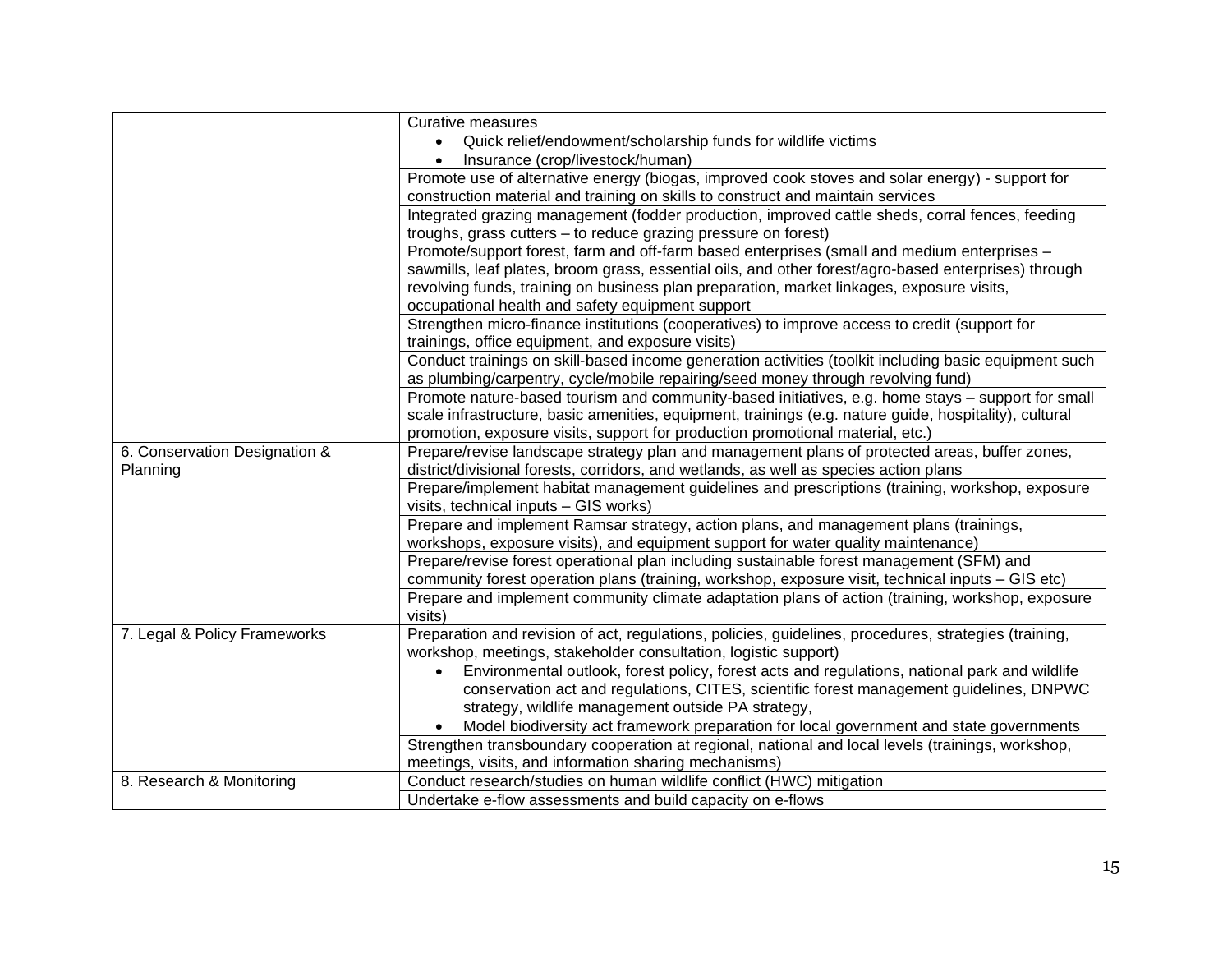|                               | Joint monitoring with relevant stakeholders (local/province/federal government and civil society<br>organizations (CSOs)/community-based organizations (CBOs) |
|-------------------------------|---------------------------------------------------------------------------------------------------------------------------------------------------------------|
|                               | Conduct regular research and monitoring of species and ecosystems and use of technology such as                                                               |
|                               | radio collar, camera traps and genetics (including engagement of citizen scientists <sup>13</sup> for community-                                              |
|                               | based species monitoring) through financial and logistic support                                                                                              |
|                               | Conduct independent review and assessment on emerging issues of TAL (e.g. species                                                                             |
|                               | management, wildlife crime, forest management, infrastructure, livelihood)                                                                                    |
|                               | Support presentations and publications in scientific and technical forums                                                                                     |
|                               | Assess/establish early warning systems for climate induced disasters                                                                                          |
|                               | Identify feasible sustainable financing mechanisms, and sensitization of stakeholders                                                                         |
| 9. Education & Training       | Awareness, trainings, workshops, and support for education materials, study tours, hoarding boards,                                                           |
|                               | mobilization of eco-clubs, curriculum development, and development of training manuals                                                                        |
|                               | Documentation and publication of landscape level learning and best practices                                                                                  |
|                               | Preparation, publication and distribution of information, education and communication (IEC) material                                                          |
|                               | Mobilization of youth volunteers (The Generation Green - TGG) for environmental awareness                                                                     |
|                               | through sensitization and entrepreneurship development                                                                                                        |
| 10. Institutional Development | Support for government and civil society organizations and delegates to participate in multilateral                                                           |
|                               | forums (e.g. CBD, UNFCCC, Ramsar conventions, CITES)                                                                                                          |
|                               | Strengthen capacity of community-based organization (CBO) members (buffer zone institutions,                                                                  |
|                               | community forest coordination committees, etc.) through support for trainings, office equipment, and                                                          |
|                               | exposure visits                                                                                                                                               |
|                               | Support strengthening of wildlife crime control bureaus (WCCB) at local and central level                                                                     |
|                               | (equipment supports like GPS, computer and trainings/workshop)                                                                                                |
|                               | Strengthen forest institutions (trainings for officials, office equipment, exposure visits)                                                                   |
|                               | Support to enhance capacity of federal, provincial and local government bodies (trainings, exposure                                                           |
|                               | visits)                                                                                                                                                       |
|                               | Strengthen good governance practices among stakeholders (General assembly, Public Hearing and                                                                 |
|                               | Public Auditing) through support in logistics and trainings/workshops                                                                                         |
|                               | Promote gender equality and social inclusion, human rights-based approach, social and                                                                         |
|                               | environmental safeguards (trainings/orientations/periodic coaching)                                                                                           |
|                               | Capacity building on climate change and disaster risk reduction (trainings/orientations)                                                                      |

### **4. Budget and Funding (Information for this section is yet to complete with team efforts/we are working with program administration/finance/monitoring unit)**

<sup>&</sup>lt;sup>13</sup> Citizen scientists are community-based youth volunteers with local knowledge on subject matter who are be engaged in periodic species monitoring; primarily outside protected areas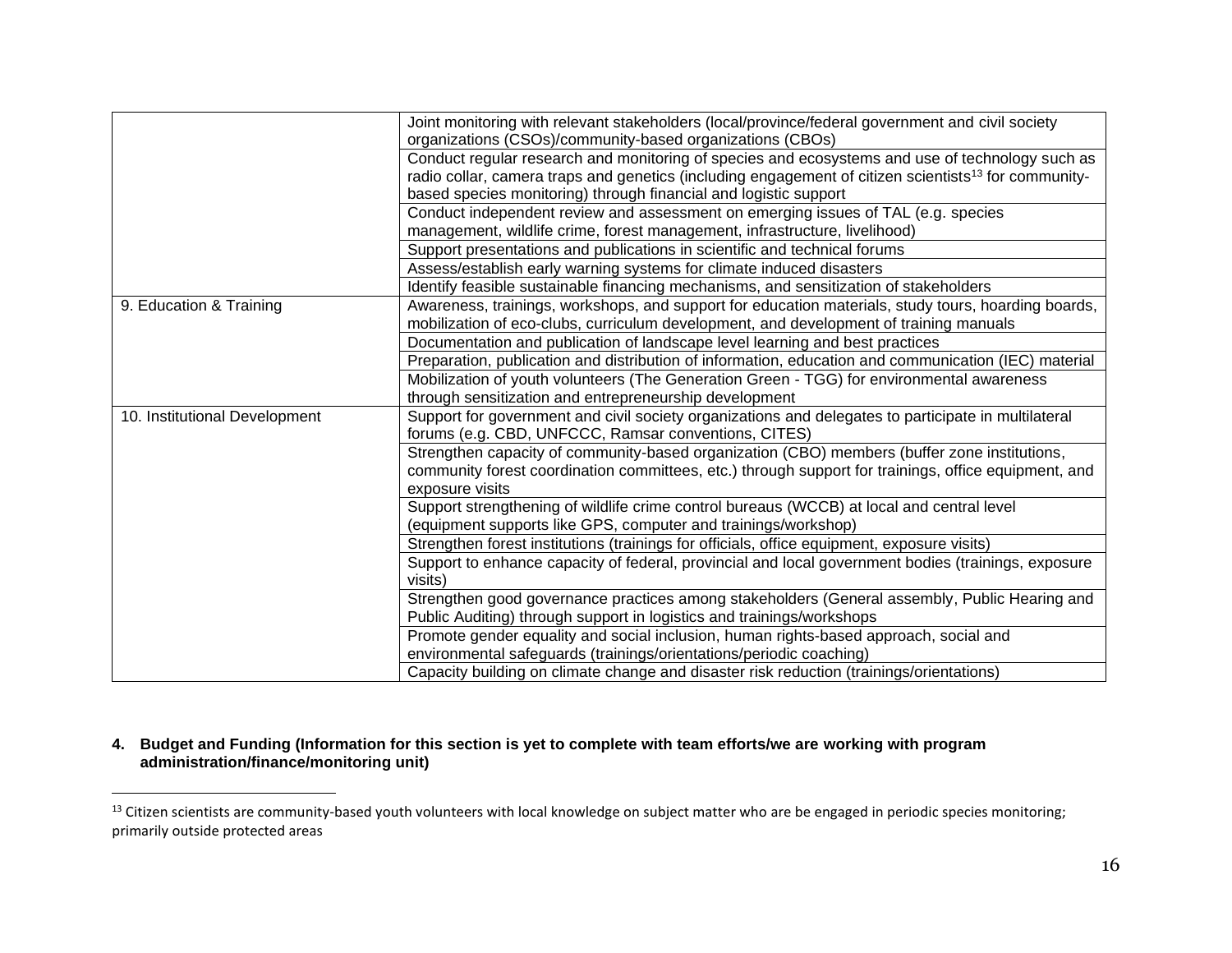## **Estimated funding secured for the next 5 years** State approximate figure (and currency)

Use the table below to identify known or anticipated:

- WWF projects within the landscape/ seascape over the next 5 years
- Sources of funding per project, and whether that funding is already secured
- Estimated budget (in EUR)
- Duration and timing of projects
- CMP activity categories (from 1-10 above in Section 4) of the major activities per project

Add extra rows as necessary.

| Insight CPM<br>Project<br>number | Check if<br>funding<br>secured | <b>WWF and Primary Donor(s)</b>      |             | Activity<br>Categories<br>(CMP 1-10) |                          |                          |                          |                         |
|----------------------------------|--------------------------------|--------------------------------------|-------------|--------------------------------------|--------------------------|--------------------------|--------------------------|-------------------------|
|                                  |                                |                                      | <b>FY20</b> | <b>FY21</b>                          | <b>FY22</b>              | <b>FY23</b>              | <b>FY24</b>              |                         |
| 9S073261                         | $\boxtimes$                    | Anne H. Swift & Lee Lord             | 8,700       |                                      |                          |                          |                          | 8                       |
| NP205900                         | $\boxtimes$                    | Unrestricted - One Time<br>Reduction | 6,200       |                                      | $\overline{\phantom{a}}$ |                          |                          | 6                       |
| NP207400                         | $\boxtimes$                    | <b>Shining Foundation Limited</b>    | 127,200     | 101,100                              | $\blacksquare$           | $\blacksquare$           | $\blacksquare$           | 1, 5, 10                |
| NP211800                         | $\boxtimes$                    | WWF-Canada                           | 62,000      | 29,300                               | 27,200                   | $\blacksquare$           |                          | 2, 3, 5                 |
| NP209100                         | $\boxtimes$                    | Multiple donors                      | 2,500       | 1,200                                | $\blacksquare$           | $\blacksquare$           | $\blacksquare$           | 10                      |
| NP205100                         | $\boxtimes$                    | <b>WWF-Singapore</b>                 | 1,900       | $\sim$                               | $\blacksquare$           | $\blacksquare$           | $\blacksquare$           | 8                       |
| NP209500                         | $\boxtimes$                    | <b>WWF-Denmark</b>                   | 39,000      |                                      | $\overline{\phantom{a}}$ |                          |                          | 1,5                     |
| NP212100                         | $\boxtimes$                    | <b>IUCN</b>                          | 170,400     | 115,800                              | $\overline{\phantom{a}}$ | $\blacksquare$           | $\overline{\phantom{a}}$ | 1, 5, 9                 |
| NP205800                         | $\boxtimes$                    | <b>USFWS</b>                         | 3,300       | $\sim$                               | $\blacksquare$           | $\blacksquare$           | $\blacksquare$           | 8                       |
| NP204900                         | $\boxtimes$                    | <b>WWF International</b>             | 20,500      | $\sim$                               | $\blacksquare$           | $\overline{\phantom{a}}$ | $\blacksquare$           | 3                       |
| NP205000                         | $\boxtimes$                    | <b>WWF UK</b>                        | 2,700       |                                      | $\blacksquare$           | $\overline{\phantom{a}}$ |                          | $\boldsymbol{8}$        |
| NP208700                         | $\boxtimes$                    | Coca Cola Foundation                 | 4,500       | $\sim$                               | $\blacksquare$           | $\blacksquare$           | $\blacksquare$           | $\overline{\mathbf{1}}$ |
| NP206700                         | $\boxtimes$                    | MFA, Finland / WWF Finland           | 216,700     | 473,800                              | 128,600                  | $\blacksquare$           | $\blacksquare$           | 1,5,6,8,9,10            |
| 9Z140261                         | $\boxtimes$                    | <b>WWF UK</b>                        | 538,100     | $\sim$                               |                          | $\blacksquare$           | $\blacksquare$           | 3, 4, 7, 8              |
| NP207200                         | $\boxtimes$                    | <b>WWF Netherlands</b>               | 77,200      | $\sim$                               | $\overline{\phantom{a}}$ | $\overline{\phantom{a}}$ | $\blacksquare$           | 4                       |
| NP204000                         | $\boxtimes$                    | KfW/IUCN/WWF Germany                 | 142,600     |                                      |                          | $\overline{\phantom{a}}$ |                          | 2,4,5,7,8,10            |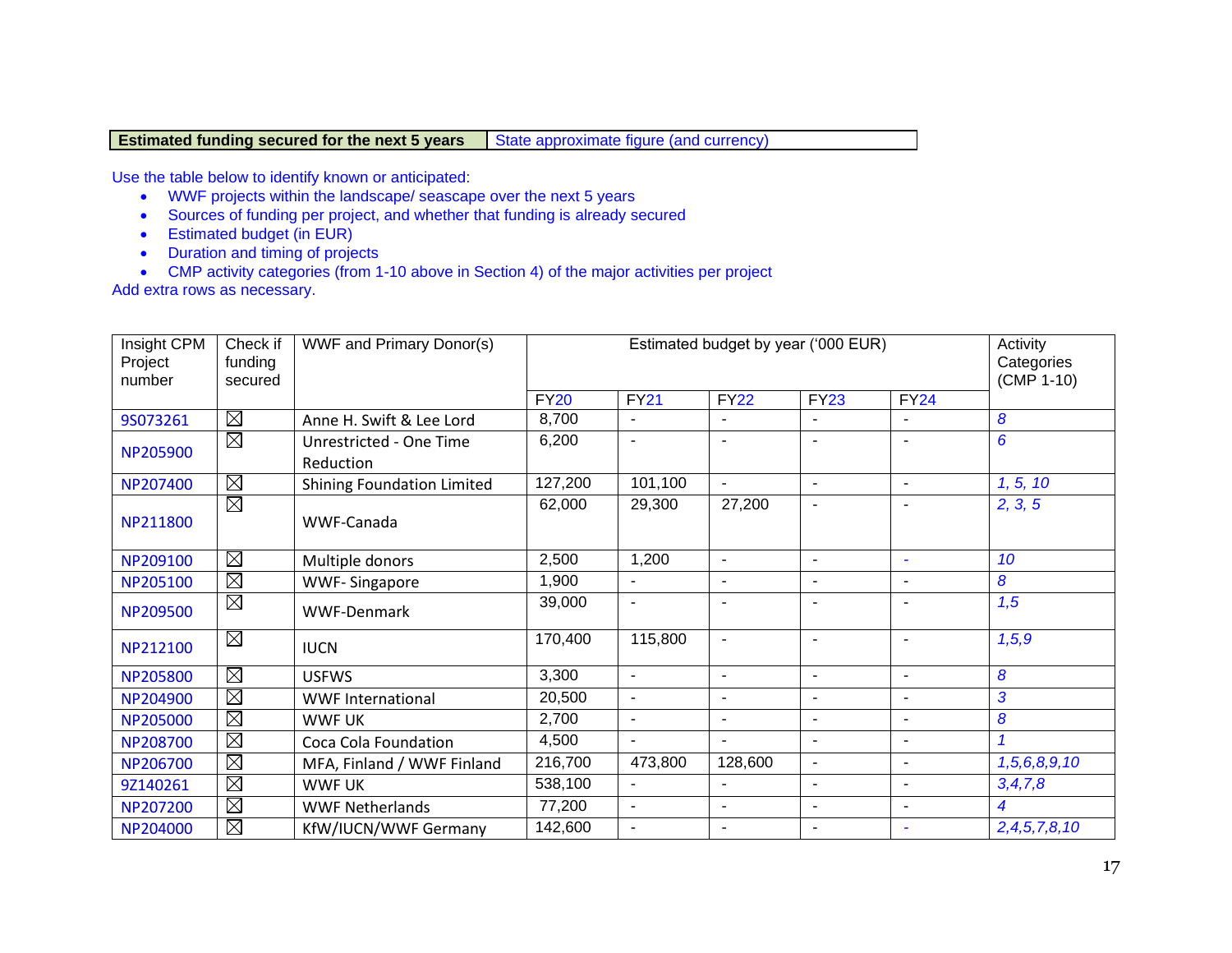| NP211900     | $\boxtimes$ | California Community                          | 32,500    |                |                          |                          |                          | $\overline{2}$   |
|--------------|-------------|-----------------------------------------------|-----------|----------------|--------------------------|--------------------------|--------------------------|------------------|
|              |             | Fndn/Leonardo DiCaprio Fndn                   |           |                |                          |                          |                          |                  |
| NP212100     | $\boxtimes$ | US IPA - Tiger                                | 32,500    | $\blacksquare$ | $\blacksquare$           | $\blacksquare$           | ٠                        | 2,3,5            |
| 9Z140261     | $\boxtimes$ | <b>WWF International</b>                      | 1,300     | $\sim$         | $\blacksquare$           | $\blacksquare$           | $\overline{\phantom{a}}$ | 2,3,5,8          |
| 9Z140261     | $\boxtimes$ | <b>WWF Singapore</b>                          | 8,100     | $\blacksquare$ | $\overline{\phantom{a}}$ | $\sim$                   | $\blacksquare$           | 2,3,5,8          |
| NP212200     | $\boxtimes$ | US IPA - Rhino                                | 32,500    | $\sim$         | $\overline{\phantom{a}}$ | $\overline{\phantom{a}}$ | $\blacksquare$           | 8                |
| 44200020     | $\boxtimes$ | The Coca-Cola Foundation                      | 2,700     |                |                          | $\blacksquare$           |                          | $\mathbf{1}$     |
| 9Z140261     | $\boxtimes$ | WWF UK                                        | 84,600    |                |                          |                          |                          | 4                |
| 9Z140261     | $\boxtimes$ | <b>WWF-Singapore</b>                          | 29,600    |                |                          |                          |                          | 2,3,5,8          |
| NP088250     | $\boxtimes$ | Global Environmental Facility -<br><b>GEF</b> | 236,500   | 1,030,300      | 814,700                  | 771,100                  | 496,200                  | 1, 2, 7          |
| NP091105     | $\boxtimes$ | Hariyo Ban II - TAL                           | 187,000   | $\sim$         | $\overline{\phantom{a}}$ | $\blacksquare$           | $\blacksquare$           | 1,2,5,6,7,8,9,10 |
| Potential    |             | Other WWF Network                             | 53,760    | 164,550        | 398,850                  | 458,670                  | 541,140                  |                  |
| Potential    |             | Other GAA                                     | 17,920    | 54,850         | 132,950                  | 152,890                  | 180,380                  |                  |
| Potential    |             | Other Foundation                              | 107,520   | 329,100        | 797,700                  | 917,340                  | 1,082,280                |                  |
| <b>Total</b> |             |                                               | 2,250,000 | 2,300,000      | 2,300,000                | 2,300,000                | 2,300,000                |                  |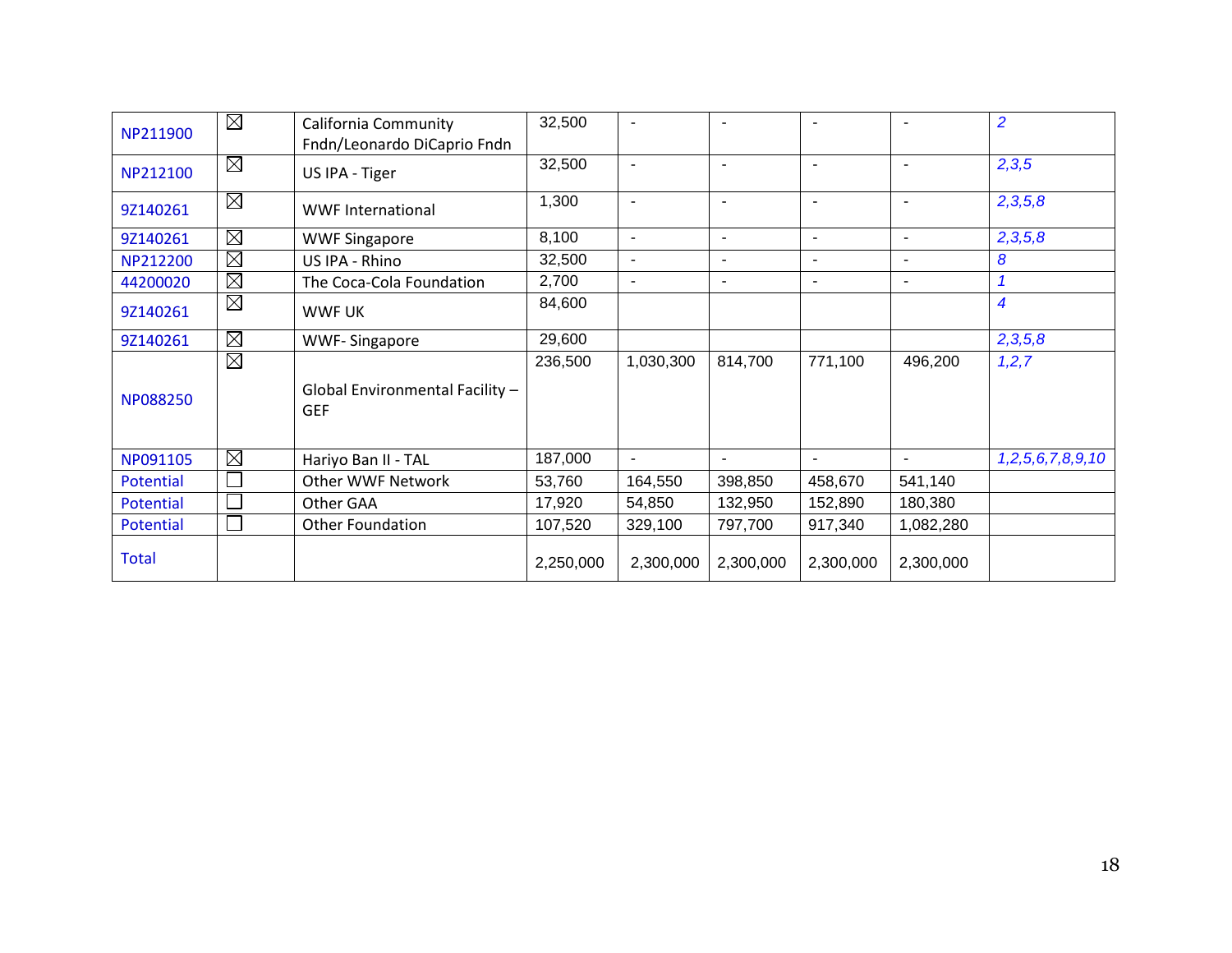#### **Stakeholder engagement during project conceptualization**

**Stakeholder Analysis**: Has a project stakeholder analysis been carried out and documented – identifying not only stakeholders' interests in the project, their rights and their influence but also whether they might be affected by the project? Positive and negative Does the stakeholder analysis differentiate between women and men, where relevant and feasible? It is recommended to add the stakeholder analysis to the documents submitted to the approved WWF Safeguards Reviewer.

The initial stakeholder analysis for the TAL Strategy was conducted during the inception of the Program in early 2000 in conjunction with a Root Cause Analysis (RCA). In addition, several studies were carried out for a detailed understanding of the biological and social situation and the interlinkages. A key observation from this work was that the local people of the TAL were highly dependent on forest resources, with the poor and poorest of the poor having the highest dependency. During the conceptualization of the program, the availability of forest resources was in severe decline due to high pressure. In order to address this situation, the TAL Program identified the need to strengthen participatory forest management practices through Community Forestry user groups and work with those groups to develop alternatives for forest dependent people. Alternative livelihood promotion and alternative energy promotion were considered as key interventions to address this issue.

Governance was identified as one of the major challenges in light of the political conflict occurring in Nepal at that time. The TAL Program identified the need to strengthen meaningful participation transparency, accountability and equity in forest user groups. Strengthening capacity of the local institutions (CBOs and others) was also identified as one of the major project interventions necessary for success. Participation of women was found to be lacking in local institutions responsible for the management of forests and other natural resources in buffer zones and corridors. The Program identified the need to empower women and increase their participation in these local institutions as a key area necessary to strengthen gender equality and social inclusion.

Human-wildlife conflict as well as park-people conflict was identified as another important issue to address as part of the Program. Enhancing community participation, building greater awareness, and introducing measures such as physical barriers to minimize wildlife damage and curative measures such as relief schemes to support the victims were some of other interventions proposed in the project.

[Biological analysis](https://learningportal.wwfnepal.org/resource-view.php?docid=8NODNNNN8edON8s) was conducted in 2001 which focused on biodiversity loss. Expert teams conducted a series of consultation meetings with local people, community forest user groups, and national park authorities. The teams also analysed the gaps in protected area network and management systems for which a series of consultative meeting were conducted with organizations involved in conservation and development projects in TAL such as District forest offices (DFO), Department of National Parks and Wildlife reserves (DNPWC), WWF Nepal, CARE Nepal, DFID, SNV, UNDP, and USAID to solicit their inputs in landscape level conservation.

Since the inception of the TAL Landscape Program, the strategic planning and preparation process has been guided by approaches that are inclusive, equitable, and respectful of traditional knowledge and local decision-making. The preparation of TAL strategy 2004-2014 and 2015- 2025 followed a participatory and consultative process. A review of past successes and failures was taken into account. The landscape strategy is an outcome of multi-layer (local/community level, district/regional and national) consultative processes with all key stakeholders.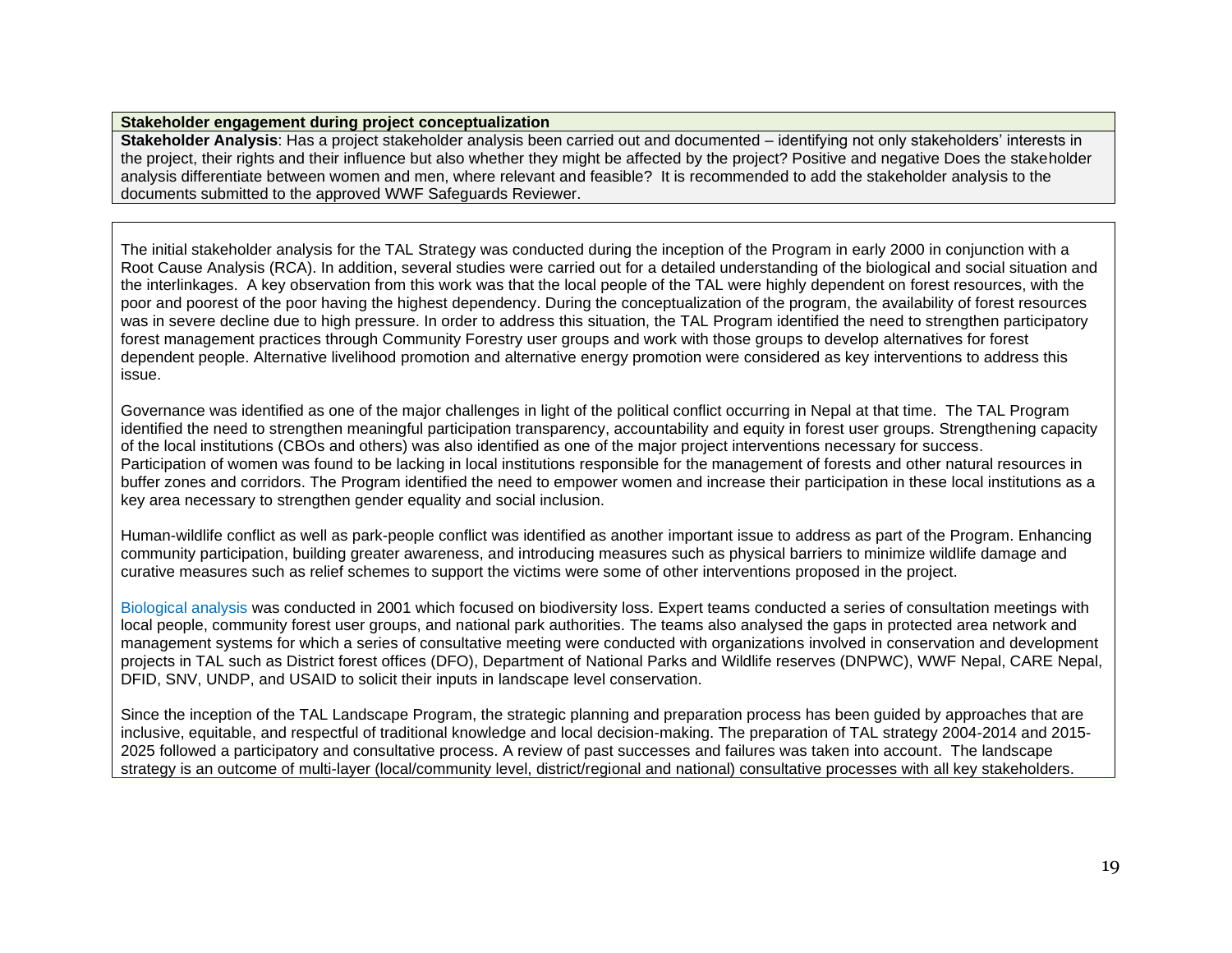Project level stakeholder analysis, socio-economic and biological analysis have been conducted during the conceptualization and ongoing implementation of the program with rigorous stakeholder engagement. (Chapter 2, TAL-Nepal Strategic Plan 2004-2014<sup>14</sup> presents the Root Cause Analysis).

The Root Cause Analysis (RCA) process in TAL-Nepal involved the following steps:

- 1. Information Gathering- RCA and strategy building process began in 2001 with the [first participatory study carried out to collect scientific](https://learningportal.wwfnepal.org/resource-view.php?docid=8NODNNNNersON8s)  [and socio-economic information](https://learningportal.wwfnepal.org/resource-view.php?docid=8NODNNNNersON8s) on, as well as the participatory planning for TAL – [Nepal conducted while designing the critical areas](https://learningportal.wwfnepal.org/resource-view.php?docid=8NODNNNNes8ON8s)  [restoration project.](https://learningportal.wwfnepal.org/resource-view.php?docid=8NODNNNNes8ON8s)
- 2. Develop initial conceptual model. A multi stakeholder workshop was conducted in 2002, to conduct an initial analysis of root causes and develop the first draft of root cause analysis matrices.
- 3. Further Data Collection and Verification Several information gaps were identified by the multi-stakeholder workshop in 2002, and further studies were conducted on livelihoods and forests. This phase included: [desktop review of livelihood in TAL Nepal](https://learningportal.wwfnepal.org/resource-view.php?docid=8NODNNN88eNON8s) (WWF, 2003), a [participatory study investigating the perception of local communities on livelihood and environmental issues](https://learningportal.wwfnepal.org/resource-view.php?docid=8NODNNNNdesON8s) (2003), and an assessment of forest management system (2003), RCA matrices were then again revised with new information.
- 4. Revise model- RCA matrices were presented for review and revision at [four separate workshops](https://learningportal.wwfnepal.org/resource-view.php?docid=8NODNNNNeDKON8s) in May 2003: a national level multistakeholder workshops, a national level biodiversity workshop, a field level multi-stakeholder workshop and an advisers workshop. The results of these workshop were used to complete the final version of root causes.

Based on the findings from the biological analysis and root cause analysis , strategies were developed and verified by TAL program strategic plan core team and then was finally validated through multisectoral consultation and adoption of best practices (refer to chapter 3, in [TAL](http://dofdocs.gov.np/documents/81/tal_strategic_plan_20100323034613.pdf)  [strategic plan 2004-2014\)](http://dofdocs.gov.np/documents/81/tal_strategic_plan_20100323034613.pdf)

**Stakeholder Consultation**: Has information about the project – objectives, activities, sites and potential risks – been shared with stakeholders? Have consultations been held with relevant groups - functional groups at community to discuss the project concept and risks? Provide details about the groups involved. Were women involved or consulted separately? Did the consultations involve stakeholders that might be negatively affected – Negative and positive by the project? Were consultations conducted in a culturally appropriate way? – language Have results of the consultations been documented? Were results used to inform project design?

Stakeholder consultation is a continuous process in TAL and is equally important during all phases of the program including strategy development, specific project design, and the annual planning process. In order to identify interest and priorities of local stakeholders, planning is done jointly by government community institutions and TAL team. Community organizations undertake stakeholder consultation through general assemblies, public hearings and annual public auditing. As part of process facilitation at the local level, community facilitators, community learning and action centres (CLAC), and multipurpose resource centres (MPRCs) have been established through project support. Specific projects, such as the IUCN/KFW project, may have separate requirements and tools for stakeholder consultation, and are implemented accordingly (see attached IUCN/KFW project document).

Since the initial project design phase in 2001, stakeholder consultation has been a key step in identifying issues and cross cutting themes at the landscape level. The program shares landscape strategies, objectives, activities, sites and potential risks with stakeholders. Consultations

<sup>14</sup> "Terai Arc Landscape – Nepal, Strategic Plan (2004-2014), Ministry of Forests and Soil Conservation, Government of Nepal, [http://dofdocs.gov.np/documents/81/tal\\_strategic\\_plan\\_20100323034613.pdf](http://dofdocs.gov.np/documents/81/tal_strategic_plan_20100323034613.pdf)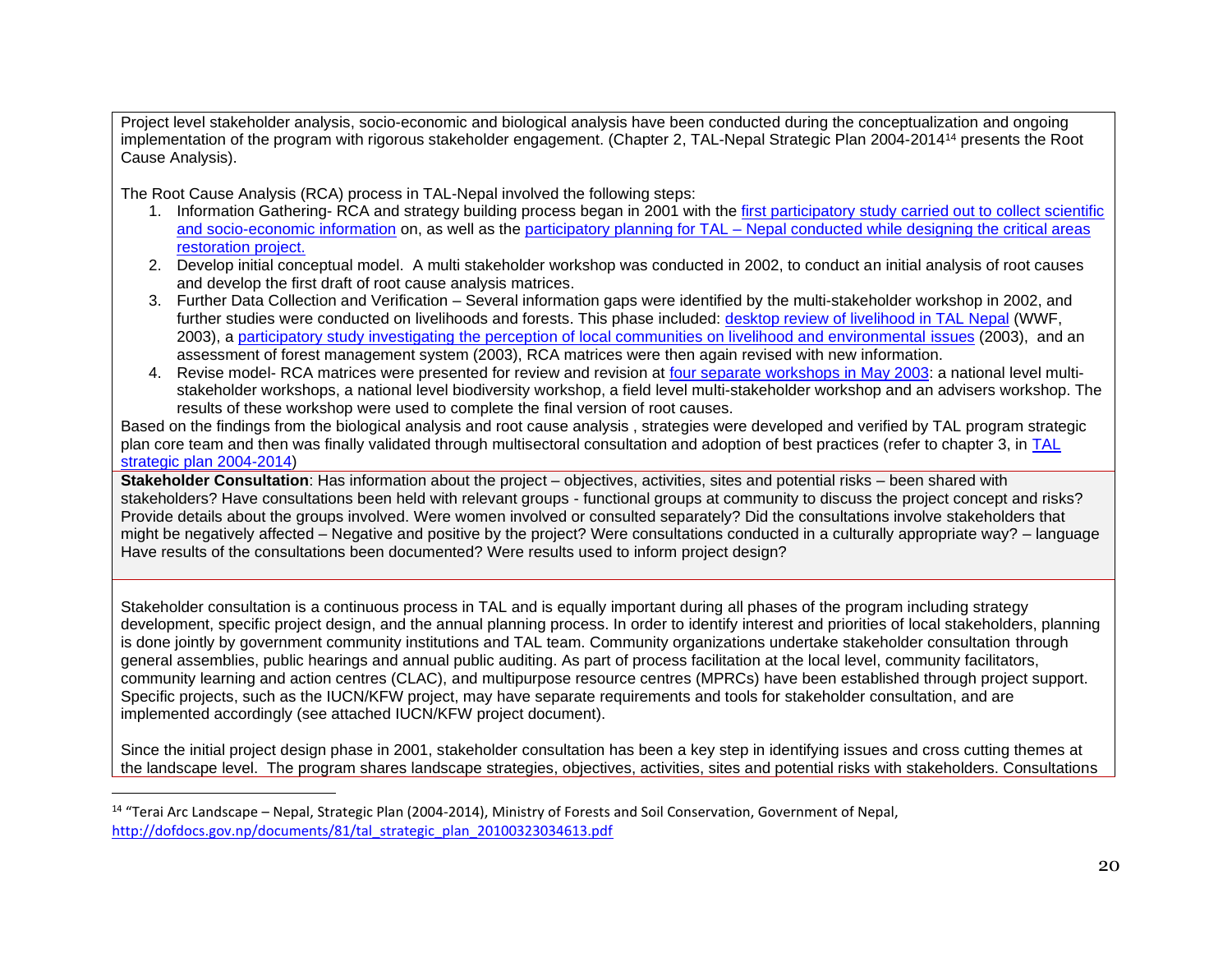are held with government agencies working in natural resource conservation, community-based organizations like buffer zone user groups, community forest groups, micro-credit/cooperatives, and community based antipoaching units. Relevant functional groups like local youth clubs and mother's groups are also consulted regularly during community visits. District level consultation occurs with all the district level partners and organizations including village development committee, district development committee, protected area officials, buffer zone user committees, community forest user groups, INGOs and NGOs. Local community leaders are key individuals facilitating stakeholder consultation and their involvement helps ensure appropriateness of consultation in a diverse society with high cultural diversity.

Results from the consultation process are referenced in the landscape strategy and fully inform detailed project design. Special priorities are given to ultra-marginal group (e.g. majhi, mushahar, Bote) in the design and interventions of the livelihood improvement program. Poor and vulnerable households are selected by the communities based on well-being ranking done during the community forest user group operational plan preparation and revision process. Also, priorities are given to include resources for alternative energy promotion activities to reduce women's workload in collecting firewood from nearby forest.

Key aspects of the ongoing stakeholder engagement process are described below:

- 1) Who are the key Stakeholders in the TAL Landscape? Key stakeholders include: a) from governments (Protected Area Authorities, District/Division Forest Offices, District Forest Coordination Committee, District Development Committee/District Coordination Committee, and representatives from women, children and social welfare office, agriculture and livestock office, forest office; b) from civil society (NGOs such as National Trust for Nature Conservation, CSO representatives, journalists); c) from communities (community forest user groups and networks, buffer zone users committee and networks, functional groups of these umbrella organizations such as women's groups, community based anti-poaching units, community rapid response team, conservation cooperatives).
- 2) How have the key stakeholders been engaged over the last two years (2017 2019) and incorporated into the program management cycle? Annual program planning is highly participatory. With the help of local stakeholders including local government agencies, NGOs, CSOs, CBOs and local communities, the field units of the project prepare annual plans. In practice, the annual plans are prepared using a bottom-up approach. The grass root organizations such as community forest user groups and buffer zone user's committees submit their plans to the project office. Before submitting, they thoroughly discuss within their groups/committees and document the final plans. Once the plans are submitted to the project, the field project unit compiles these plans for official endorsement. These plans are shared with District Forest Coordination Committee and regional planning meetings and submitted to central authorities for approval. The approved annual plans are rolled out with the grass root level groups/committees who implement them within their respective groups.
- 3) How has stakeholder input changed project design or implementation (i.e., resulted in adaptive management)? While preparing plans in detail, the interventions are finalized based on the priorities determined by local communities according to their particular conditions (for example, some communities prioritize livelihood interventions such as fishponds to benefit river dependent communities, others may focus on relief schemes or preventive measures such as physical barriers needed to address high human-wildlife conflict areas. One recent adaptive measure followed the tragic death of a student, killed by an elephant in the Khata corridor when he was going to school. The program supported the establishment of a new bus shuttle service to improve safety based on discussion with the community.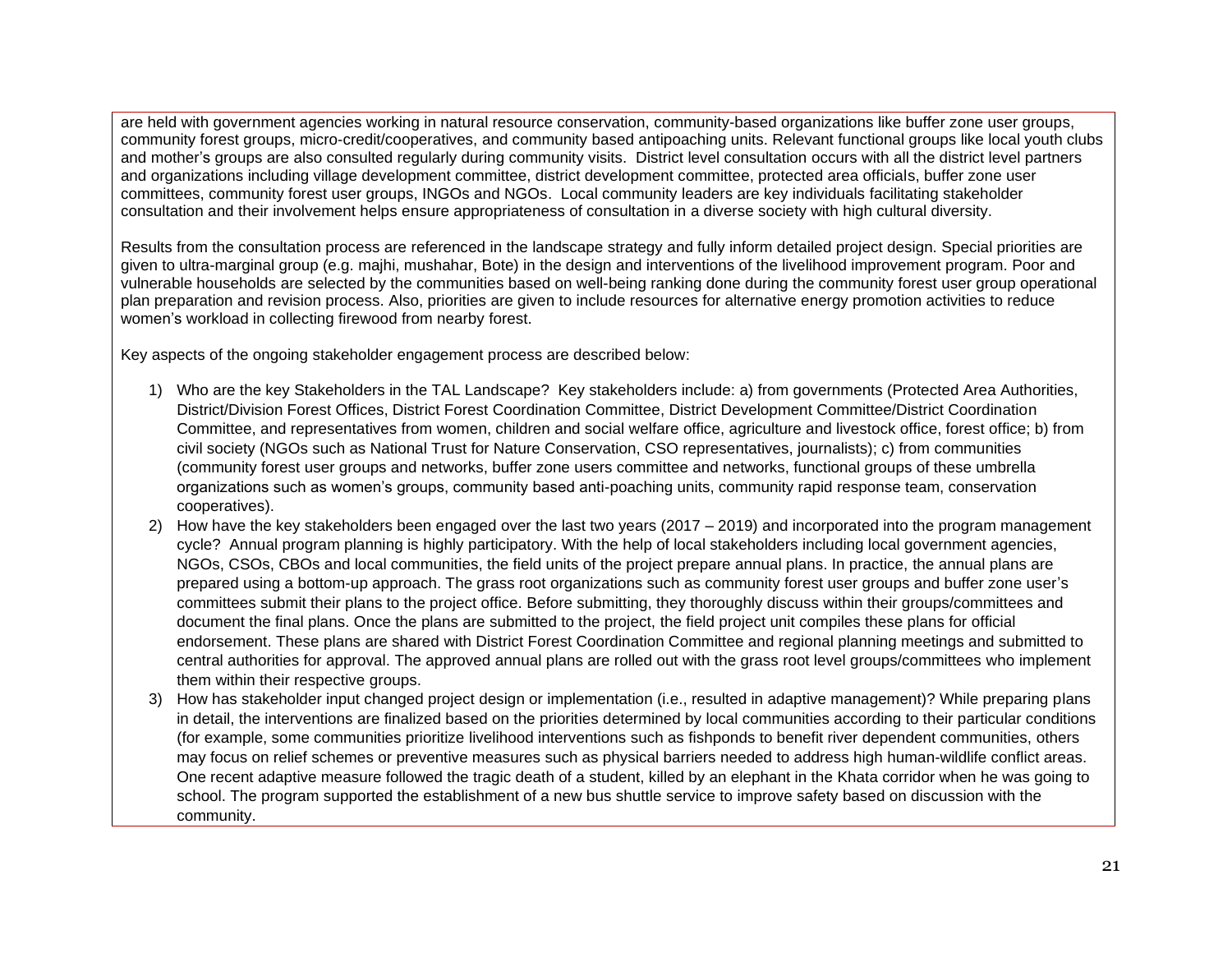4) How has stakeholder engagement been documented? Documentation of meeting minutes of grass root level stakeholder meetings (community forest user groups, buffer zone user committees and their networks) is used as a key input and basis for planning, project level grant agreements, as well as for project implementation and adaptive management. Other key documentation occurs though meeting minutes during project roll-out, field/project monitoring reports, public hearings and public audits, and progress reports from program sub-grantees. (Hyperlinks to be provided.)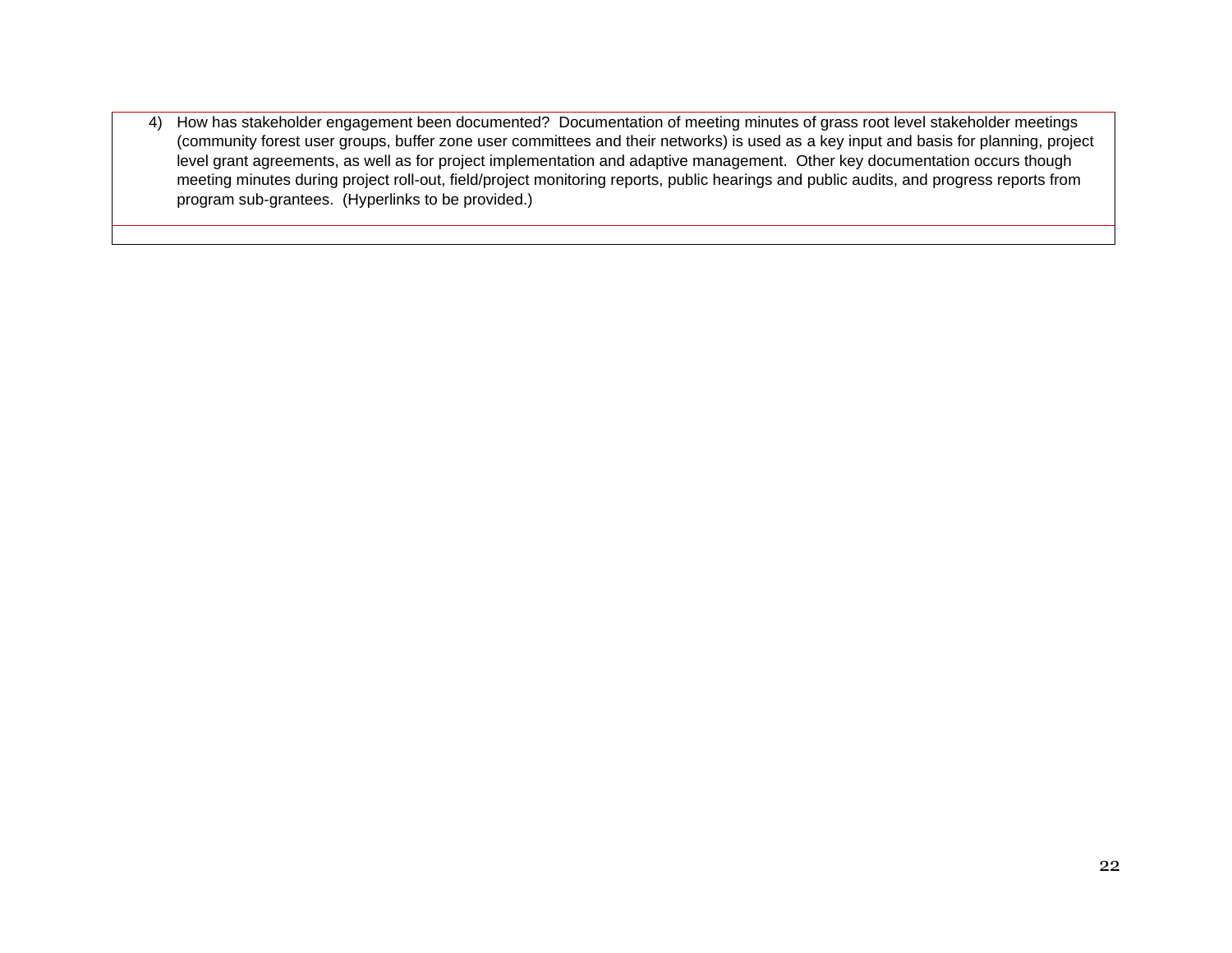| Yes | No |                                                                                                                                                                                                                                                                                                                                                                                                                                                                                                                                                                                                                                                                                                                                                                                                                                                               |
|-----|----|---------------------------------------------------------------------------------------------------------------------------------------------------------------------------------------------------------------------------------------------------------------------------------------------------------------------------------------------------------------------------------------------------------------------------------------------------------------------------------------------------------------------------------------------------------------------------------------------------------------------------------------------------------------------------------------------------------------------------------------------------------------------------------------------------------------------------------------------------------------|
|     | No | Weapons and munitions                                                                                                                                                                                                                                                                                                                                                                                                                                                                                                                                                                                                                                                                                                                                                                                                                                         |
|     |    | Military activities.<br>Note: Use of rangers, eco-guards, or similar personnel is not considered a military<br>purpose as long as such persons are subject to the authority of civil administrative<br>bodies, including those run by legitimate political in fragile situations as defined by the<br>World Bank. "Legitimate" here means political organizations that are not banned by<br>national governments nor on any international banned lists issued by foreign<br>governments and the UN.<br>Activities involving harmful or exploitative forms of forced labor/harmful child labor<br>Production or activities that impinge on the lands owned, or claimed under<br>adjudication, by Indigenous Peoples, without full documented consent of such<br>peoples<br>The procurement or use of formulated products that are in World Health Organization |
|     |    | (WHO) Classes IA and IB, or formulations of products in Class II, unless there are<br>restrictions that are likely to deny use or access by lay personnel and others without<br>training or proper equipment;<br>Not allow the procurement or use in its projects pesticides and other chemicals                                                                                                                                                                                                                                                                                                                                                                                                                                                                                                                                                              |
|     |    | specified as persistent organic pollutants identified under the Stockholm Convention;<br>Conversion or degradation of critical natural habitats, especially those that are legally<br>protected, officially proposed for protection, or identified as having high conservation<br>value;                                                                                                                                                                                                                                                                                                                                                                                                                                                                                                                                                                      |
|     |    | Introduction of, or increased competitiveness of, species known to be invasive into<br>new environments.                                                                                                                                                                                                                                                                                                                                                                                                                                                                                                                                                                                                                                                                                                                                                      |
|     |    | If you answered "yes", this work should not be financed and should instead proceed to re-<br>design before further screening.                                                                                                                                                                                                                                                                                                                                                                                                                                                                                                                                                                                                                                                                                                                                 |

# **PART 2:** *Complete initial screening to identify areas of work that carry the highest and lowest levels of risk.*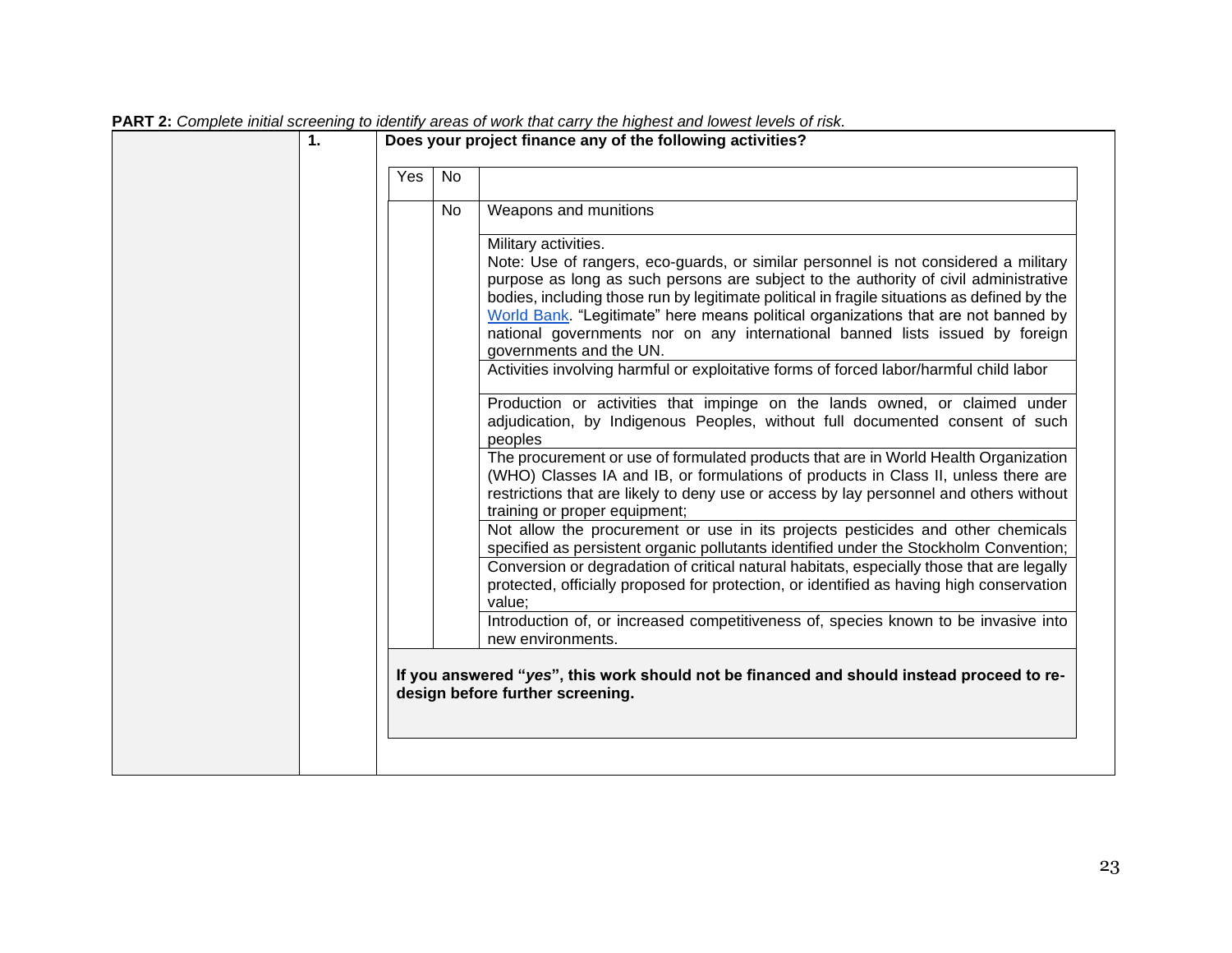| 2. |     |     | Are the activities being reviewed solely limited to the following?                                                                                                                                   |
|----|-----|-----|------------------------------------------------------------------------------------------------------------------------------------------------------------------------------------------------------|
|    | Yes | No  |                                                                                                                                                                                                      |
|    |     | No. | Policy reform                                                                                                                                                                                        |
|    |     |     | Natural resource assessments and monitoring                                                                                                                                                          |
|    |     |     | Monitoring and evaluation exercises                                                                                                                                                                  |
|    |     |     | Desk studies, workshops, meetings                                                                                                                                                                    |
|    |     |     | Scientific research and field surveys                                                                                                                                                                |
|    |     |     | Research and extension in agriculture, forestry, fisheries and natural resource<br>management,                                                                                                       |
|    |     |     | Remote sensing and geospatial analysis                                                                                                                                                               |
|    |     |     | Capacity development, communication and outreach programs, including training                                                                                                                        |
|    |     |     | If you answered "yes", further screening is not required for the identified activities because no<br>environmental or social risks have been identified. All WWF policies and standards still apply. |
|    |     |     |                                                                                                                                                                                                      |
|    |     |     |                                                                                                                                                                                                      |
|    |     |     |                                                                                                                                                                                                      |
|    |     |     |                                                                                                                                                                                                      |
|    |     |     |                                                                                                                                                                                                      |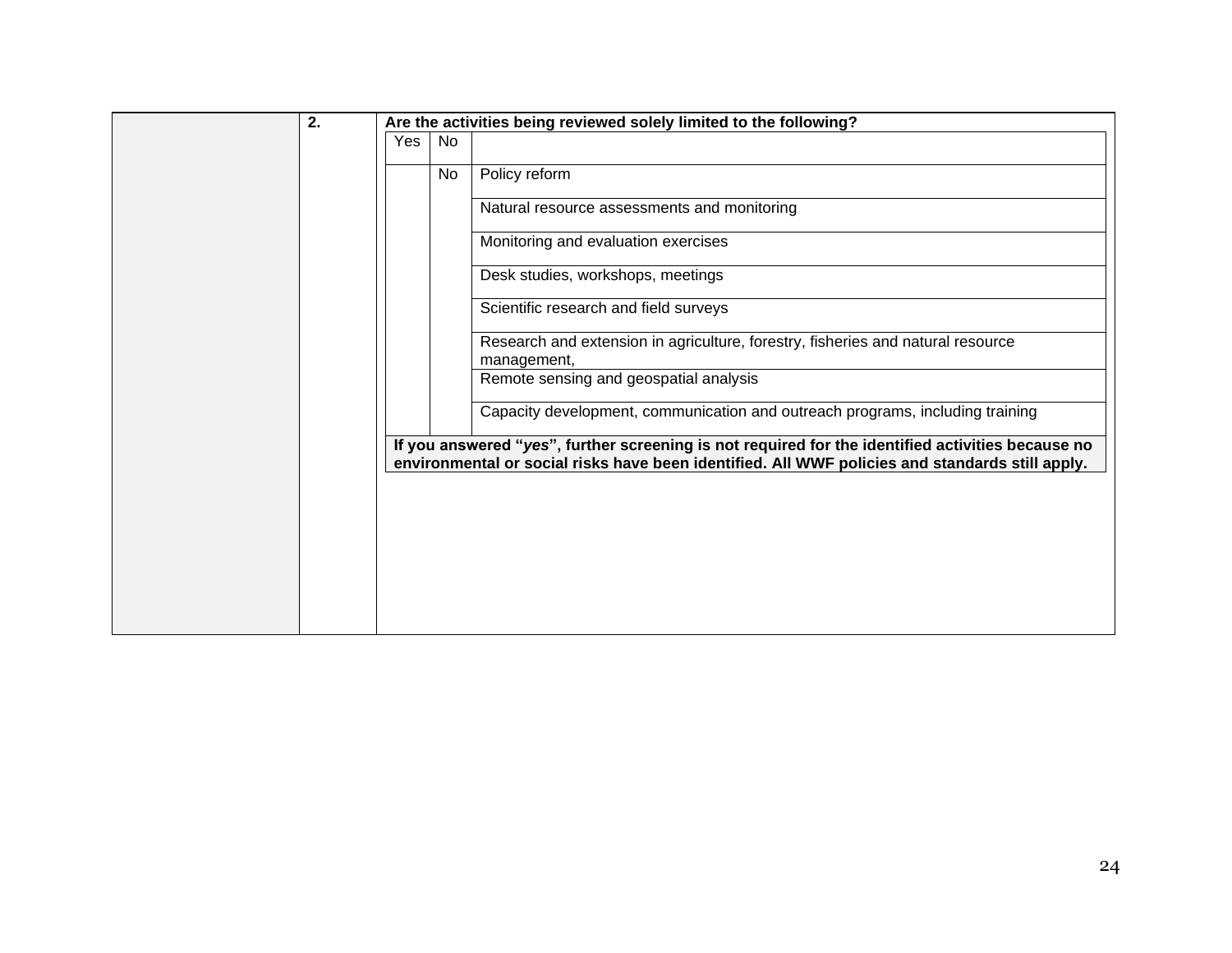|                                                                                                                                                                                                                                                                                                                        | Landscape/ Seascape Lead | <b>WWF Safeguards</b>                                                                                                                                                                                                                                                                                                                                                                                                                                                                                                                                                                                                                                                                                                                                                                                                                                                                                                                                                                                                                                                                                                                                                                                                                                                                                              |                                                                                                                                                                                                                                                                                                                                                                                                                                                                                                                                                    |
|------------------------------------------------------------------------------------------------------------------------------------------------------------------------------------------------------------------------------------------------------------------------------------------------------------------------|--------------------------|--------------------------------------------------------------------------------------------------------------------------------------------------------------------------------------------------------------------------------------------------------------------------------------------------------------------------------------------------------------------------------------------------------------------------------------------------------------------------------------------------------------------------------------------------------------------------------------------------------------------------------------------------------------------------------------------------------------------------------------------------------------------------------------------------------------------------------------------------------------------------------------------------------------------------------------------------------------------------------------------------------------------------------------------------------------------------------------------------------------------------------------------------------------------------------------------------------------------------------------------------------------------------------------------------------------------|----------------------------------------------------------------------------------------------------------------------------------------------------------------------------------------------------------------------------------------------------------------------------------------------------------------------------------------------------------------------------------------------------------------------------------------------------------------------------------------------------------------------------------------------------|
|                                                                                                                                                                                                                                                                                                                        |                          |                                                                                                                                                                                                                                                                                                                                                                                                                                                                                                                                                                                                                                                                                                                                                                                                                                                                                                                                                                                                                                                                                                                                                                                                                                                                                                                    | <b>Reviewer</b>                                                                                                                                                                                                                                                                                                                                                                                                                                                                                                                                    |
|                                                                                                                                                                                                                                                                                                                        | Yes, No,                 | Provide appropriate level of detail, including how the risks are                                                                                                                                                                                                                                                                                                                                                                                                                                                                                                                                                                                                                                                                                                                                                                                                                                                                                                                                                                                                                                                                                                                                                                                                                                                   | Comments, additional                                                                                                                                                                                                                                                                                                                                                                                                                                                                                                                               |
|                                                                                                                                                                                                                                                                                                                        | N/A, TBD                 | being addressed                                                                                                                                                                                                                                                                                                                                                                                                                                                                                                                                                                                                                                                                                                                                                                                                                                                                                                                                                                                                                                                                                                                                                                                                                                                                                                    | considerations                                                                                                                                                                                                                                                                                                                                                                                                                                                                                                                                     |
| Recognition of human rights, including substantial and procedural rights                                                                                                                                                                                                                                               |                          |                                                                                                                                                                                                                                                                                                                                                                                                                                                                                                                                                                                                                                                                                                                                                                                                                                                                                                                                                                                                                                                                                                                                                                                                                                                                                                                    |                                                                                                                                                                                                                                                                                                                                                                                                                                                                                                                                                    |
| 1. Could the project potentially<br>contribute to certain<br>population groups<br>experiencing disadvantages in<br>connection with the access to<br>basic state services such as<br>health or education, drinking<br>water, productive resources or<br>sources of income?                                              | No                       | The program does not support any interventions that contribute to<br>certain populations experiencing disadvantages in connection with<br>access to basic state services such as health or education,<br>drinking water or sources of income.                                                                                                                                                                                                                                                                                                                                                                                                                                                                                                                                                                                                                                                                                                                                                                                                                                                                                                                                                                                                                                                                      | There is no concern of<br>disruption of access to<br>basic state services.<br>Note that for the<br>purposes of this review,<br>community forests are<br>not considered a state<br>service. Although even if<br>they were, it would not<br>be indictive of this sort of                                                                                                                                                                                                                                                                             |
| 2. Will the project influence land<br>use decisions or land tenure<br>arrangements with a risk of<br>this adversely affecting<br>peoples' livelihoods or rights?<br>Consider in particular impacts<br>on vulnerable groups and<br>different gender or situations<br>where systems of common<br>ownership are affected? | <b>No</b>                | Changes in land tenure are not influenced by the program.<br>Program work is carried out under the framework of Nepal's<br>community managed forest regime in which land ownership<br>remains with government of Nepal. Nepal's community- based<br>forest management framework has been extensively researched<br>and has been characterized as a highly effective model of<br>common property resources management that contributes to the<br>reduction household vulnerability.<br>Regarding productive resources like forest products (firewood,<br>driftwood, fodder, small timber, NTFPs), following the development<br>of the community forestry model, certain population groups could<br>however, experience a greater advantage (wherein community<br>forestry members have usage rights and can decide how to<br>protect, manage and utilize forest products sustainably).<br>If there is need of full protection of forest like zero disturbances<br>from people and livestock, project support goes primarily for<br>protection of forest through fencing (fencing as part of sustainable<br>forest management upon the decision of general assembly of the<br>forest user group) and watchperson mobilization. In these cases,<br>the communities can still use resources from the protected site as | risk per response below.<br>Nepal's community-<br>based forest<br>management framework<br>is a robust and inclusive<br>mechanism that ensures<br>participation and insight<br>from marginalized<br>groups including<br>minorities, IPs, and<br>vulnerable people based<br>on social or economic<br>status and gender.<br>As this mechanism is<br>effective and strictly<br>applied there is no<br>significant concern of<br>these groups being<br>disproportionately<br>impacted by activities.<br>Still, it is recommended<br>that WWF-Nepal show |

**PART 3:** *Complete questionnaire on environment and social risks for areas of work that were not identified in Part 2.*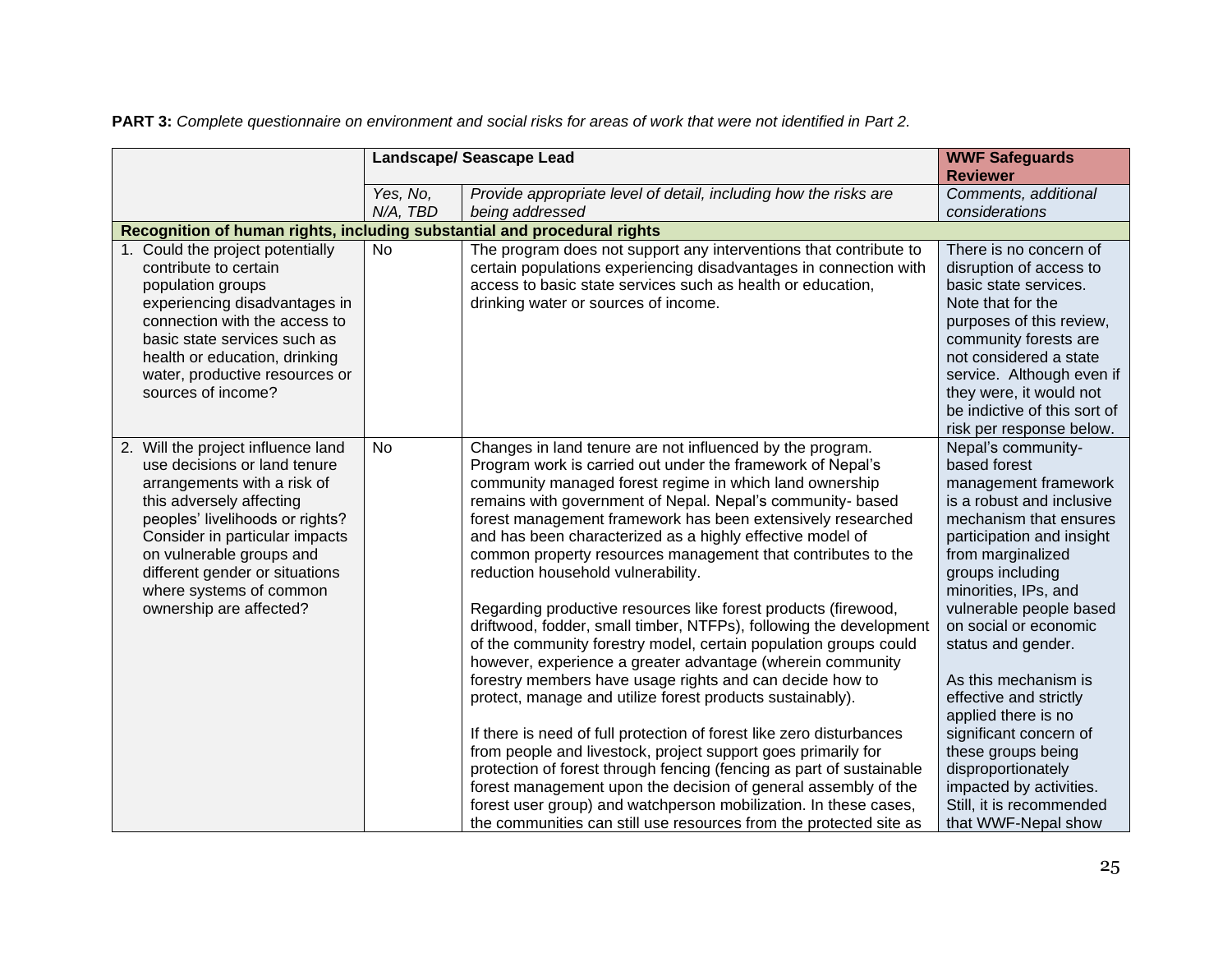|                                    |           | determined through the buffer zone/community forest operational<br>plan, which may allow for periodic collection of firewood and<br>fodder.<br>Fencing is a temporary protection measure. The forest buffer<br>zones and corridors are community managed, and once the forest<br>is restored, fencing is removed and the resources from the<br>restored forested areas are available for community-use as per the<br>community forest plans approved through the local governance<br>process described below.<br>In terms of process, community stakeholder consultation and buy-<br>in for project activities to be implemented in community forest like<br>fencing/restoration must be endorsed in the community forest<br>operational plan which is endorsed by general assembly<br>(presence of every household of community forest user group).<br>Activities carried out are annually audited through public hearing<br>and public auditing process.<br>The program also engages impacted communities in identifying<br>trade-offs and finding suitable alternatives. Specifically, the project<br>supports the provision of a range of alternatives for forest<br>dependent communities to reduce the dependency on forest<br>resources through following interventions:<br>1. Provision of alternative options of fuelwood/firewood such<br>as biogas and efficient cooking stoves.<br>2. Promotion of integrated grazing management (Support<br>community for trough, fodder plantation, grass cutters,<br>cow-shed improvement) to reduce dependency on forests<br>for grazing.<br>3. Promotion of forest/farm-based livelihood options as<br>alternative income generating options to reduce pressure<br>on forest resources.<br>Skill-based job training for alternative ways of income generation. | documentation to how<br>these groups are<br>included in this process<br>and in particular how<br>their views are integrated<br>into decision-making. |
|------------------------------------|-----------|-----------------------------------------------------------------------------------------------------------------------------------------------------------------------------------------------------------------------------------------------------------------------------------------------------------------------------------------------------------------------------------------------------------------------------------------------------------------------------------------------------------------------------------------------------------------------------------------------------------------------------------------------------------------------------------------------------------------------------------------------------------------------------------------------------------------------------------------------------------------------------------------------------------------------------------------------------------------------------------------------------------------------------------------------------------------------------------------------------------------------------------------------------------------------------------------------------------------------------------------------------------------------------------------------------------------------------------------------------------------------------------------------------------------------------------------------------------------------------------------------------------------------------------------------------------------------------------------------------------------------------------------------------------------------------------------------------------------------------------------------------------------------------------------------------------------|------------------------------------------------------------------------------------------------------------------------------------------------------|
| 3. Is there a likelihood that the  | <b>No</b> | There is little likelihood of new or additional conflict given that the                                                                                                                                                                                                                                                                                                                                                                                                                                                                                                                                                                                                                                                                                                                                                                                                                                                                                                                                                                                                                                                                                                                                                                                                                                                                                                                                                                                                                                                                                                                                                                                                                                                                                                                                         | Once again, the                                                                                                                                      |
| project will lead to additional or |           | program supports community-based conservation initiatives where                                                                                                                                                                                                                                                                                                                                                                                                                                                                                                                                                                                                                                                                                                                                                                                                                                                                                                                                                                                                                                                                                                                                                                                                                                                                                                                                                                                                                                                                                                                                                                                                                                                                                                                                                 | centrality of the                                                                                                                                    |
| new conflict among project         |           | communities are fully involved and engaged from the initial stage                                                                                                                                                                                                                                                                                                                                                                                                                                                                                                                                                                                                                                                                                                                                                                                                                                                                                                                                                                                                                                                                                                                                                                                                                                                                                                                                                                                                                                                                                                                                                                                                                                                                                                                                               | community-based forest                                                                                                                               |
| effected communities or to the     |           | of identifying issues to project design, implementation and                                                                                                                                                                                                                                                                                                                                                                                                                                                                                                                                                                                                                                                                                                                                                                                                                                                                                                                                                                                                                                                                                                                                                                                                                                                                                                                                                                                                                                                                                                                                                                                                                                                                                                                                                     | management framework                                                                                                                                 |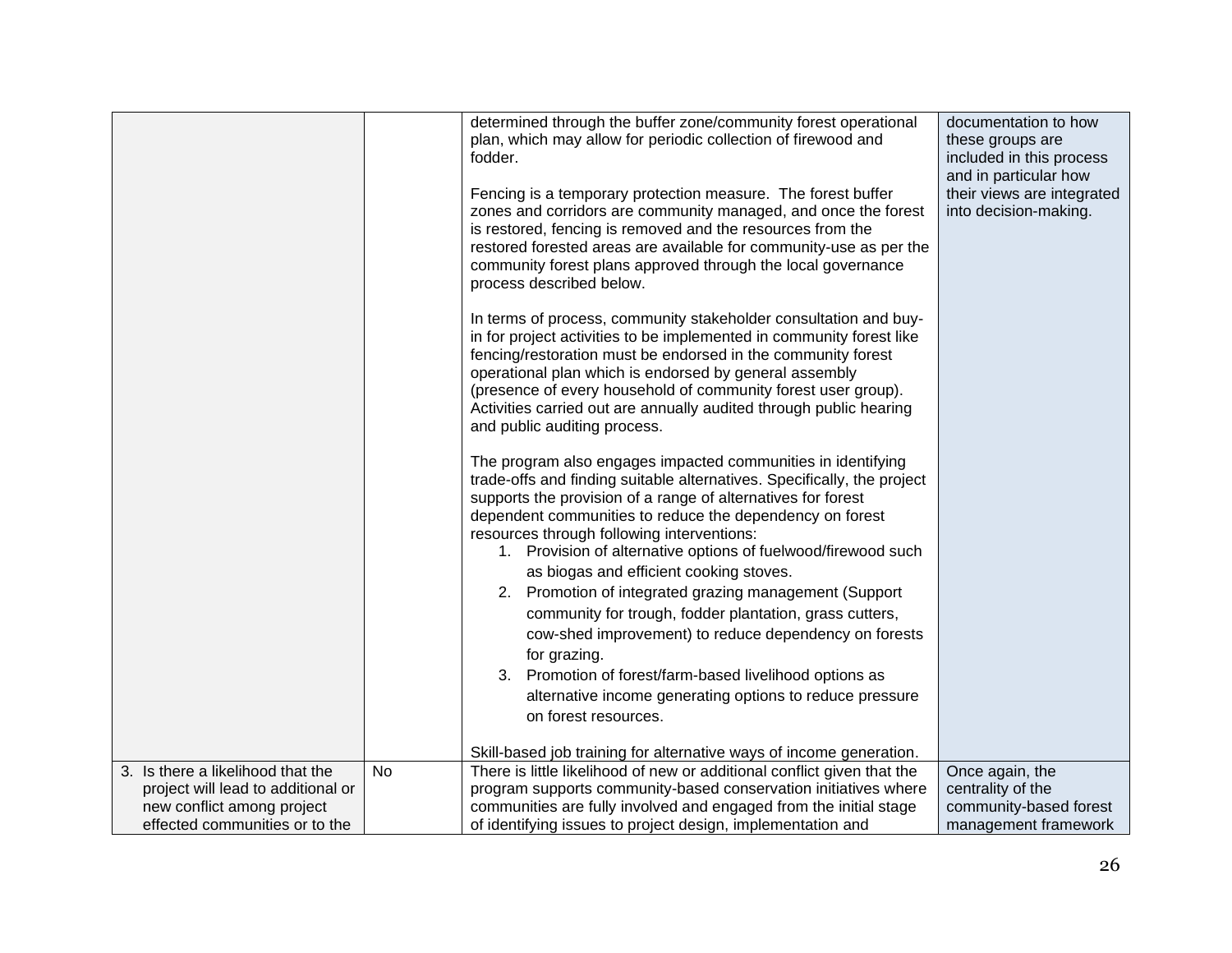| formal or de facto restriction or<br>exclusion <sup>15</sup> of particular<br>groups from access to<br>resources provided by the<br>project, to services or<br>participation in decision-<br>making? |     | monitoring of project results. The program also supports capacity<br>development of user groups for more meaningful participation of<br>all households in decision making processes. As per the mandate<br>delegated by the local development plan such as community forest<br>operation plan, community adaptation plan, buffer zone<br>development plan, priorities are given to the vulnerable and<br>marginal communities including indigenous people (identified<br>during the beneficiary selection stage) to encourage equitable<br>benefit sharing.                                                                                                                                                                                                                                                                                                                                                                                                                                                                                                                                                                                                                                                                                                                                                                                                                                                                                                | proves an effective<br>means of mitigating<br>likelihood of new<br>conflicts. The use of this<br>participatory and<br>inclusive framework that<br>gives a broad range of<br>groups voice and part of<br>decision-making should<br>build support for<br>changes in land-use and<br>usufruct rights.                                                                                                                |
|------------------------------------------------------------------------------------------------------------------------------------------------------------------------------------------------------|-----|------------------------------------------------------------------------------------------------------------------------------------------------------------------------------------------------------------------------------------------------------------------------------------------------------------------------------------------------------------------------------------------------------------------------------------------------------------------------------------------------------------------------------------------------------------------------------------------------------------------------------------------------------------------------------------------------------------------------------------------------------------------------------------------------------------------------------------------------------------------------------------------------------------------------------------------------------------------------------------------------------------------------------------------------------------------------------------------------------------------------------------------------------------------------------------------------------------------------------------------------------------------------------------------------------------------------------------------------------------------------------------------------------------------------------------------------------------|-------------------------------------------------------------------------------------------------------------------------------------------------------------------------------------------------------------------------------------------------------------------------------------------------------------------------------------------------------------------------------------------------------------------|
| 4. Have local communities or<br>individuals raised human<br>rights concerns regarding the<br>Project during the stakeholder<br>engagement process?                                                   | Yes | During the last 5 years, there have not been any human rights<br>concerns raised by local communities or individuals with respect to<br>the TAL Program and its implementation. However, in March<br>2019, BuzzFeed News published a series of articles making<br>serious accusations about WWF's conservation work around the<br>world. Several of the accusations refer to WWF's work in the TAL<br>dating back prior to the past 5 years. WWF has commissioned an<br>independent review to investigate these allegations which focus<br>primarily on allegations of human rights abuse by government eco-<br>guards supported by WWF. The Independent Review is being<br>conducted by a panel which is being led by former UN High<br>Commissioner for Human Rights Navi Pillay. The Independent<br>Review is ongoing at the time of this writing. The panel will report<br>its findings and recommendations when the review concludes, and<br>the results will be made public.<br>In a small number of cases, communities have been concerned<br>about increased human-wildlife conflict (including human<br>causalities or injuries and crop and livestock depredation). To<br>address the potential for increased incidence of human/wildlife<br>conflict as a result of program interventions, the program has been<br>implementing both curative and preventive measures to mitigate<br>human wildlife conflict issues among affected communities. | Given the ongoing<br>review sensitivity around<br>WWF-Nepal's work in<br>the landscape, careful<br>review, oversight, and<br>due diligence for this<br>work should be put in<br>place. Should there be<br>substantive<br>considerations from the<br>independent review<br>related to work in this<br>landscape, this<br>screening and mitigation<br>efforts will be adaptively<br>management to reflect<br>those. |

<sup>&</sup>lt;sup>15</sup> Examples of de facto restriction or exclusion are: information is not made available in appropriate languages, individuals with no/low income or without tenure rights (or registered titles) can't access services (e.g. agricultural extension services), persons with disabilities are confronted with physical barriers that block their access; certain groups are stigmatised by society and thus have no access services.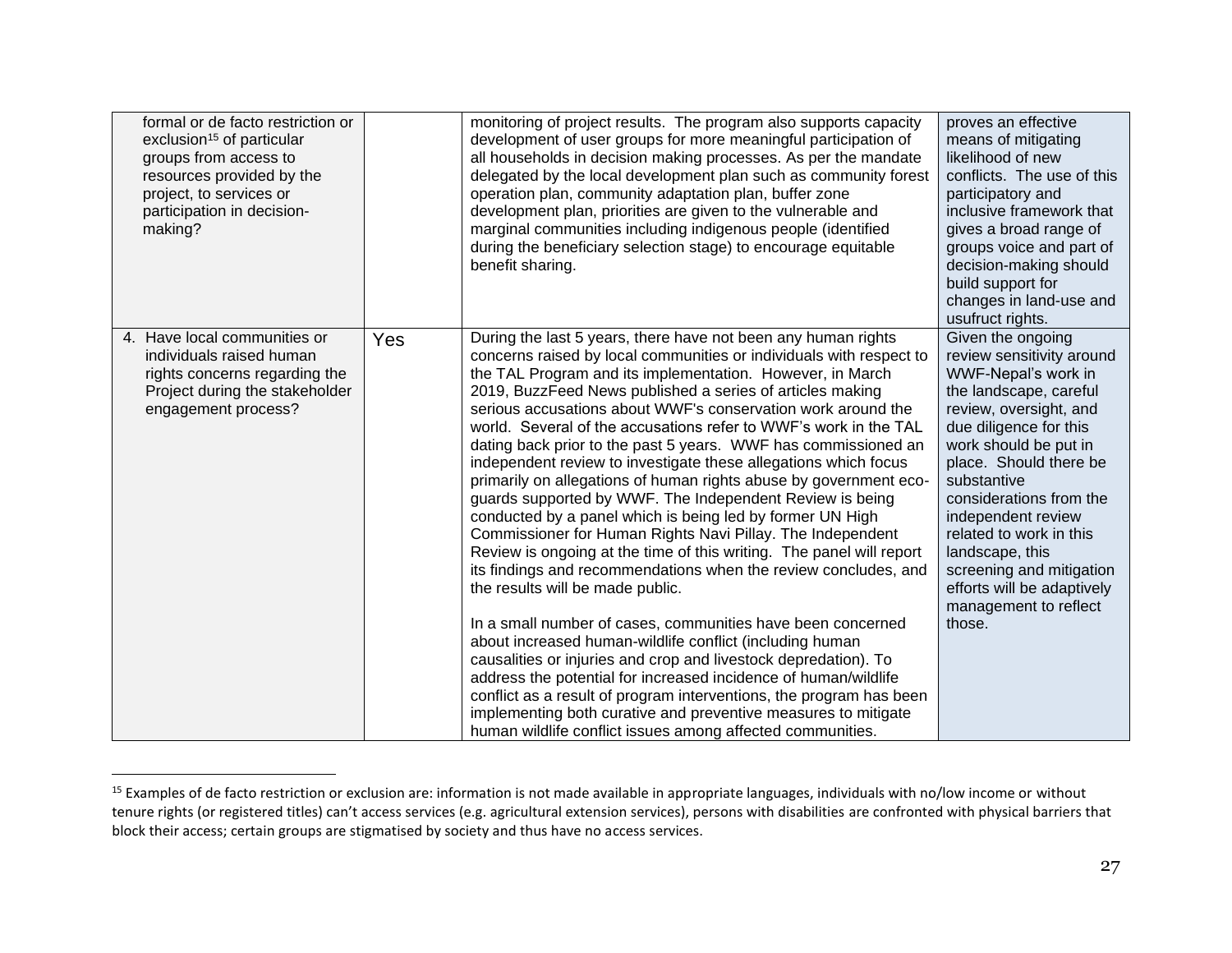| Gender equality and risks (including g<br>1 gender-based violence) |  |  |  |  |  |  |
|--------------------------------------------------------------------|--|--|--|--|--|--|

| 5.<br>Is there a risk that the project<br>potentially limits women's<br>ability to use, develop and<br>protect natural resources,<br>(e.g. taking into account<br>different roles and positions<br>of women and men in<br>accessing environmental<br>goods and services such as<br>fisheries and clean water)?                                                          | <b>No</b> | The program works proactively to support Community Based<br>Organizations (CBOs) to strengthen the meaningful participation of<br>women in decision-making for participatory management of natural<br>resources. The community forestry guidelines of the Ministry of<br>Forest and Environment have a mandatory requirement for<br>women's representation in one of the key positions (chairperson or<br>secretary) of the executive committee of community forest user<br>committee, and one of the other positions of the executive<br>committee (i.e., chairperson, vice chairperson, secretary and<br>treasurer). The project helps to implement this provision through<br>women's empowerment in the community forest groups. More<br>broadly, the program supports the capacity strengthening of<br>women's groups in the buffer zones of protected areas, also<br>required by the community forest management guidelines.<br>Women are given top priority by the program in conducting<br>capacity building for CBO partners. |                                                                                                                                                                                                                                                                                          |
|-------------------------------------------------------------------------------------------------------------------------------------------------------------------------------------------------------------------------------------------------------------------------------------------------------------------------------------------------------------------------|-----------|---------------------------------------------------------------------------------------------------------------------------------------------------------------------------------------------------------------------------------------------------------------------------------------------------------------------------------------------------------------------------------------------------------------------------------------------------------------------------------------------------------------------------------------------------------------------------------------------------------------------------------------------------------------------------------------------------------------------------------------------------------------------------------------------------------------------------------------------------------------------------------------------------------------------------------------------------------------------------------------------------------------------------------------|------------------------------------------------------------------------------------------------------------------------------------------------------------------------------------------------------------------------------------------------------------------------------------------|
| 6. Is there a risk that the project<br>may discriminate against<br>women or other groups based<br>on gender, with regards to<br>participation in the design and<br>implementation of project<br>activities or to access to<br>opportunities and benefits?                                                                                                               | <b>No</b> | The program does not discriminate against women or other groups<br>based on gender. The program systematically conducts<br>consultations with functional group like woman led buffer user<br>group and women's managed community forestry user groups.                                                                                                                                                                                                                                                                                                                                                                                                                                                                                                                                                                                                                                                                                                                                                                                | The project integrates<br>consideration for gender<br>and builds its work on an<br>inclusive framework.                                                                                                                                                                                  |
| 7. Is there a risk that persons<br>employed by or engaged<br>directly in the project might<br>engage in gender-based<br>violence (including sexual<br>exploitation, sexual abuse, or<br>sexual harassment)? Please<br>also consider examples such<br>as women being beaten,<br>verbally and sexually<br>harassed, raped, and killed by<br>forest guards when collecting | Yes       | This risk is present however, a variety of measures are taken to<br>reduce these risks. These include the incorporation of capacity<br>building trainings on Gender, Equality and Social Inclusion,<br>women's empowerment, human rights-based approach, and<br>gender-based violence during implementation of projects.<br>WWF Nepal also ensures that its staff are fully oriented and<br>trained on all relevant WWF policies including on gender-based<br>violence.<br>In addition, formal human-rights-based and social policy trainings<br>were initiated for project offices and grantees in 2017. Training                                                                                                                                                                                                                                                                                                                                                                                                                    | While women's<br>empowerment can<br>sometimes create<br>intrahousehold conflict,<br>the project may even<br>contribute to conflict<br>reduction by also<br>engaging male<br>champions and<br>employing other<br>resources/ mechanisms<br>to address the risk.<br>These include inclusive |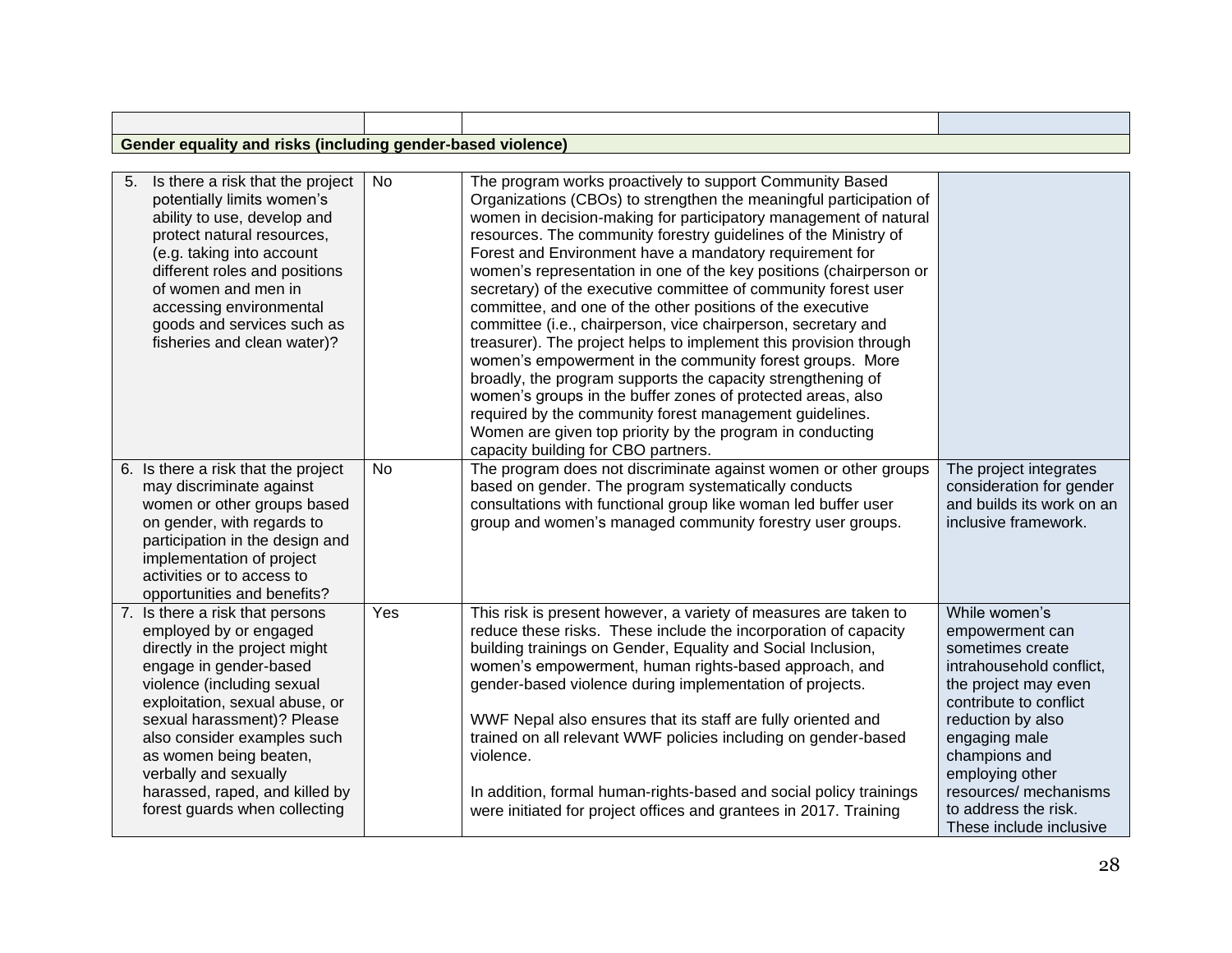| forest products from protected       |    | was conducted for the head of the Protected Areas (civilian Chief         | trainings and capacity-   |
|--------------------------------------|----|---------------------------------------------------------------------------|---------------------------|
| areas.                               |    |                                                                           | building and support for  |
|                                      |    | Warden, Commander of Nepal Army overseeing PAs, and                       | Community Learning and    |
|                                      |    | Colonels), so that they understand human rights issues and                | Action Centers (CLACS).   |
|                                      |    | importance. The same training was conducted for District Forest           |                           |
|                                      |    | Officers and regional forest officials who work outside PAs.              |                           |
|                                      |    | Trainings and workshops were conducted for field Project staff to         |                           |
|                                      |    | improve their ability to interact with grantees properly in this          |                           |
|                                      |    | regard. To ensure sub-grantees (those that are in direct contact          |                           |
|                                      |    | with the community) understand the requirements of the social             |                           |
|                                      |    | policies, an orientation to 20 grantees (CBO, CSO) was conducted          |                           |
|                                      |    | in TAL by sociologists and HRB consultants.                               |                           |
|                                      |    |                                                                           |                           |
|                                      |    | WWF Nepal also has a Project Complaint Resolution Mechanism <sup>16</sup> |                           |
|                                      |    | in place to receive and respond to concerns raised by                     |                           |
|                                      |    | stakeholders who may be affected by WWF Nepal supported                   |                           |
|                                      |    | conservation activities as a key means to strengthen                      |                           |
|                                      |    | implementation of WWF's Social Policies and Safeguards.                   |                           |
|                                      |    |                                                                           |                           |
|                                      |    | Additionally, the program will also ensure availability of information    |                           |
|                                      |    | on the existing project complaint resolution process to all               |                           |
|                                      |    | stakeholders where they can file a complaint if such situation exits.     |                           |
|                                      |    | The information on the complaint resolution mechanism will be             |                           |
|                                      |    | available in offices of sub-grantees where right holders have             |                           |
|                                      |    | appropriate means of accessing the information.                           |                           |
| <b>Labour and working conditions</b> |    |                                                                           |                           |
| 8. Might the project be directly or  | No | The TAL Program is committed to WWF's social policies and does            | There is no indication    |
| indirectly involved in forced        |    | not see and potential for forced labour or child labour in any            | that there is a risk of   |
| labour or in child labour? E.g.      |    | Program activities. In certain interventions such as community            | forced or child labor in  |
| when promoting agricultural          |    | homestays, children might perform cultural promotional activities         | the context of this work. |
| production, in particular            |    | (such as traditional dance and participation in activities to welcome     |                           |
| commodities where child              |    | guests).                                                                  |                           |
| labour is a common issue (e.g.       |    |                                                                           |                           |
| cocoa production) and which          |    | The Government of Nepal also has a defined policy on child                |                           |
| could interfere with the child's     |    | labour. Moreover, the Social Security Fund has been recently              |                           |
| education or be harmful to the       |    | established in Nepal to promote workplace safety to workers.              |                           |
| child's health or physical,          |    | WWF also has a partnership with trade union groups who support            |                           |

<sup>&</sup>lt;sup>16</sup> "WWF Nepal Project Complaint Guideline", WWF Nepal, [http://www.wwfnepal.org/about\\_wwf/project\\_complaint\\_guideline/](http://www.wwfnepal.org/about_wwf/project_complaint_guideline/)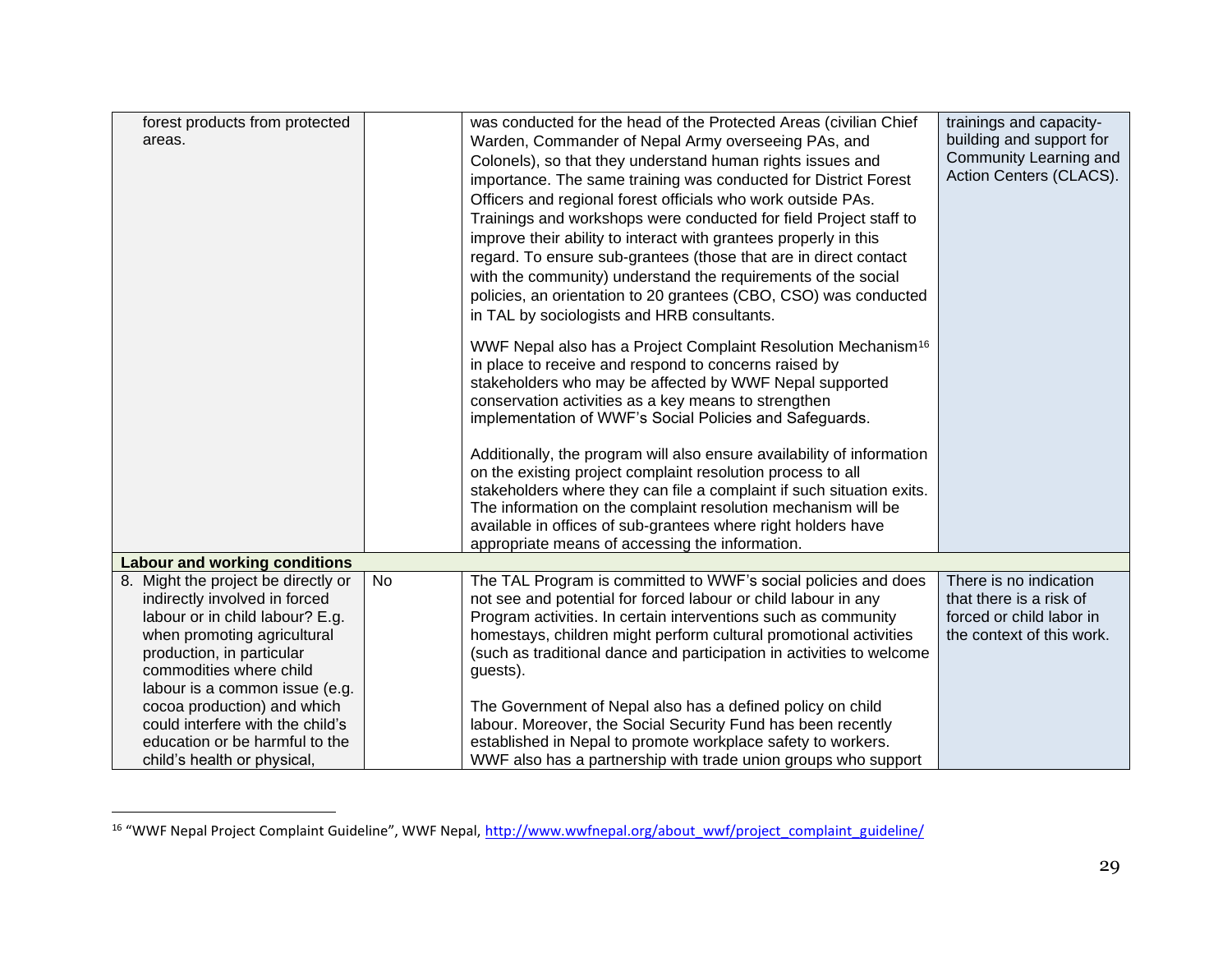| mental, spiritual, moral, or                                                                                                                                                                                                       |     | wider outreach efforts on occupational health and safety. The                                                                                                                                                                                                                                                                                                                                                                                                                                                                                                                                                                                                                                                                                                                                                                                                                                                                   |                                                                                                                                                                                                                                                                                                                                                                                  |
|------------------------------------------------------------------------------------------------------------------------------------------------------------------------------------------------------------------------------------|-----|---------------------------------------------------------------------------------------------------------------------------------------------------------------------------------------------------------------------------------------------------------------------------------------------------------------------------------------------------------------------------------------------------------------------------------------------------------------------------------------------------------------------------------------------------------------------------------------------------------------------------------------------------------------------------------------------------------------------------------------------------------------------------------------------------------------------------------------------------------------------------------------------------------------------------------|----------------------------------------------------------------------------------------------------------------------------------------------------------------------------------------------------------------------------------------------------------------------------------------------------------------------------------------------------------------------------------|
| social development.                                                                                                                                                                                                                |     | 2019 Nepal Forest Policy also recognizes workers safety.                                                                                                                                                                                                                                                                                                                                                                                                                                                                                                                                                                                                                                                                                                                                                                                                                                                                        |                                                                                                                                                                                                                                                                                                                                                                                  |
|                                                                                                                                                                                                                                    |     | Resource Efficiency, Pollution Prevention and Management of Chemicals and Wastes                                                                                                                                                                                                                                                                                                                                                                                                                                                                                                                                                                                                                                                                                                                                                                                                                                                |                                                                                                                                                                                                                                                                                                                                                                                  |
| 9. Will the project lead to<br>increased waste production, in<br>particular. hazardous waste?                                                                                                                                      | No  | The TAL Program only supports small and medium enterprises<br>(SMEs) that do not generate hazardous wastes.                                                                                                                                                                                                                                                                                                                                                                                                                                                                                                                                                                                                                                                                                                                                                                                                                     |                                                                                                                                                                                                                                                                                                                                                                                  |
| 10. Will the project require<br>significant consumption of raw<br>materials, energy, or water?                                                                                                                                     | No  | The TAL Program supports SMEs, primarily green enterprises<br>such as leaf plates and essentials oils that do not require large<br>amounts of raw materials and energy for production. The program<br>also supports a community based small-scale wood processing<br>unit that consumes raw materials collected only from nearby<br>community forests and requires only low energy and water inputs.<br>The TAL Program has never supported any large-scale industries<br>that demands excessive raw material and energy consumption.                                                                                                                                                                                                                                                                                                                                                                                           |                                                                                                                                                                                                                                                                                                                                                                                  |
| 11. Will the project lead to<br>significant increases of<br>greenhouse gas emissions or<br>to a substantial reduction of<br>carbon pools (e.g. through<br>loss in vegetation cover or<br>below and above ground<br>carbon stocks)? | No  | As mentioned above, the program does not support large scale<br>enterprises or any interventions that could lead to significant<br>production of greenhouse emissions. In contrast, the program<br>supports promotion of alternative energy options such as biogas<br>and improved cooking stoves that support forest regeneration and<br>reduce pressure on forests for firewood while also reducing<br>exposure to smoke and respiratory disease.                                                                                                                                                                                                                                                                                                                                                                                                                                                                             |                                                                                                                                                                                                                                                                                                                                                                                  |
| <b>Climate Change</b>                                                                                                                                                                                                              |     |                                                                                                                                                                                                                                                                                                                                                                                                                                                                                                                                                                                                                                                                                                                                                                                                                                                                                                                                 |                                                                                                                                                                                                                                                                                                                                                                                  |
| 12. Is there a risk that climate<br>variability and changes might<br>affect the effectiveness of<br>project activities or the<br>sustainability of intended<br>changes?                                                            | Yes | Activities like restoration of critical corridors, habitat management<br>and wetland restoration might be impacted by climate variability<br>(drought, flooding). Recent management plans for national parks<br>have taken climate variability into account and are identify climate<br>smart management approaches. The Program supports these<br>approaches.<br>At landscape level, climate vulnerability assessments have been<br>conducted in TAL in all 11 sub-basins. At corridor level, climate<br>vulnerability assessments have been conducted in the key<br>corridors of Lamahi bottleneck, Kamdi corridor, Brahmadev<br>corridor, Karnali corridor, Hadikhola watershed, and Madi valley.<br>At the site level, 130 site specific community-based adaptation<br>plans have been developed based on vulnerability assessments<br>and the program has been supporting the implementation of these<br>adaptation plans. | Consideration of the<br>impacts of climate<br>change into the<br>landscape work would<br>be very prudent as part<br>of ongoing planning<br>processes and adaptive<br>management. It is<br>anticipated that climate<br>stresses and impacts<br>could have a significant<br>impact on the landscape.<br>It is important that WWF-<br>Nepal has assessed<br>these potential impacts |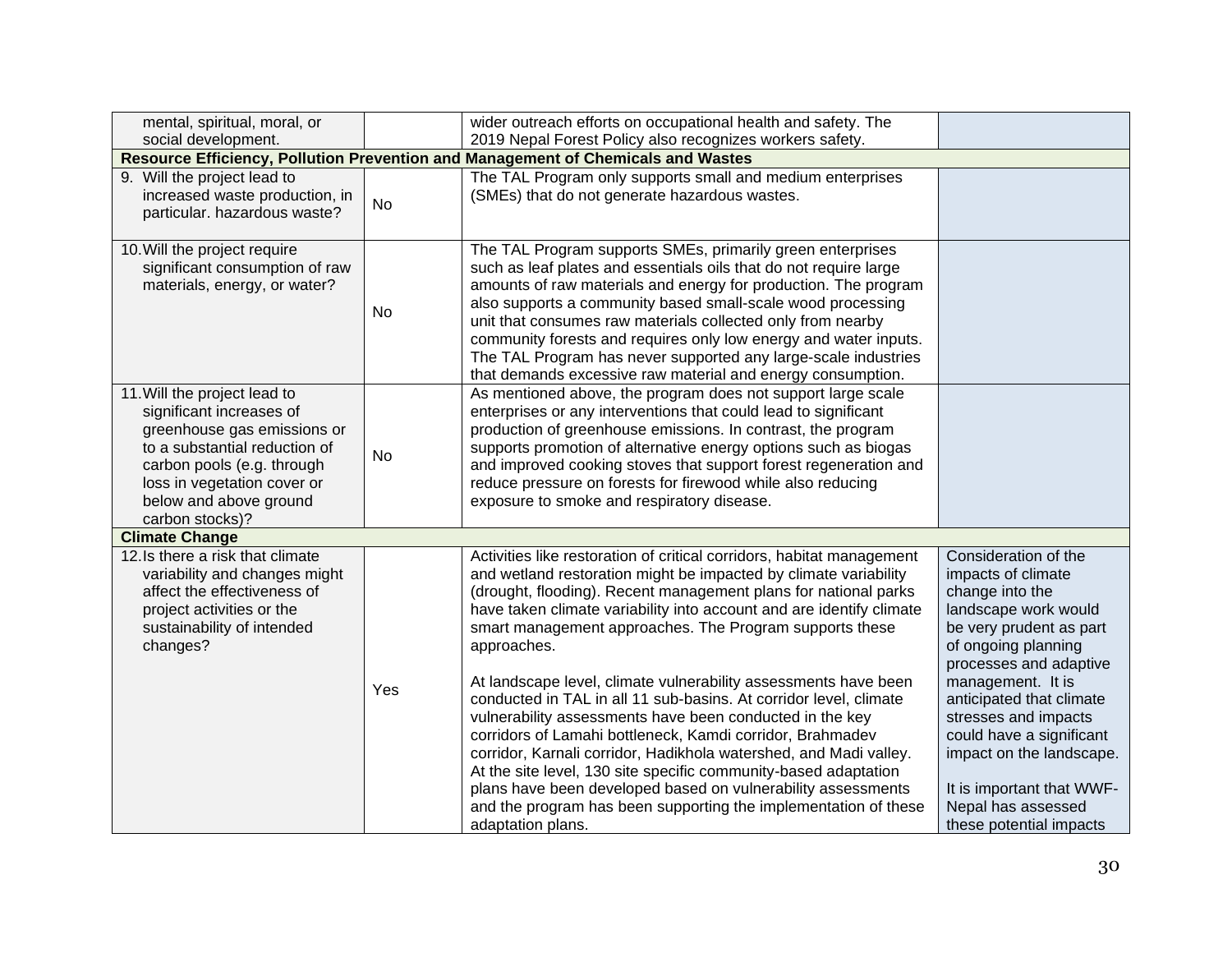|                                                                                                                                                                                                                                                                                                             |                                                                                                                                                                                        | The program promotes community and ecosystem resilience<br>activities such as community shelter houses, implementation of<br>community-based adaptation plans, water source protection, and<br>recharge ponds. Capacity building of communities on climate<br>change and disaster risk reduction are also interventions<br>supported by the program that contribute to building climate<br>resilience in communities.<br>Farm-based livelihood interventions such as off-season vegetable<br>farming, horticultural practices and off-farm interventions such as<br>cycle repairing and traditional handicraft making are designed in a<br>way to increase the resiliency of people and nature. | and incorporate climate<br>resilience into their<br>portfolio of work.                                                                                                                                                                        |  |
|-------------------------------------------------------------------------------------------------------------------------------------------------------------------------------------------------------------------------------------------------------------------------------------------------------------|----------------------------------------------------------------------------------------------------------------------------------------------------------------------------------------|-------------------------------------------------------------------------------------------------------------------------------------------------------------------------------------------------------------------------------------------------------------------------------------------------------------------------------------------------------------------------------------------------------------------------------------------------------------------------------------------------------------------------------------------------------------------------------------------------------------------------------------------------------------------------------------------------|-----------------------------------------------------------------------------------------------------------------------------------------------------------------------------------------------------------------------------------------------|--|
| 13. Is there a risk that project<br>activities potentially increase<br>the vulnerability of local<br>communities or of the local<br>ecosystem to climate<br>variability, temperature<br>increases or climate hazards<br>(e.g., floods, droughts,<br>wildfires, landslides, cyclones,<br>storm surges, etc). | No                                                                                                                                                                                     | Program activities such as biogas promotion and stall-feeding<br>promotion for livestock rearing to reduce pressure on forests and<br>increase forest cover and quality, also increase the resiliency of<br>people and wildlife by increasing the overall access and availability<br>of resources.<br>The Program promotes livelihood improvement interventions to<br>increase the resilience of local communities. The use of mixed<br>vegetative and small structures as climate adaptive measures are<br>also helpful to address climate induced disaster and reclamation of<br>degraded land in a cost-effective manner.                                                                    | There are various clear<br>indications that WWF-<br>Nepal gives sufficient<br>thought to climate<br>adaptation that their<br>work would mitigate, not<br>exacerbate the potential<br>for climate impacts on<br>communities and<br>ecosystems. |  |
| <b>Conclusion of WWF Safeguards Reviewer</b>                                                                                                                                                                                                                                                                |                                                                                                                                                                                        |                                                                                                                                                                                                                                                                                                                                                                                                                                                                                                                                                                                                                                                                                                 |                                                                                                                                                                                                                                               |  |
| Have negative environmental<br>or social impacts been<br>identified adequately?                                                                                                                                                                                                                             | Yes.                                                                                                                                                                                   | The only two risks that have surfaced through the section of the screening is the potential for<br>climate impacts to undermine project activities and the potential for someone employed by the<br>project to engage in sexual harassment or gender-based violence.                                                                                                                                                                                                                                                                                                                                                                                                                            |                                                                                                                                                                                                                                               |  |
| Are assessments required to                                                                                                                                                                                                                                                                                 | WWF-Nepal has already carried out significant work in assessing the potential impacts of climate. Given                                                                                |                                                                                                                                                                                                                                                                                                                                                                                                                                                                                                                                                                                                                                                                                                 |                                                                                                                                                                                                                                               |  |
| better understand the impacts?<br>What specific topics are to be                                                                                                                                                                                                                                            | their breadth of climate consideration, no further assessment is required.<br>Gender considerations and addressing the threat of GBV and harassment are given significant thought both |                                                                                                                                                                                                                                                                                                                                                                                                                                                                                                                                                                                                                                                                                                 |                                                                                                                                                                                                                                               |  |
| assessed?                                                                                                                                                                                                                                                                                                   | through governmental tools and project design. No specific assessment is required at this time.                                                                                        |                                                                                                                                                                                                                                                                                                                                                                                                                                                                                                                                                                                                                                                                                                 |                                                                                                                                                                                                                                               |  |
| Have measures for avoiding                                                                                                                                                                                                                                                                                  | Yes. WWF-Nepal has integrated climate adaptation and thorough mechanisms for addressing                                                                                                |                                                                                                                                                                                                                                                                                                                                                                                                                                                                                                                                                                                                                                                                                                 |                                                                                                                                                                                                                                               |  |
| impacts already been                                                                                                                                                                                                                                                                                        | gender-related issues into their project portfolio in the Terai Arc Landscape. These measures are                                                                                      |                                                                                                                                                                                                                                                                                                                                                                                                                                                                                                                                                                                                                                                                                                 |                                                                                                                                                                                                                                               |  |
| considered? Are they                                                                                                                                                                                                                                                                                        | highlighted above. WWF-Nepal should also make sure that they employ full due diligence of the                                                                                          |                                                                                                                                                                                                                                                                                                                                                                                                                                                                                                                                                                                                                                                                                                 |                                                                                                                                                                                                                                               |  |
| sufficient?                                                                                                                                                                                                                                                                                                 |                                                                                                                                                                                        | presence and implementation of sexual harassment and gender based violence policies.                                                                                                                                                                                                                                                                                                                                                                                                                                                                                                                                                                                                            |                                                                                                                                                                                                                                               |  |

**PART 4:** *Complete assessment of potential impacts related to existing WWF environment and social standards.*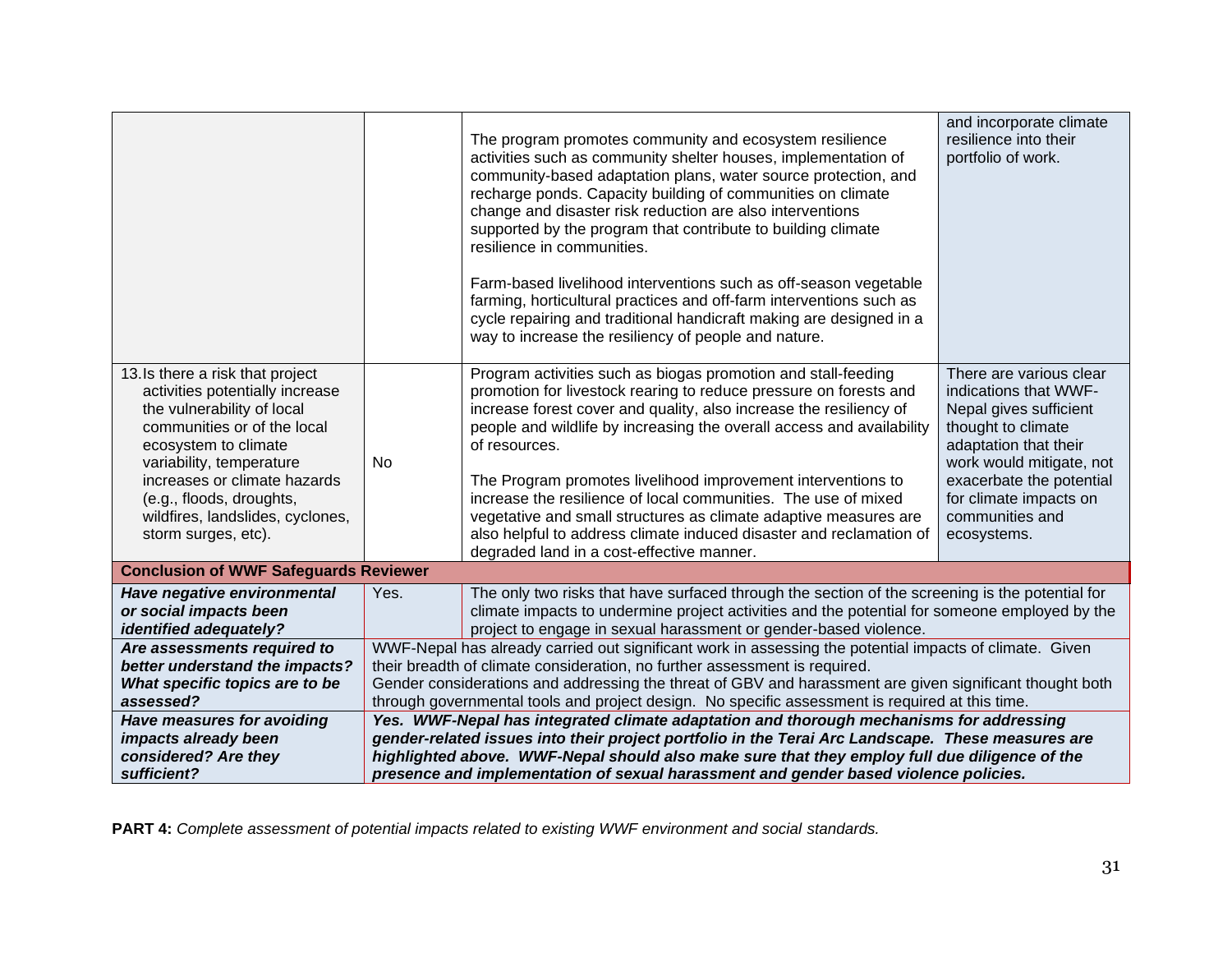|                                                                                                                                                                                                                                                                                                                                                                                                                                                                                                                                                                                                                                                                   | <b>Landscape/ Seascape Lead</b> |                                                                                                                                                                                                                                                                                                                                                                                                                                  | <b>WWF Safeguards</b><br><b>Reviewer</b>                                                                                                                                                                                                                                               |
|-------------------------------------------------------------------------------------------------------------------------------------------------------------------------------------------------------------------------------------------------------------------------------------------------------------------------------------------------------------------------------------------------------------------------------------------------------------------------------------------------------------------------------------------------------------------------------------------------------------------------------------------------------------------|---------------------------------|----------------------------------------------------------------------------------------------------------------------------------------------------------------------------------------------------------------------------------------------------------------------------------------------------------------------------------------------------------------------------------------------------------------------------------|----------------------------------------------------------------------------------------------------------------------------------------------------------------------------------------------------------------------------------------------------------------------------------------|
|                                                                                                                                                                                                                                                                                                                                                                                                                                                                                                                                                                                                                                                                   | Yes, no,<br>$n/a$ , TBD         | Answer question, provide further detail where<br>relevant                                                                                                                                                                                                                                                                                                                                                                        | Comments, additional<br>considerations                                                                                                                                                                                                                                                 |
| Standard on Involuntary Resettlement (includes Access Restriction to Natural Resources/Livelihoods)                                                                                                                                                                                                                                                                                                                                                                                                                                                                                                                                                               |                                 |                                                                                                                                                                                                                                                                                                                                                                                                                                  |                                                                                                                                                                                                                                                                                        |
| 1) Will the project involve resettling peoples or                                                                                                                                                                                                                                                                                                                                                                                                                                                                                                                                                                                                                 | <b>No</b>                       |                                                                                                                                                                                                                                                                                                                                                                                                                                  |                                                                                                                                                                                                                                                                                        |
| communities? if yes, answer a-b below                                                                                                                                                                                                                                                                                                                                                                                                                                                                                                                                                                                                                             |                                 |                                                                                                                                                                                                                                                                                                                                                                                                                                  |                                                                                                                                                                                                                                                                                        |
| a. Describe the project activities that require<br>resettlement                                                                                                                                                                                                                                                                                                                                                                                                                                                                                                                                                                                                   |                                 | The Program does not support any activities that<br>involve resettling peoples or communities.                                                                                                                                                                                                                                                                                                                                   |                                                                                                                                                                                                                                                                                        |
| b. Have alternative project design options for<br>avoiding resettlement been rigorously<br>considered?                                                                                                                                                                                                                                                                                                                                                                                                                                                                                                                                                            |                                 | Not applicable                                                                                                                                                                                                                                                                                                                                                                                                                   |                                                                                                                                                                                                                                                                                        |
| 2) Does the project include activities that might restrict<br>peoples' access to land or natural resources? Please<br>consider the following activities: establishing new<br>protected areas (PA) or extending the area of an<br>existing PA, improving enforcement of PA regulations<br>(e.g. training guards, providing monitoring and/or<br>enforcement equipment, providing training/tools for<br>improving management effectiveness), constructing<br>physical barriers that prevent people accessing certain<br>places; changing how specific natural resources are<br>managed to a management system that is more<br>restrictive; if yes, answer a-f below | Yes                             |                                                                                                                                                                                                                                                                                                                                                                                                                                  |                                                                                                                                                                                                                                                                                        |
| Answer the following only if you answered yes to item 2                                                                                                                                                                                                                                                                                                                                                                                                                                                                                                                                                                                                           |                                 |                                                                                                                                                                                                                                                                                                                                                                                                                                  |                                                                                                                                                                                                                                                                                        |
| a. Indicate the project activities that (might) involve<br>restrictions and the respective resources to be<br>restricted.                                                                                                                                                                                                                                                                                                                                                                                                                                                                                                                                         |                                 | The Program does not support activities that<br>restrict access to land. However, access to<br>natural resources may be restricted in some<br>cases when fencing is temporarily used to<br>restore areas of degraded community forest.<br>(Please refer to Part 3, Section 1 under<br>Recognition of human rights, including<br>substantial and procedural rights, where we<br>provide a detailed explanation on this<br>issue.) | The program engages<br>the community in their<br>responsibilities of forest<br>management. Through<br>the inclusive decision-<br>making framework, the<br>community, facilitated by<br>WWF may temporarily<br>put fencing in place to<br>prevent any disturbance<br>to specific sites. |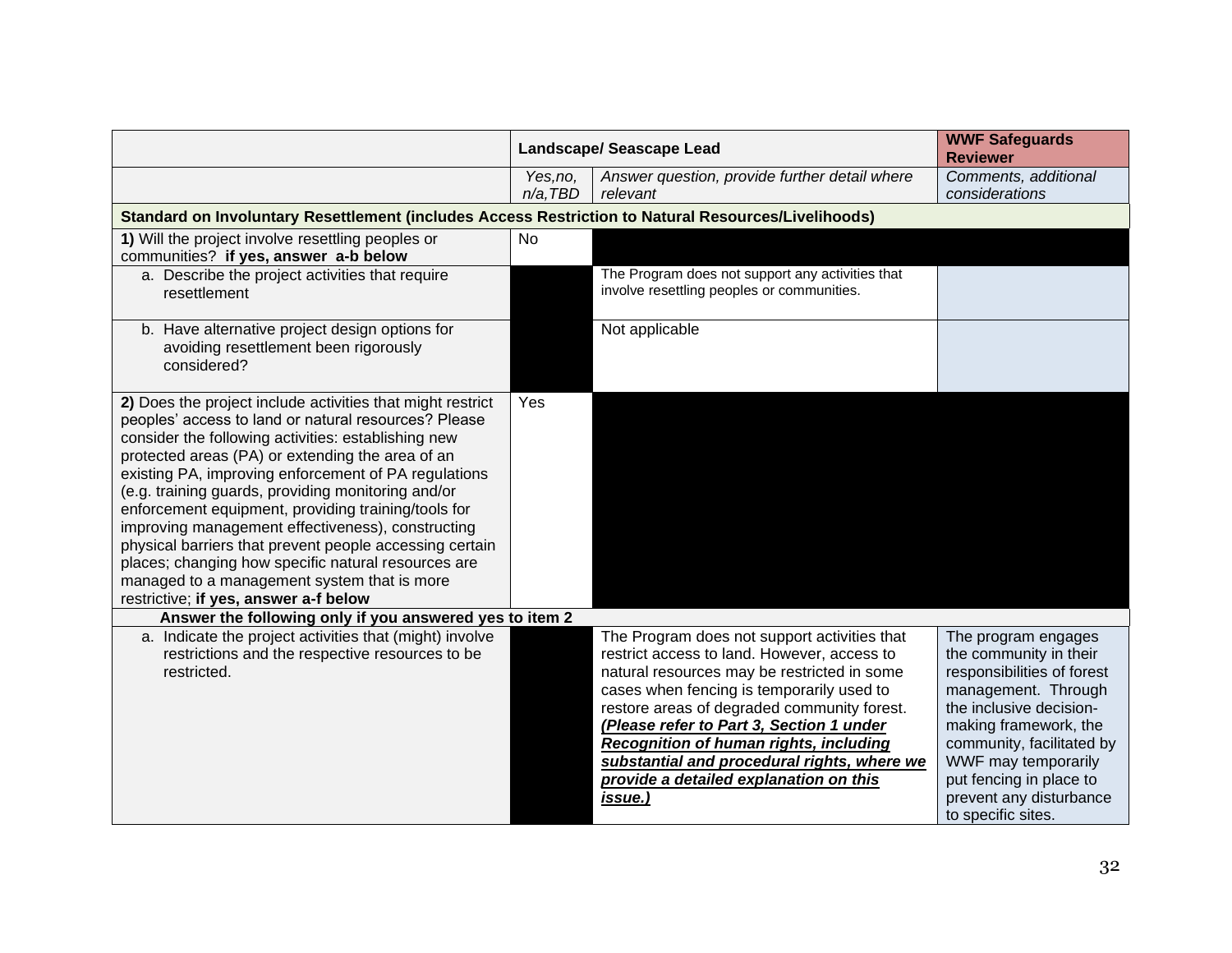| b. Is there a risk that project restrictions might                                                                                                                                                                                                                                                                    | Additionally, there may be some cases where<br>fencing of restoration sites in critical forest<br>areas, may impact a small number of livestock<br>owners who graze on those sites. To mitigate<br>the impact, the program promotes and supports<br>integrated livestock management in high<br>grazing pressure areas. | When these are place<br>there is still general<br>allowance of access to<br>forest resources save in<br>very specific locations<br>and where there are<br>implications for livestock,<br>the project supplements<br>this work with integrated<br>livestock management.<br>While these efforts are<br>targeted and managed<br>by the community<br>through an inclusive<br>decision-making<br>framework, they could<br>result in some very<br>specific restriction of<br>access, however, it is<br>probably insufficient to<br>trigger this safeguard. |
|-----------------------------------------------------------------------------------------------------------------------------------------------------------------------------------------------------------------------------------------------------------------------------------------------------------------------|------------------------------------------------------------------------------------------------------------------------------------------------------------------------------------------------------------------------------------------------------------------------------------------------------------------------|------------------------------------------------------------------------------------------------------------------------------------------------------------------------------------------------------------------------------------------------------------------------------------------------------------------------------------------------------------------------------------------------------------------------------------------------------------------------------------------------------------------------------------------------------|
| statutory or customary rights for<br>infringe on<br>land and natural resources? Consider also<br>common property regimes (e.g. dry season<br>grazing areas)?                                                                                                                                                          | The program does not support any<br>interventions that restrict any statutory or<br>customary rights for land and natural<br>resources.                                                                                                                                                                                |                                                                                                                                                                                                                                                                                                                                                                                                                                                                                                                                                      |
| c. Are there individuals and communities with<br>strong ties to land or territory and resources and<br>with customary tenure system (despite not being<br>recorded, titled or protected by government)?<br>Consider also communities whose rights<br>recognized under international law (e.g.<br>indigenous peoples). | The program does not work in areas where<br>there are any individuals or communities with<br>customary tenure system.                                                                                                                                                                                                  |                                                                                                                                                                                                                                                                                                                                                                                                                                                                                                                                                      |
| d. Have the implications of access restrictions on<br>people's livelihoods been analysed? Explain who<br>might be affected and describe impacts.                                                                                                                                                                      | The implications of access restrictions on<br>people's livelihoods have been analysed during<br>the initial TAL strategy formulation period and                                                                                                                                                                        | WWF-Nepal is operating<br>in a framework that<br>already addresses the                                                                                                                                                                                                                                                                                                                                                                                                                                                                               |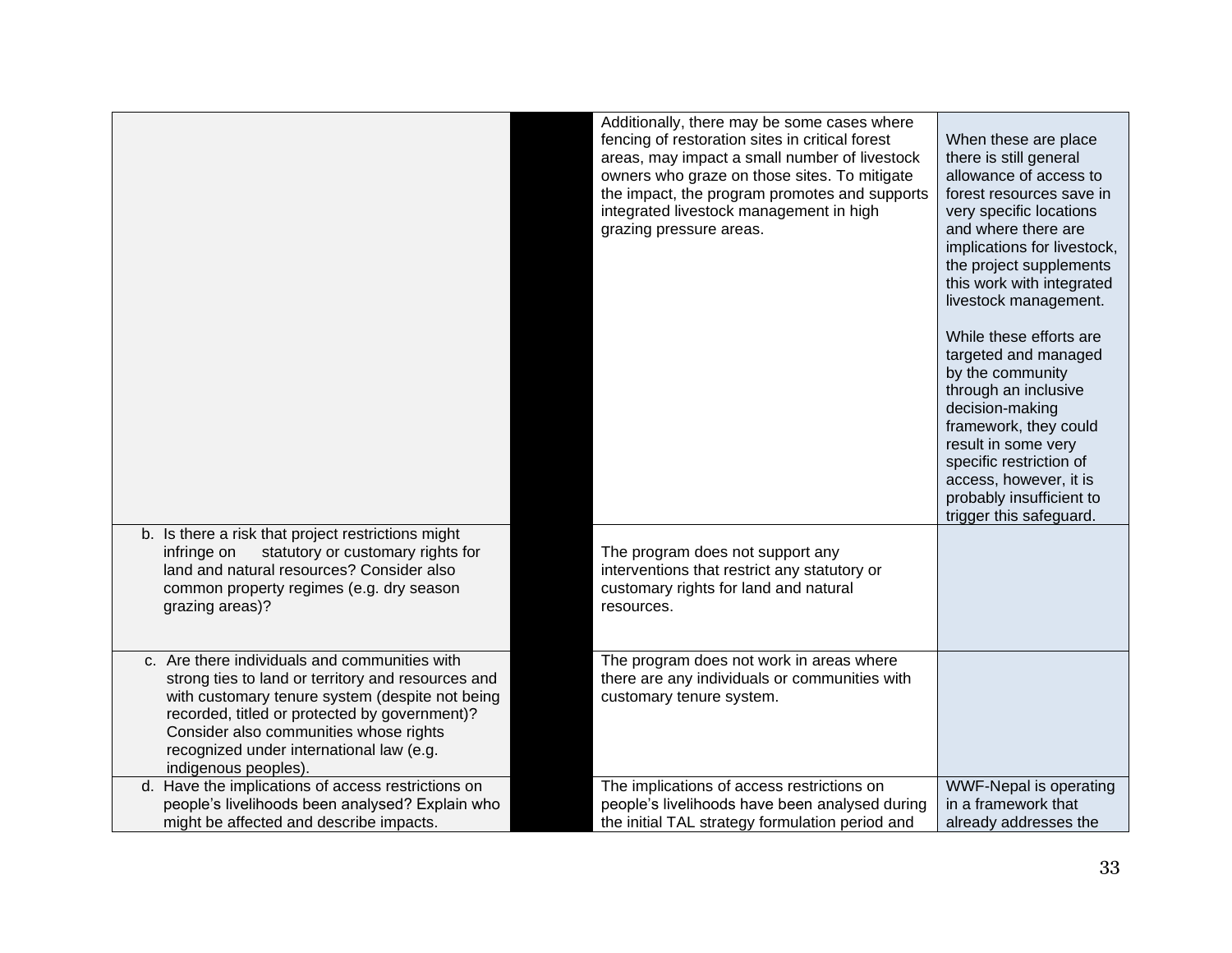| Distinguish social groups (incl. vulnerable<br>groups, indigenous peoples) and men and<br>women.                                                                                                                                                                                                                                                                                                                                                   |     | as part of the development of the second<br>strategic plan (2015 - 2024). The government<br>of Nepal also has specific provisions for<br>providing access to certain groups such as<br>fishing permits for river dependent communities<br>and thatch grass collection from protected<br>areas by local people respecting their<br>traditional use rights.                                                                                                                                                                                                                                                                                                                                                                                | needs of the community<br>and where land-use is<br>governed by the<br>community who follow<br>detailed rules and<br>requirements for<br>decision making.                                                                                                                                                                                                                                  |
|----------------------------------------------------------------------------------------------------------------------------------------------------------------------------------------------------------------------------------------------------------------------------------------------------------------------------------------------------------------------------------------------------------------------------------------------------|-----|------------------------------------------------------------------------------------------------------------------------------------------------------------------------------------------------------------------------------------------------------------------------------------------------------------------------------------------------------------------------------------------------------------------------------------------------------------------------------------------------------------------------------------------------------------------------------------------------------------------------------------------------------------------------------------------------------------------------------------------|-------------------------------------------------------------------------------------------------------------------------------------------------------------------------------------------------------------------------------------------------------------------------------------------------------------------------------------------------------------------------------------------|
| e. Have strategies been considered to avoid<br>restrictions by making changes to project<br>design?                                                                                                                                                                                                                                                                                                                                                |     | Program strategies do not consider activities<br>that might have restrictions (See details above<br>on answer 2 (a).                                                                                                                                                                                                                                                                                                                                                                                                                                                                                                                                                                                                                     |                                                                                                                                                                                                                                                                                                                                                                                           |
| If it is not possible to avoid restrictions, will the<br>$f_{\rm{r}}$<br>project include measures to minimize or<br>compensate for impacts from loss/ restrictions of<br>access? Please describe the measures. Are<br>eligibility criteria established that define who is<br>entitled to benefits or compensation? Are they<br>transparent and fair (e.g. in proportion to their<br>losses and to their needs if they are poor and<br>vulnerable)? |     | Yes, the program employs interventions to<br>mitigate for impacts from temporary<br>loss/restriction of access. The mitigative<br>measures include provision of alternate<br>livelihood options, integrated grazing<br>management and alternative energy promotion.<br>Primary beneficiaries of the program activities<br>are poor and vulnerable households. Poor and<br>vulnerable households have been selected by<br>the communities themselves based on well-<br>being ranking done during the community<br>forest user group operational plan preparation<br>and revision process. The forest operation<br>plans are approved by General Assembly of<br>forest user groups. All households are the<br>members of general assembly. | The program supports<br>very targeted<br>interventions by the<br>community that do not<br>truly constitute restriction<br>of access. Still it is<br>important that WWF-<br>Nepal engages the<br>community to ensure<br>measures are put in<br>place where the<br>community, both as a<br>whole and smaller parts<br>including vulnerable<br>subcommunities, benefit<br>from program work. |
| 3) Will the project require the acquisition of land for<br>project purposes (e.g. infrastructure development)? If<br>yes, describe the current legal status/ownership of the<br>land.                                                                                                                                                                                                                                                              | No  | The Program does not invest in acquisition of<br>land for any purposes.                                                                                                                                                                                                                                                                                                                                                                                                                                                                                                                                                                                                                                                                  |                                                                                                                                                                                                                                                                                                                                                                                           |
| <b>Conclusion of the WWF Safeguards Reviewer</b>                                                                                                                                                                                                                                                                                                                                                                                                   |     |                                                                                                                                                                                                                                                                                                                                                                                                                                                                                                                                                                                                                                                                                                                                          |                                                                                                                                                                                                                                                                                                                                                                                           |
| Standard triggered? Yes / No / TBD<br>Who are the main groups potentially affected? If<br>possible, indicate probability and impact.                                                                                                                                                                                                                                                                                                               | Yes | Involuntary resettlement is being triggered within this landscape strictly as<br>a precaution. There seems to be a robust governance framework in place<br>to ensure inclusive and equitable decision-making by communities as it<br>relates to potential restriction of access.                                                                                                                                                                                                                                                                                                                                                                                                                                                         |                                                                                                                                                                                                                                                                                                                                                                                           |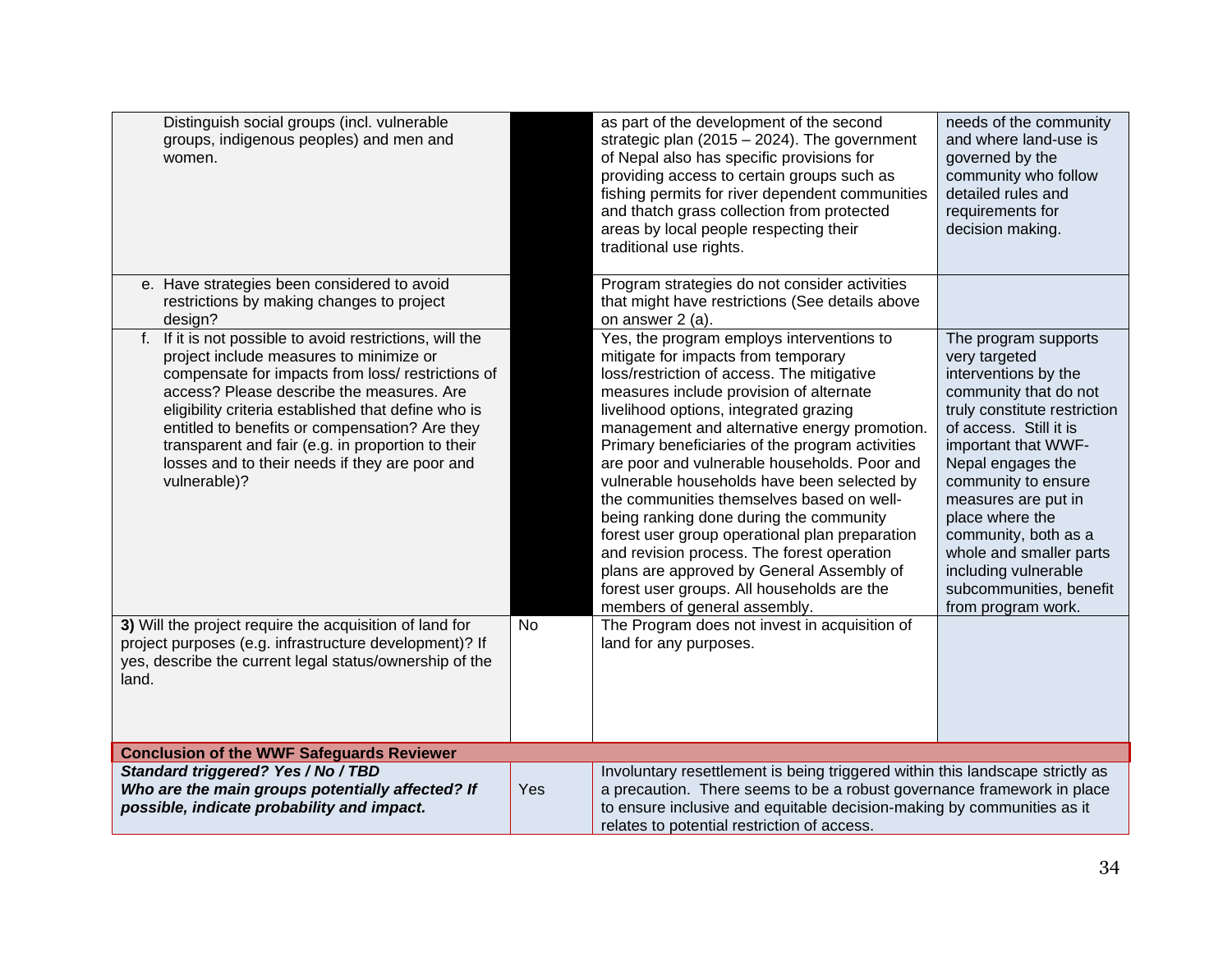| Are assessments required to better understand the impacts<br>and identify mitigation measures? What specific topics are to | There are no anticipated impacts and no additional assessments are<br>required. However, it is appropriate that WWF-Nepal prepare and provide |
|----------------------------------------------------------------------------------------------------------------------------|-----------------------------------------------------------------------------------------------------------------------------------------------|
| be assessed?                                                                                                               | documentation of the community-managed forests framework to                                                                                   |
|                                                                                                                            | demonstrate how decisions are made.                                                                                                           |
| Have measures for avoiding impacts already been developed,                                                                 | No further mitigation measures are anticipated, however, WWF-Nepal                                                                            |
| implemented, or considered in project design and budgeted?                                                                 | should maintain ongoing vigilance to ensure that the process is followed                                                                      |
| If so, what are they?                                                                                                      | and that there is no divergence from this framework.                                                                                          |

|                                                                                                                                                                                                                |            | Landscape/ Seascape Lead                      | <b>WWF Safeguards Reviewer</b>      |  |
|----------------------------------------------------------------------------------------------------------------------------------------------------------------------------------------------------------------|------------|-----------------------------------------------|-------------------------------------|--|
|                                                                                                                                                                                                                | Yes.no.    | Answer question, provide further detail where | Comments, additional considerations |  |
|                                                                                                                                                                                                                | $n/a$ , TB | relevant                                      |                                     |  |
|                                                                                                                                                                                                                |            |                                               |                                     |  |
| <b>Standard on Indigenous Peoples<sup>1718</sup></b>                                                                                                                                                           |            |                                               |                                     |  |
| 1. Is the project site in an area inhabited by or<br>Yes<br>important to indigenous peoples, tribal<br>peoples or other traditional peoples? If yes,<br>answer questions a-f                                   |            |                                               |                                     |  |
| 2. Even if indigenous groups are not found at<br>the project sites, is there still a risk that the<br>project could affect the rights and livelihood<br>of indigenous peoples? If yes, answer<br>questions a-f |            | N/A                                           |                                     |  |
| Answer only if you answered yes to 1 or 2 above.                                                                                                                                                               |            |                                               |                                     |  |

| a. Name the groups;<br>distinguish, if applicable,<br>the geographical areas of | There are 59 indigenous nationalities in Nepal,<br>http://www.lawcommission.gov.np/en/archives/15296                      |  |
|---------------------------------------------------------------------------------|---------------------------------------------------------------------------------------------------------------------------|--|
| their presence (including<br>the areas of resource use)                         | TAL includes 10 among them. They are Tharu, Newar, Gurung,<br>Tamang, Muslim, Mushahar, Bote, Rai, Darai, Chepang, Praja, |  |
| and how these relate to the                                                     |                                                                                                                           |  |

<sup>&</sup>lt;sup>17</sup> The coverage of indigenous peoples includes: (i) peoples who identify themselves as "indigenous" in strict sense; (ii) tribal peoples whose social, cultural, and economic conditions distinguish them from other sections of the national community, and whose status is regulated wholly or partially by their own customs or traditions or by special laws or regulations; and (iii) traditional peoples not necessarily called indigenous or tribal but who share the same characteristics of social, cultural, and economic conditions that distinguish them from other sections of the national community, whose status is regulated wholly or partially by their own customs or traditions, and whose livelihoods are closely connected to ecosystems and their goods and services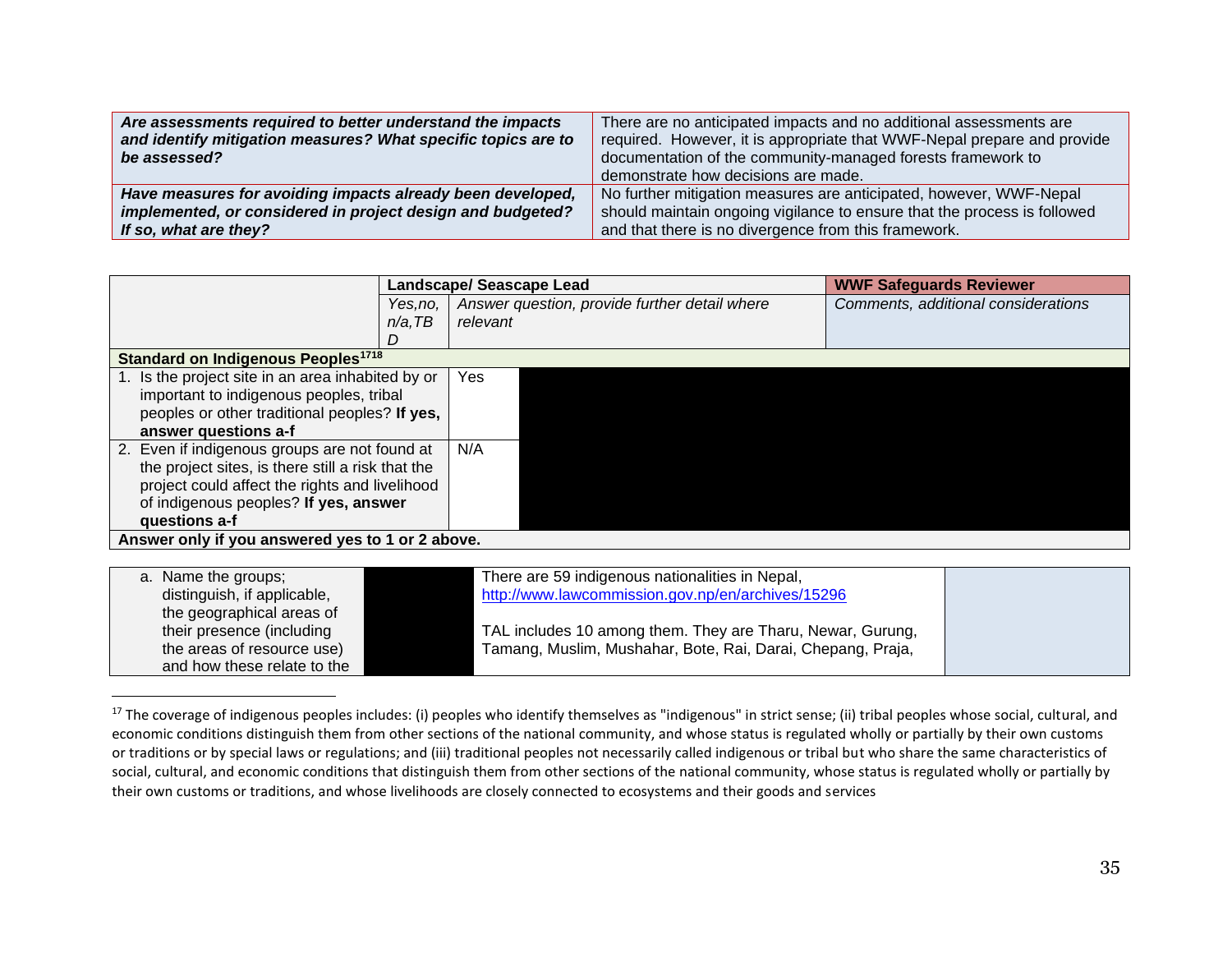| project's area of influence.                                                                                                                                                                                                              | Gharti. They reside in areas where the project is being<br>implemented.                                                                                                                                                                                                                                                                                                                                                                                                                                                                                                                  |  |
|-------------------------------------------------------------------------------------------------------------------------------------------------------------------------------------------------------------------------------------------|------------------------------------------------------------------------------------------------------------------------------------------------------------------------------------------------------------------------------------------------------------------------------------------------------------------------------------------------------------------------------------------------------------------------------------------------------------------------------------------------------------------------------------------------------------------------------------------|--|
|                                                                                                                                                                                                                                           | Most of the indigenous nationalities can be found distributed<br>widely across the TAL, however their density is location specific.<br>Most of the indigenous people's livelihoods are dependent on<br>natural resources (e.g., Bote and Mushahar are dependent on<br>fish and other aquatic resources, while Tharu, Chepang and<br>others depend on forest resources). Following the influx of settlers<br>and a wave of massive deforestation after the success of a<br>widespread malaria eradication program in the Terai in 1954,<br>indigenous livelihoods were strongly affected. |  |
|                                                                                                                                                                                                                                           | Nepal's Community forest management program - which transfers<br>usage rights to forest resources to the local community, including<br>indigenous nationalities – is supported by the TAL Program and is<br>working to improve quality and quantity of forest and improve<br>availability of forest resources in sustainable basis to these<br>communities.                                                                                                                                                                                                                              |  |
|                                                                                                                                                                                                                                           | The existing rules and regulation of protected areas management<br>in Nepal also ensures traditional rights of indigenous people to<br>access river resources from PAs with due permission from<br>protected area authorities. To reduce the pressure on river<br>ecosystems, the TAL Program supports alternative measures like<br>fish-pond construction and fish farming, also in benefit of<br>indigenous peoples.                                                                                                                                                                   |  |
| b. What are the key<br>characteristics that qualify<br>the identified groups as<br>indigenous groups? Do<br>these groups identify<br>themselves as indigenous?<br>And how does the host<br>country's Government refer<br>to these groups? | http://www.lawcommission.gov.np/en/archives/category/document<br>s/prevailing-law/statutes-acts/national-foundation-for-upliftment-<br>of-aadibasi-janjati-act-2058-2002<br>The key characteristics of indigenous groups are that they<br>possess:<br>own mother language;<br>traditional rites and customs;<br>distinct cultural identity; and<br>$\bullet$<br>distinct social structure.                                                                                                                                                                                               |  |
|                                                                                                                                                                                                                                           | Indigenous groups were identified by national laws and policies of<br>Nepal and groups are collectively called indigenous nationalities                                                                                                                                                                                                                                                                                                                                                                                                                                                  |  |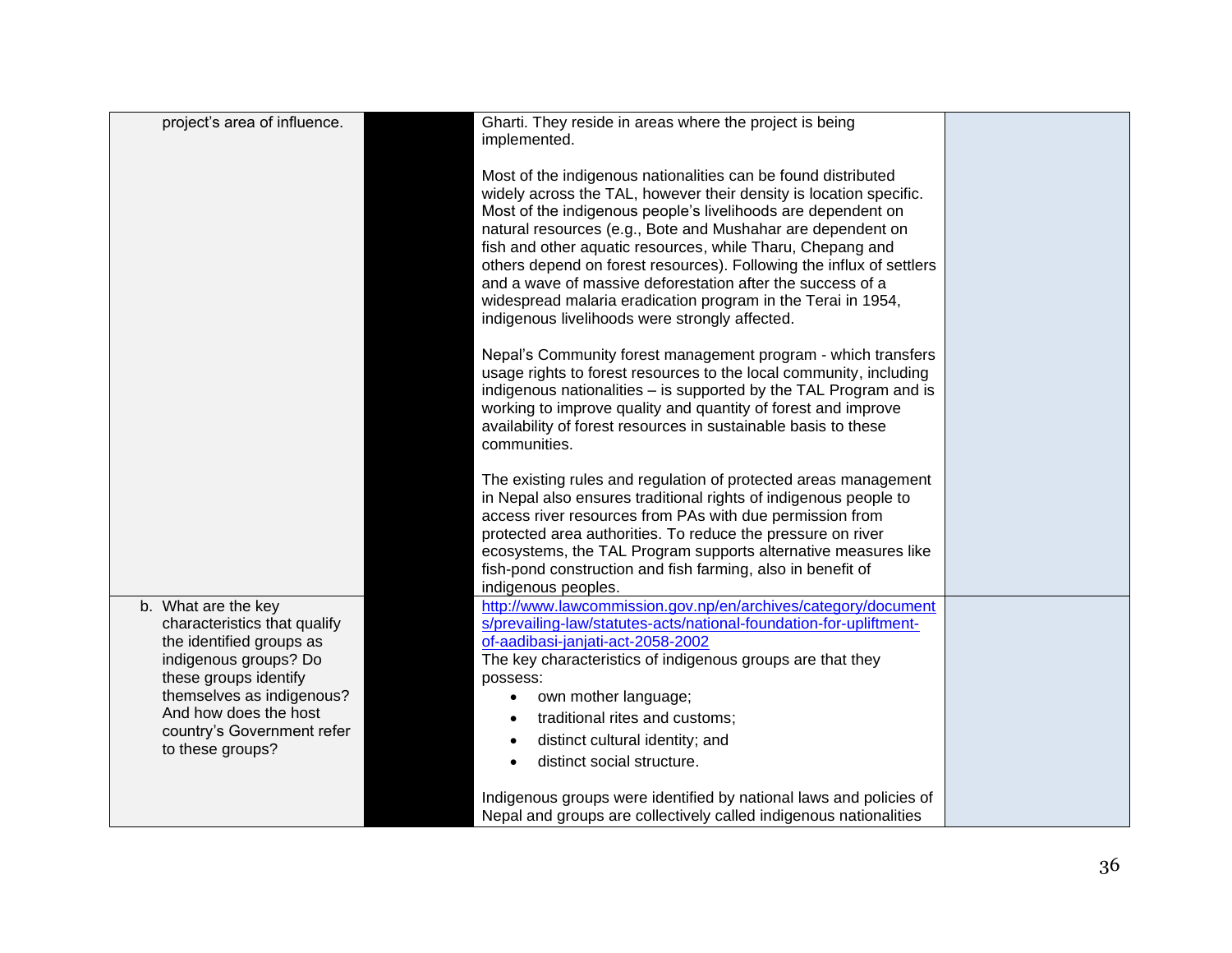|                                                                                                                                                                                                                                                                                                                                                  |           | by the government of Nepal. By constitutional provision, there are<br>requirements for ensuring that indigenous nationalities receive<br>certain state services. These include staff hiring and promotion<br>(federal services, state services and local services); and<br>dedicated seats in all tiers of governance (federal parliament,<br>state parliament, local governments).                                                                                                                                                                                                                                                                          |  |
|--------------------------------------------------------------------------------------------------------------------------------------------------------------------------------------------------------------------------------------------------------------------------------------------------------------------------------------------------|-----------|--------------------------------------------------------------------------------------------------------------------------------------------------------------------------------------------------------------------------------------------------------------------------------------------------------------------------------------------------------------------------------------------------------------------------------------------------------------------------------------------------------------------------------------------------------------------------------------------------------------------------------------------------------------|--|
| c. Is there a risk that the<br>project affects their<br>livelihood in ways other<br>than through access<br>restrictions (already<br>covered in the respective<br>Standard above)? E.g. by<br>affecting their self-<br>determination, cultural<br>identity, values and<br>practices, social cohesion,<br>or by providing inequitable<br>benefits? | <b>No</b> | The program does not affect their livelihood in ways other than<br>access restrictions. Overall the Program is supportive of<br>improving indigenous people's livelihoods, and promotes positive<br>benefits sharing mechanisms, including through the legal<br>provisions of the community forest guideline which allocates 35%<br>of community forest user group income for poor, woman, Dalits,<br>indigenous nationalities. The Program supports the<br>implementation of these legal provisions.                                                                                                                                                        |  |
| d. Explain whether and how<br>legitimate representatives<br>of indigenous groups have<br>been consulted to discuss<br>the project and better<br>understand potential<br>impacts upon them?                                                                                                                                                       | Yes       | The Program works through community forest user groups and<br>buffer zone user groups. These community institutions are formed<br>as per legal provisions (forest regulations 1993 and buffer zone<br>management regulation 1996). Stakeholder consultation is done<br>with the executive representatives of these community groups.<br>Executives are selected by all member households of that area.<br>In community forests, every household (including indigenous<br>peoples) are included in community forest user group and are<br>members of the general assembly. Every general assembly<br>member has rights to select executive committee members. |  |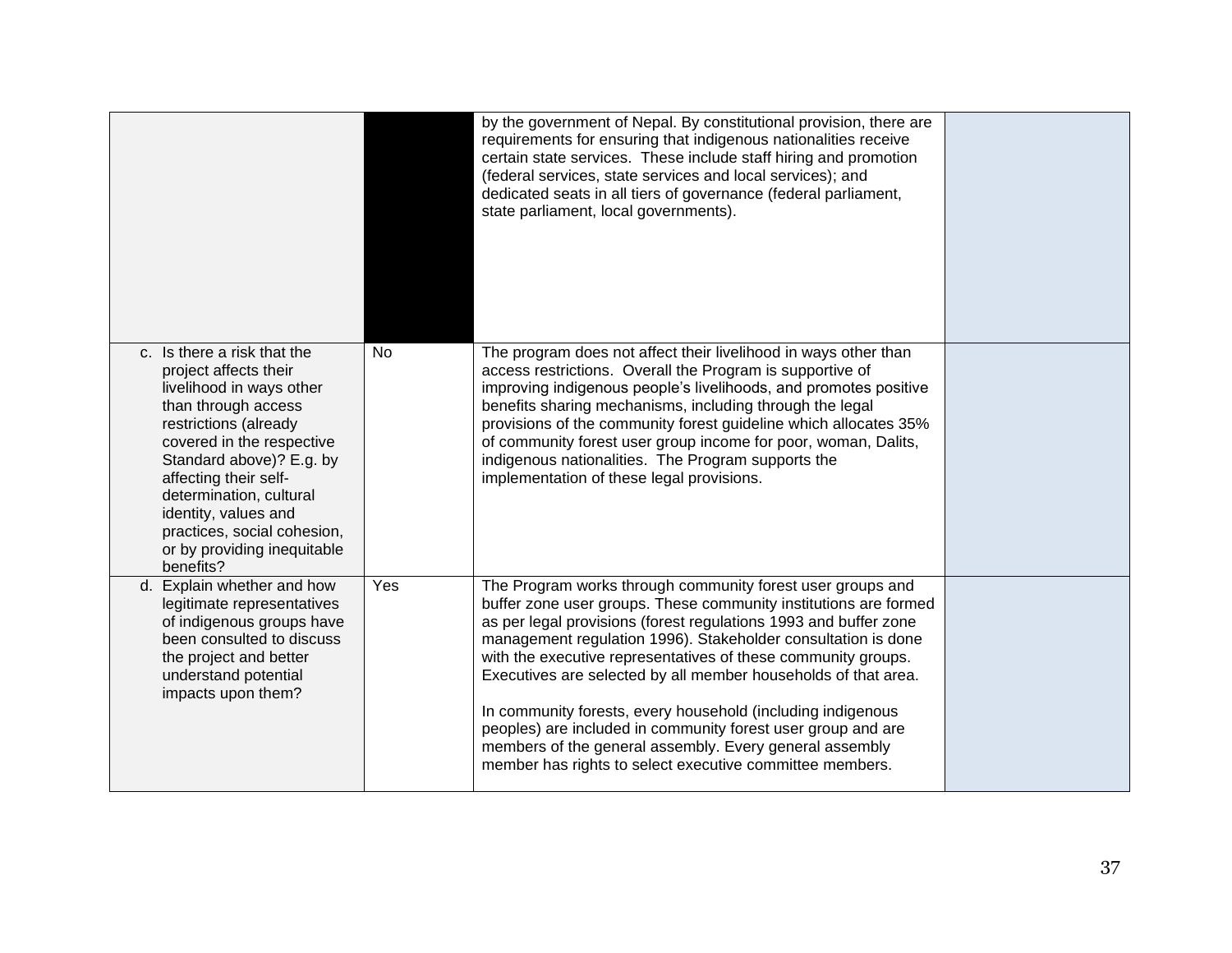|                                                                                                                                                                                            |    | In buffer zones, there are settlement-based buffer zone user<br>groups. Every household (including indigenous peoples) of the<br>settlement are members of user groups.<br>In both cases, there is a space to represent interests of<br>indigenous peoples. The program supports in the functioning of<br>such provisions.                                                                                                                                                                                                                                                                                                                                                                                                                                                                                                                                                                                                                                                                                                                                                                                                                                                                                                                                                                                                                                                                               |  |
|--------------------------------------------------------------------------------------------------------------------------------------------------------------------------------------------|----|----------------------------------------------------------------------------------------------------------------------------------------------------------------------------------------------------------------------------------------------------------------------------------------------------------------------------------------------------------------------------------------------------------------------------------------------------------------------------------------------------------------------------------------------------------------------------------------------------------------------------------------------------------------------------------------------------------------------------------------------------------------------------------------------------------------------------------------------------------------------------------------------------------------------------------------------------------------------------------------------------------------------------------------------------------------------------------------------------------------------------------------------------------------------------------------------------------------------------------------------------------------------------------------------------------------------------------------------------------------------------------------------------------|--|
| e. Has a process been started<br>or implemented to achieve<br>their free, prior and<br>informed consent [(FPIC)<br>Ito activities that might<br>affect them (positively or<br>negatively)? | No | A FPIC guideline does not exist at the national level.<br>The program has not carried out a formal FPIC process but, as<br>described previously, has engaged and consulted with community<br>stakeholders throughout the program and project management<br>cycle and through the established community forest management<br>governance structure, institutions and processes in order to<br>achieve the widest possible consensus and buy-in from the<br>community and its indigenous members.<br>Currently WWF Nepal is working with the National Foundation for<br>Development of Indigenous Nationalities to develop a FPIC<br>guideline for the scope of conservation.<br>The Program supports the implementation of community forest<br>operational plans, protected area management plans, and forest<br>management plans. These plans are prepared by communities<br>and stakeholders themselves. For example, the community forest<br>operation plan is prepared starting from meetings engaging all<br>households within that particular settlement. The activities<br>proposed by those meetings are gathered and discussed in<br>general assembly. General assembly then approves the<br>operational plan. Environmental and social audits such as Initial<br>Environmental Examination (IEE) and EIA (Environmental Impact<br>Assessment) are carried out before formulation of these plans. |  |
| Explain whether<br>f.<br>opportunities are<br>considered to provide<br>benefits for indigenous<br>peoples? If yes, is it<br>ensured that this is done in                                   |    | Indigenous people have equal opportunity to place their needs<br>and demand during project design phase. Those demands are<br>reflected in CBO's plan. The project supports the intervention<br>identified in those plans.                                                                                                                                                                                                                                                                                                                                                                                                                                                                                                                                                                                                                                                                                                                                                                                                                                                                                                                                                                                                                                                                                                                                                                               |  |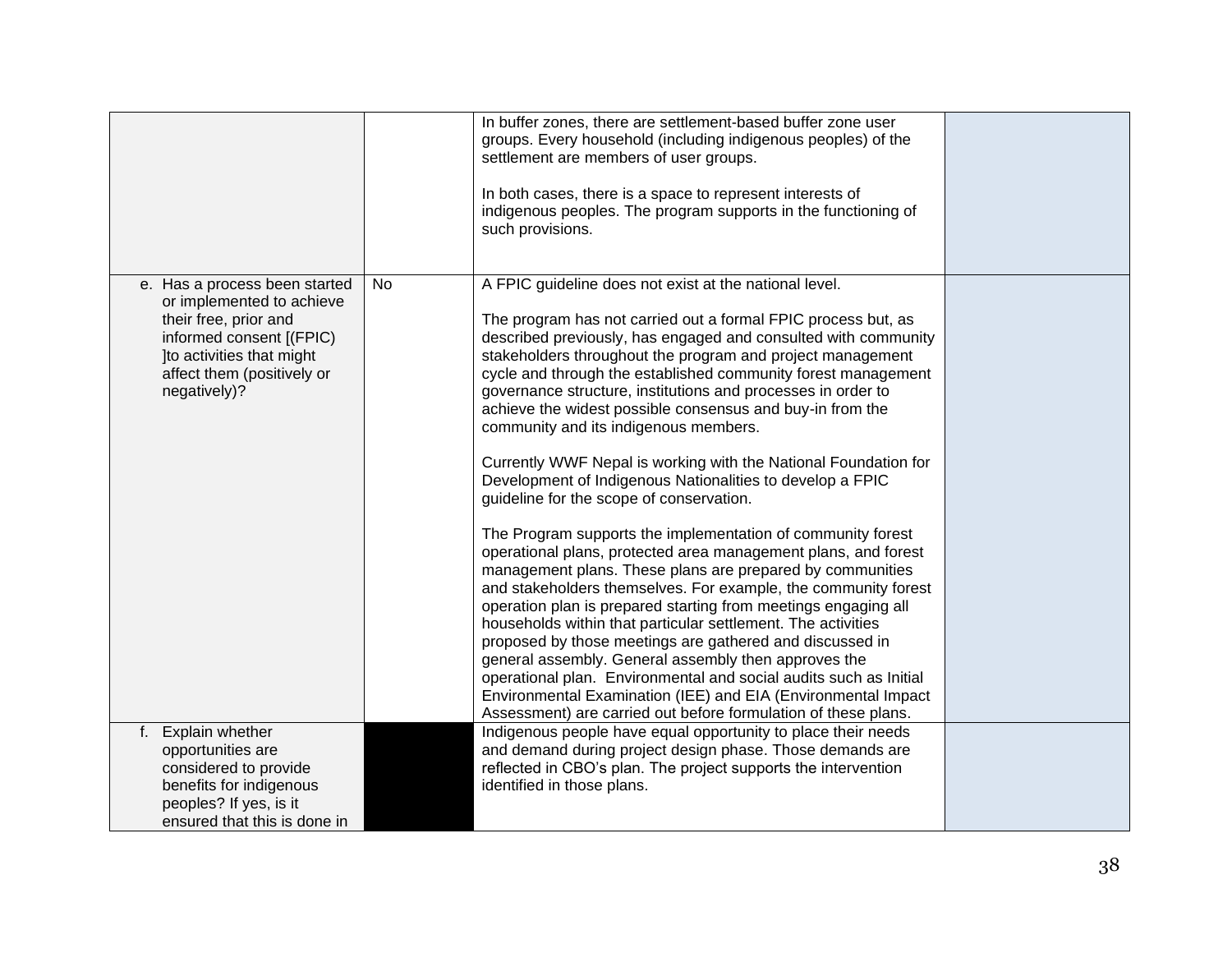| a way agreed with them<br>and is culturally appropriate<br>and gender inclusive?                                                                     |            | In most cases, the primary beneficiaries of the project are<br>indigenous nationalities. For example, to improve the resiliency of<br>Mushahar indigenous community, separate interventions were<br>implemented.                                                                                                                                                                                                                                                                                                                                                                                                                                                                                              |  |  |
|------------------------------------------------------------------------------------------------------------------------------------------------------|------------|---------------------------------------------------------------------------------------------------------------------------------------------------------------------------------------------------------------------------------------------------------------------------------------------------------------------------------------------------------------------------------------------------------------------------------------------------------------------------------------------------------------------------------------------------------------------------------------------------------------------------------------------------------------------------------------------------------------|--|--|
|                                                                                                                                                      |            | The program provides support to Indigenous communities for<br>cultural promotion such as through their homestay enterprises.                                                                                                                                                                                                                                                                                                                                                                                                                                                                                                                                                                                  |  |  |
|                                                                                                                                                      |            | The program also supports empowerment of Tharu woman with<br>specific income generating activities such as turmeric farming.                                                                                                                                                                                                                                                                                                                                                                                                                                                                                                                                                                                  |  |  |
| <b>Conclusion of WWF Safeguards Reviewer</b>                                                                                                         |            |                                                                                                                                                                                                                                                                                                                                                                                                                                                                                                                                                                                                                                                                                                               |  |  |
| Standard triggered? Yes / No /<br><b>TBD</b><br>What are the main impacts<br>(positive and negative) for IPs<br>in the project area?                 | <b>Yes</b> | There are 9 indigenous communities in the Terai Arc Landscape and they are among<br>the potentially affected peoples. There are no truly anticipated negative impacts on<br>these communities, but further engagement does require additional sensitivity,<br>consideration, and respect in WWF-Nepal's engagement. Per review of the<br>Involuntary Resettlement standard, no anticipated restriction of access is anticipated<br>but due diligence in ensuring this is necessary.                                                                                                                                                                                                                           |  |  |
| Are mitigation measures plans prepared?<br>Have they been disclosed?                                                                                 |            | No mitigation plans have been prepared nor are they required. However, as part of<br>the documentation on the community forest management framework referenced in the<br>Involuntary Resettlement section, WWF- Nepal should provide particular attention for<br>documenting how the framework operates in particular regarding indigenous peoples.<br>Specifically, documentation should explain how IPs are included in discussions and<br>what their role is in decision-making. It would particularly be useful to provide an<br>explanation as to how this process constitutes the "consent" of these communities,<br>should restrictions at a future date necessitate full FPIC from these communities. |  |  |
| Have measures for avoiding impacts already<br>been developed, implemented, or considered<br>in project design and budgeted? If so, what<br>are they? |            | These communities are already engaged in the project work and the community<br>mechanisms governing community forests. There is active consultation and<br>discussions with these communities.                                                                                                                                                                                                                                                                                                                                                                                                                                                                                                                |  |  |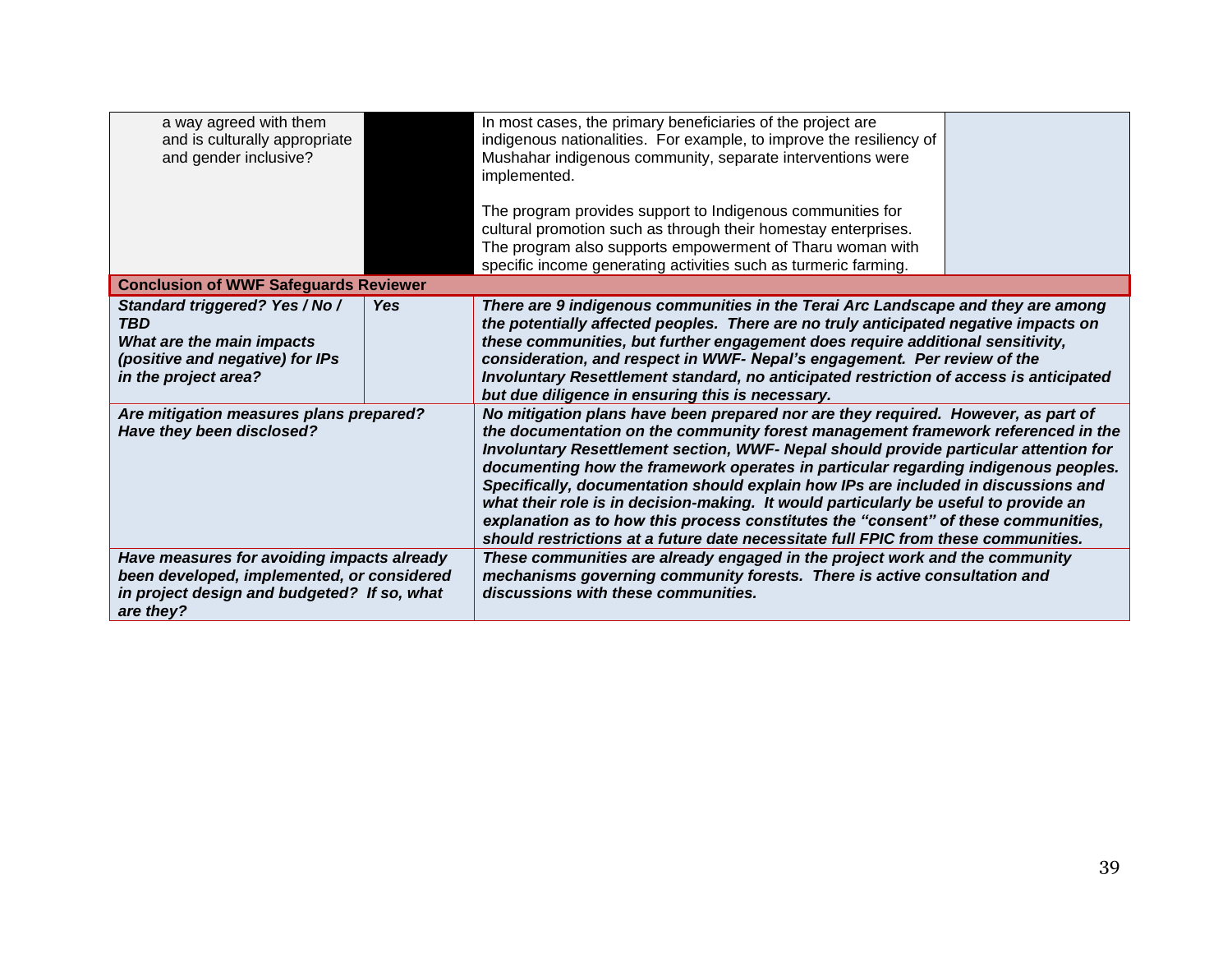|                                                                                                                                                                                                                                                                                                                                                                                                                                                                                                                                                                                                                                                                                                                                                             | <b>Landscape/ Seascape Lead</b> |                                                                                                                                                                                                                                                                                                                                                                                                                                                                                                                                                                                                                                                                                                                                                                                                                                                                                                                                                                                                                                                                                                                                        | <b>WWF Safeguards</b><br><b>Reviewer</b>                                                                                                                         |
|-------------------------------------------------------------------------------------------------------------------------------------------------------------------------------------------------------------------------------------------------------------------------------------------------------------------------------------------------------------------------------------------------------------------------------------------------------------------------------------------------------------------------------------------------------------------------------------------------------------------------------------------------------------------------------------------------------------------------------------------------------------|---------------------------------|----------------------------------------------------------------------------------------------------------------------------------------------------------------------------------------------------------------------------------------------------------------------------------------------------------------------------------------------------------------------------------------------------------------------------------------------------------------------------------------------------------------------------------------------------------------------------------------------------------------------------------------------------------------------------------------------------------------------------------------------------------------------------------------------------------------------------------------------------------------------------------------------------------------------------------------------------------------------------------------------------------------------------------------------------------------------------------------------------------------------------------------|------------------------------------------------------------------------------------------------------------------------------------------------------------------|
|                                                                                                                                                                                                                                                                                                                                                                                                                                                                                                                                                                                                                                                                                                                                                             | Yes, no,<br>$n/a$ , TBD         | Answer question, provide further detail where<br>relevant                                                                                                                                                                                                                                                                                                                                                                                                                                                                                                                                                                                                                                                                                                                                                                                                                                                                                                                                                                                                                                                                              | Comments, additional<br>considerations                                                                                                                           |
| <b>Standard on Natural Habitat</b>                                                                                                                                                                                                                                                                                                                                                                                                                                                                                                                                                                                                                                                                                                                          |                                 |                                                                                                                                                                                                                                                                                                                                                                                                                                                                                                                                                                                                                                                                                                                                                                                                                                                                                                                                                                                                                                                                                                                                        |                                                                                                                                                                  |
| 1. Are any project activities proposed within or<br>adjacent to areas of high biodiversity value<br>or critical habitats, including legally<br>protected areas, areas proposed for<br>protection, or recognized as such by<br>authoritative sources and/or indigenous<br>peoples or local communities? Is there a risk<br>of causing adverse impacts to biodiversity<br>and the integrity of the ecosystems?<br>Consider activities such as infrastructure<br>works (e.g. watch tower, facilities, access<br>roads, small scale water infrastructure) or<br>ecotourism activities and impacts from<br>inadequate waste disposal, disturbance of<br>nesting sites, slope erosion through hiking<br>trails etc. Consider both construction and use<br>phases. | Yes                             | Most of the project interventions are in high<br>biodiversity areas and critical corridors including<br>protected areas.<br>There is no risk of adverse impacts on biodiversity as<br>the project is designed to conserve and manage<br>biodiversity.<br>Small scale infrastructure works (forest roads,<br>outpost/guard posts, watch towers) are constructed<br>by implementing authorities based on their approved<br>management plans. Protected area management<br>plan is approved after it is screened through initial<br>environmental examination (IEE) process. For<br>certain adverse impacts, such as pollution by tourism<br>and visitor disturbances to wildlife, protected areas<br>have codes of conduct which they monitor and<br>enforce. Program support helps to ensure that those<br>code of conducts are followed.<br>Nature guides, waste management, hospitality,<br>language trainings and exposure visits and basic<br>amenities/facilities improvement support are provided<br>by the Program to the homestay communities in an<br>effort to extend best practices to communities and<br>community forests. | <b>WWF-Nepal obviously</b><br>carries out work in<br>areas of high<br>biodiversity value.<br>The location alone is<br>insufficient to trigger<br>this safeguard. |
| 2. Is there a risk of significant adverse impacts<br>on biodiversity outside above described<br>areas (PA etc.), through infrastructure<br>development, plantation development (even<br>small scale) or other activities e.g. through<br>the removal of vegetation cover, creation of<br>soil erosion and/or debris deposition                                                                                                                                                                                                                                                                                                                                                                                                                              | No                              | The Program supports similar activities as those<br>described above for areas outside of formal<br>protected areas.                                                                                                                                                                                                                                                                                                                                                                                                                                                                                                                                                                                                                                                                                                                                                                                                                                                                                                                                                                                                                    |                                                                                                                                                                  |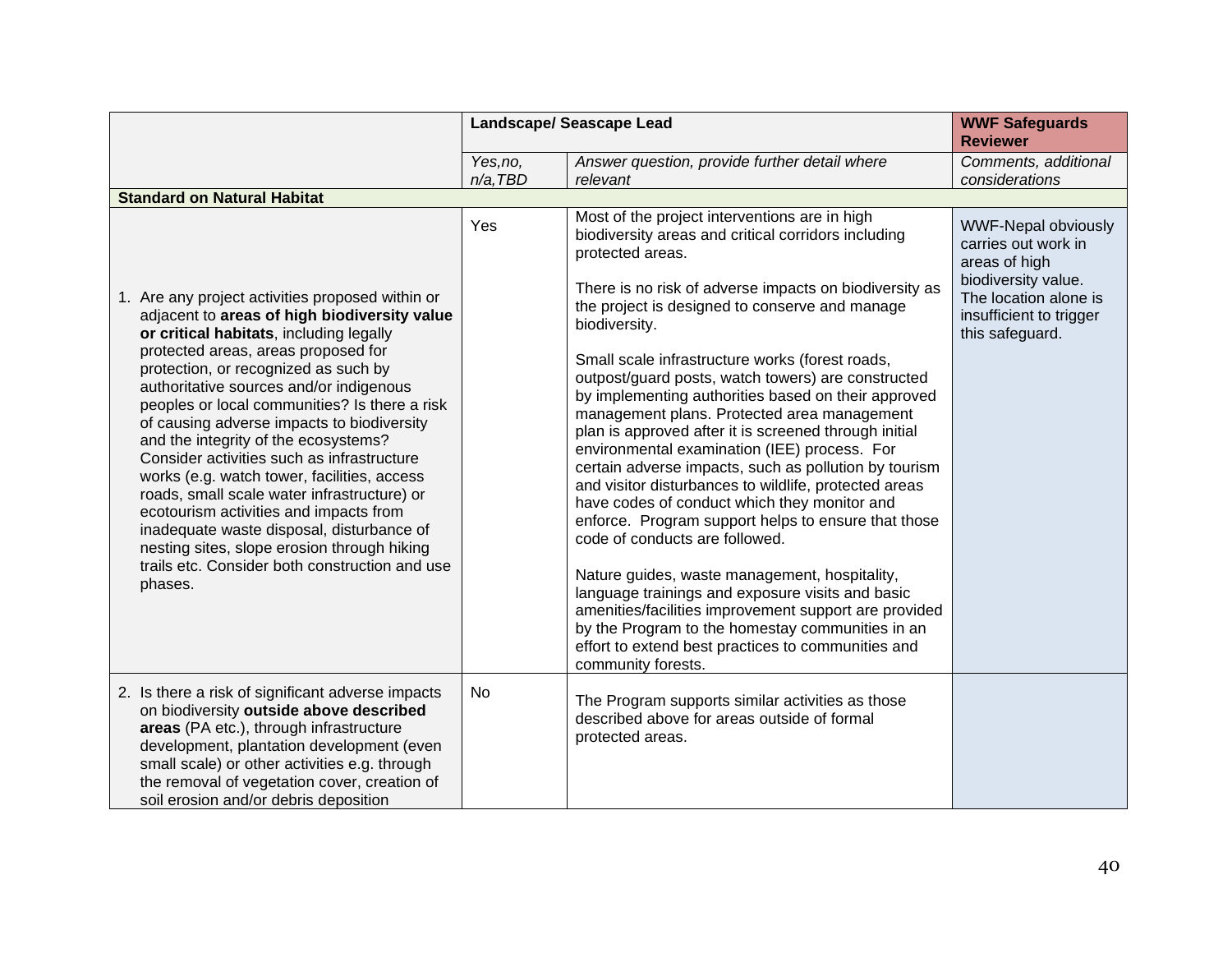| downslope, or other disturbances? Consider<br>both construction and use phases.                                                                                                                                                                                                                                                                                                               |           |                                                                                                                                                                                                                                                                                                                                                                                                                                                                                         |                                                                                                                                                                                                                                                                                                                                      |
|-----------------------------------------------------------------------------------------------------------------------------------------------------------------------------------------------------------------------------------------------------------------------------------------------------------------------------------------------------------------------------------------------|-----------|-----------------------------------------------------------------------------------------------------------------------------------------------------------------------------------------------------------------------------------------------------------------------------------------------------------------------------------------------------------------------------------------------------------------------------------------------------------------------------------------|--------------------------------------------------------------------------------------------------------------------------------------------------------------------------------------------------------------------------------------------------------------------------------------------------------------------------------------|
| 3. Is there a risk that the project might create<br>other pathways for spreading<br>invasive<br>species (e.g. through creation of corridors,<br>import of commodities, tourism or movement<br>of boats)?                                                                                                                                                                                      | No        | Program interventions support removal and<br>management of invasive species in corridors and<br>critical areas.                                                                                                                                                                                                                                                                                                                                                                         |                                                                                                                                                                                                                                                                                                                                      |
| 4. Is there a risk that the project negatively<br>affects water flows through extraction,<br>diversion or containment of surface or ground<br>water (e.g., through dams, reservoirs, canals,<br>levees, river basin developments,<br>groundwater extraction) or through other<br>activities and as such alter existing stream<br>flow and reduce seasonal availability of water<br>resources? | No        | The Program does not support large infrastructure<br>works in the landscape. However, small-scale water<br>supply facilities through ground water extraction is<br>supported for households and wildlife by installation<br>of tube wells and construction of water holes. The<br>Program also supports creation of recharge ponds to<br>maintain ground water.                                                                                                                         |                                                                                                                                                                                                                                                                                                                                      |
| 5. Is there a risk that the project affects water<br>quality of surface or groundwater (e.g.,<br>contamination, increase of salinity) through<br>irrigation/ agricultural run-off, water extraction<br>practices, influence of livestock or other<br>activities?                                                                                                                              | <b>No</b> | There is no risk to water quality of surface or<br>groundwater. The Program does not promote use of<br>chemicals, but rather works on reducing pollution in<br>surface water and encourages individual households<br>to adopt integrated pest management to reduce<br>contamination.                                                                                                                                                                                                    |                                                                                                                                                                                                                                                                                                                                      |
| 6. If the project promotes the use of resources<br>from natural habitats (such as timber or non-<br>timber forest products), is there a risk that<br>this might lead to unsustainable use? How<br>will this be prevented?                                                                                                                                                                     | Yes       | The program promotes sustainable harvesting of<br>timber and non-timber forest products. There is a<br>potential risk of unsustainable extraction of<br>resources, but the program supports the preparation<br>of business and operational plans to ensure<br>sustainable harvest. The program also supports<br>building the capacity of communities (through local<br>resource persons and regular trainings and<br>coaching) and government for sustainable production<br>and supply. | WWF has put in place<br>project activities that<br>support sustainable<br>harvesting of timber<br>and NTFPs. Unless it<br>is only through WWF's<br>intervention that<br>communities are<br>having access to or<br>the ability to harvest<br>products, this risk is<br>not specific to WWF's<br>activities. To the<br>contrary, WWF's |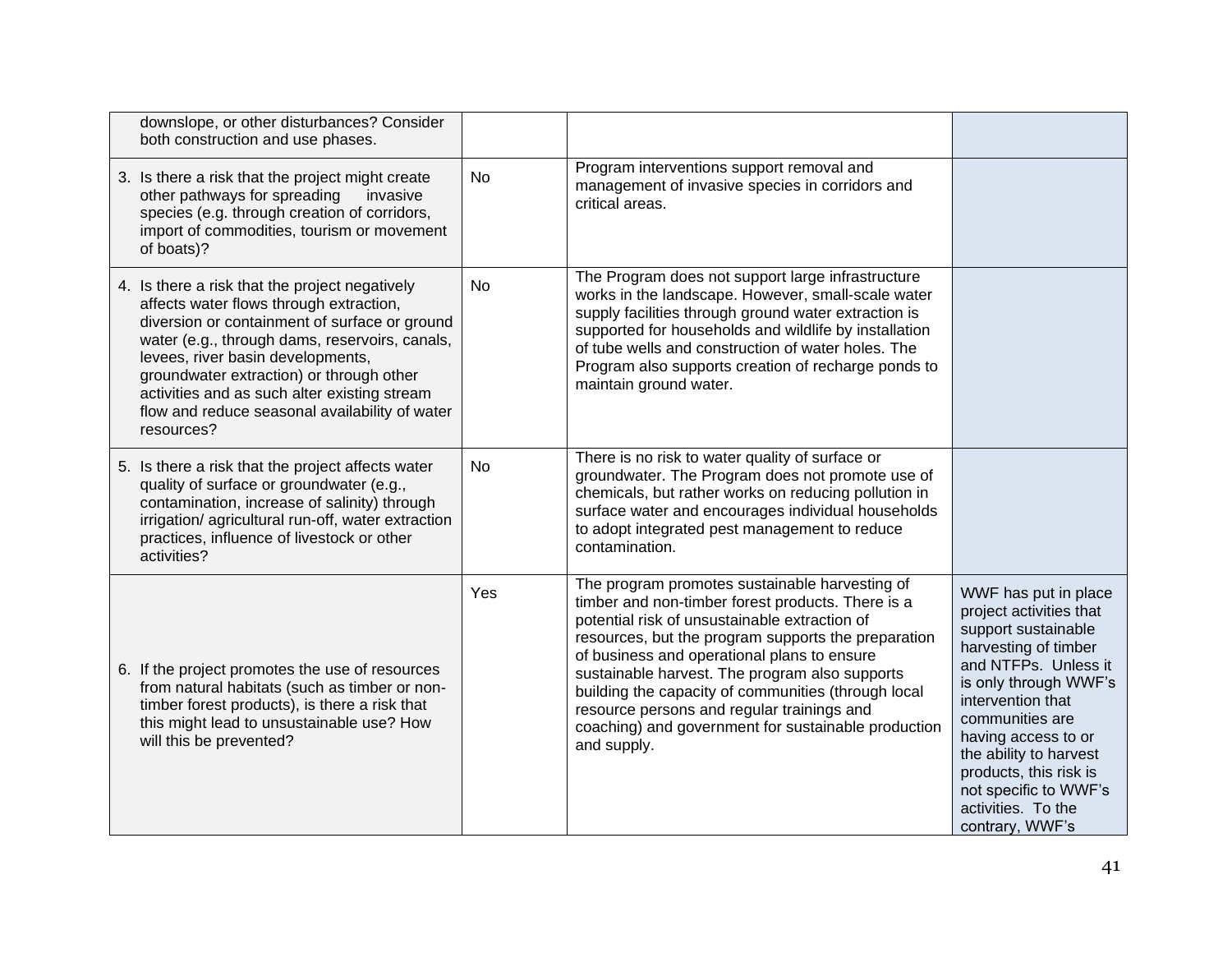| 7. Will the project involve the application of<br>pesticides, fungicides or herbicides (biocides)<br>or of integrated pest management?                                                        | <b>No</b> | Program interventions do not include promotion of<br>pesticides, fungicides or herbicides. The Program<br>supports communities for application of integrated<br>pest management.                                                                                                                                         | project work is<br>mitigating an existing<br>threat.<br>However, if the<br>potential for harvesting<br>(in any fashion) only<br>takes places with<br>WWF's direct<br>facilitation/<br>intervention, then<br>WWF would need to<br>document their<br>approach to capacity<br>building around<br>sustainable practices<br>and monitoring. |
|-----------------------------------------------------------------------------------------------------------------------------------------------------------------------------------------------|-----------|--------------------------------------------------------------------------------------------------------------------------------------------------------------------------------------------------------------------------------------------------------------------------------------------------------------------------|----------------------------------------------------------------------------------------------------------------------------------------------------------------------------------------------------------------------------------------------------------------------------------------------------------------------------------------|
| 8. Is there a risk that the project could give rise<br>to an increase of incoming<br>migration and<br>population increase, which could put a strain<br>on the existing natural resource base? | No        | Since the program supports small scale development<br>interventions, there is no risk these would give rise to<br>significant incoming population migration. However,<br>because of productivity of land and easy access and<br>availability of state services, there is increasing trend<br>of in-migration in TAL area |                                                                                                                                                                                                                                                                                                                                        |
| <b>Conclusion of WWF Safeguards Reviewer</b>                                                                                                                                                  |           |                                                                                                                                                                                                                                                                                                                          |                                                                                                                                                                                                                                                                                                                                        |
| Policy should be triggered? Yes / No / TBD If<br>yes, explain                                                                                                                                 | <b>No</b> | Unless the threat of harvesting and exploitation of timber and NTFPs existing<br>only as a direct result of WWF's project activities or if the activities greatly<br>magnifies the risk, there is no need to trigger this safeguard.                                                                                     |                                                                                                                                                                                                                                                                                                                                        |
| Are any Environment Management Plan/s need to be<br>prepared?                                                                                                                                 |           |                                                                                                                                                                                                                                                                                                                          |                                                                                                                                                                                                                                                                                                                                        |
| Are these management plans part of the project design and<br>is there sufficient budget for their implementation                                                                              |           |                                                                                                                                                                                                                                                                                                                          |                                                                                                                                                                                                                                                                                                                                        |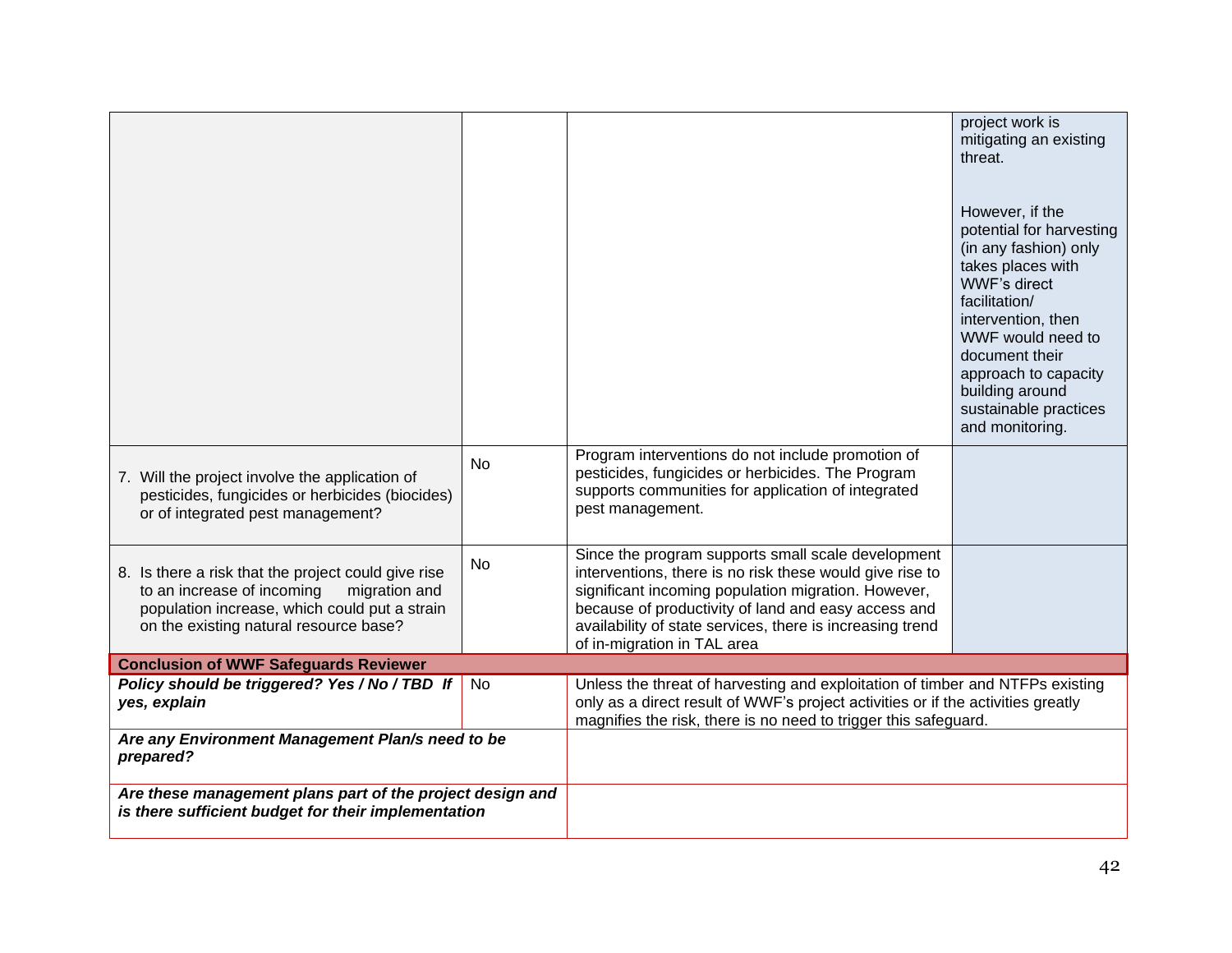|                                                                                                                                                                                                                                                         | <b>Landscape/ Seascape Lead</b> |                                                                                                                                                                                                                                                                                                                                                                                                                                                                                                                     | <b>WWF Safeguards</b><br><b>Reviewer</b> |
|---------------------------------------------------------------------------------------------------------------------------------------------------------------------------------------------------------------------------------------------------------|---------------------------------|---------------------------------------------------------------------------------------------------------------------------------------------------------------------------------------------------------------------------------------------------------------------------------------------------------------------------------------------------------------------------------------------------------------------------------------------------------------------------------------------------------------------|------------------------------------------|
|                                                                                                                                                                                                                                                         | Yes, no,<br>$n/a$ , TBD         | Answer question, provide further detail where relevant                                                                                                                                                                                                                                                                                                                                                                                                                                                              | Comments, additional<br>considerations   |
| <b>Standard on Community Health and Security</b>                                                                                                                                                                                                        |                                 |                                                                                                                                                                                                                                                                                                                                                                                                                                                                                                                     |                                          |
| 1. Is there a risk that the project would stir or<br>exacerbate conflicts among communities,<br>groups or individuals (e.g. by increasing<br>resource competition when promoting<br>economic opportunities, strengthening rights<br>of selected groups? | <b>No</b>                       | No risk of conflict has been observed over the life of<br>the program despite positive benefits from the program<br>being targeted to indigenous communities and<br>marginalized groups in promoting economic<br>opportunities. Positive discrimination in benefit sharing<br>is done as per the legal provisions contained in the<br>community forest guideline, which allocates 35% of<br>community forest user group income for poor, woman,<br>Dalits, indigenous nationalities.                                |                                          |
|                                                                                                                                                                                                                                                         |                                 | The program encourages strong community<br>engagement in decision making processes related to<br>resource use and in the identification of economic<br>opportunities and selection of beneficiaries with<br>meaningful participation of all households. In order to<br>avoid any risk of elite capture, the program encourages<br>processes such as endorsement of annual plans of<br>CBOs by their general assemblies and conducting<br>public hearings and public auditing annually to review<br>program results. |                                          |
| 2. Is there a risk of violence directed toward<br>project-affected communities? Consider in<br>particular risks prevalent in a conflict or post-<br>conflict context and dynamics of recent or<br>expected migration (e.g. displaced people).           | <b>No</b>                       | No risk of violence is perceived.                                                                                                                                                                                                                                                                                                                                                                                                                                                                                   |                                          |
| 3. Is there a probability that the project creates<br>conditions (e.g., stagnant water bodies) that<br>expose the community to health issues such<br>as water-born, water-based, vector-borne<br>diseases, and communicable diseases?                   | <b>No</b>                       | There is no probability that the program will cause<br>community exposure to health issues through changes<br>in water infrastructure or management such as water-<br>born, water-based, vector-borne diseases, and<br>communicable diseases.                                                                                                                                                                                                                                                                       |                                          |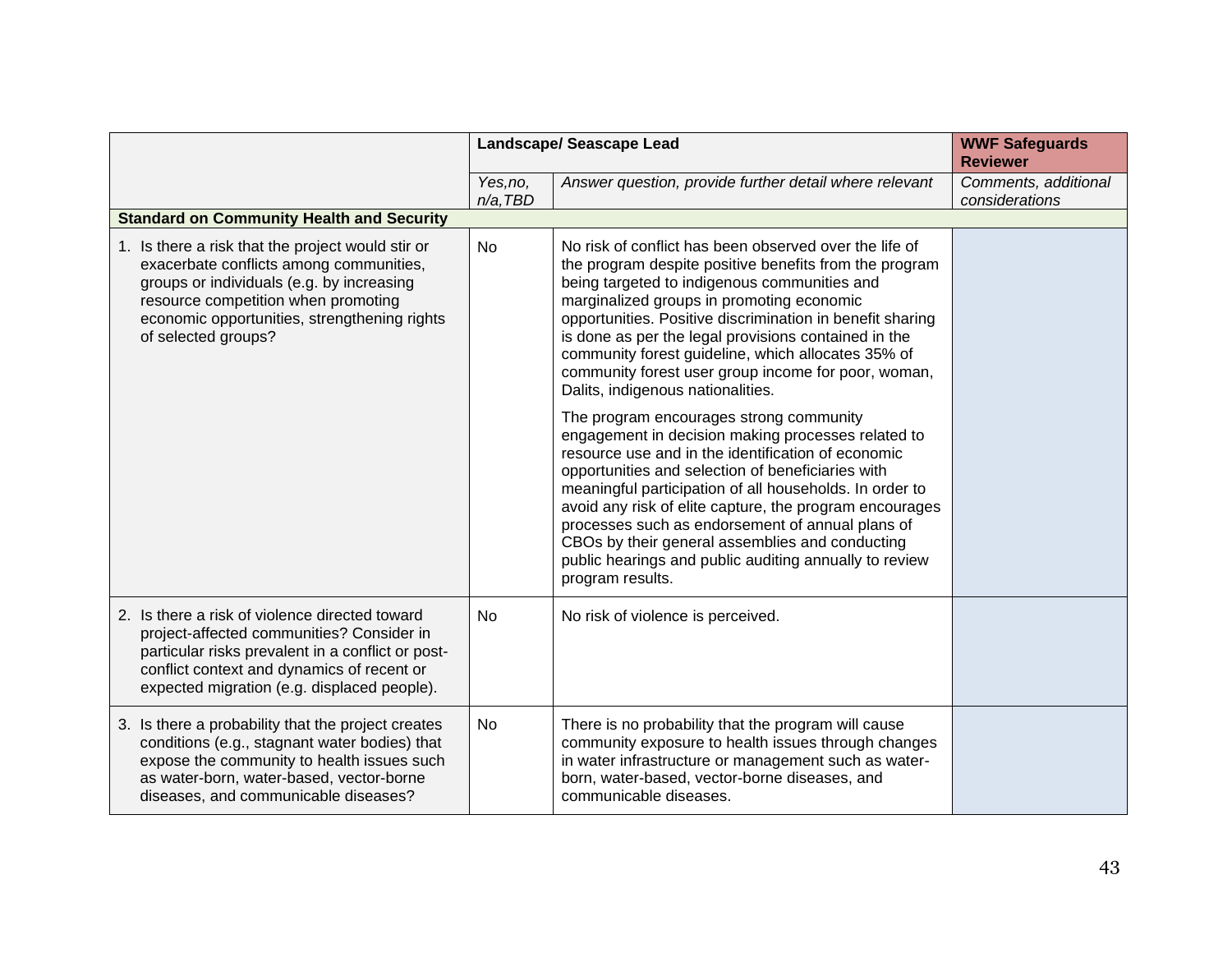|                                                                                                                                                                                                                                                                               |     | The Program supports introduction of small water holes<br>and recharge ponds in buffer zones. These<br>impoundments are small scale and their location (for<br>construction) is determined by the community. They<br>are generally located far from the settlement area.                                                                                                                                                                                                                                                                                                                                                                                                                                                                                                                                                                                                                                                                                                                                                                                 |                                                                                                                                                                                                                                                                                                                                                                                                                                      |
|-------------------------------------------------------------------------------------------------------------------------------------------------------------------------------------------------------------------------------------------------------------------------------|-----|----------------------------------------------------------------------------------------------------------------------------------------------------------------------------------------------------------------------------------------------------------------------------------------------------------------------------------------------------------------------------------------------------------------------------------------------------------------------------------------------------------------------------------------------------------------------------------------------------------------------------------------------------------------------------------------------------------------------------------------------------------------------------------------------------------------------------------------------------------------------------------------------------------------------------------------------------------------------------------------------------------------------------------------------------------|--------------------------------------------------------------------------------------------------------------------------------------------------------------------------------------------------------------------------------------------------------------------------------------------------------------------------------------------------------------------------------------------------------------------------------------|
| 4. Does the project increase risk of human-<br>wildlife conflicts including the risk of injury or<br>loss of human life?                                                                                                                                                      | Yes | Program interventions are focused on increasing<br>populations of endangered wildlife species. In the long<br>run, this will increase the risk of incidences of human/<br>wildlife conflicts in corridors and buffer zones.<br>The program has designed and implemented<br>preventive measures (e.g. predator proof corral,<br>fences, trenches) and curative measures (national and<br>local relief funds and scholarships for the children of<br>the HWC victims) to support communities to mitigate<br>and cope with such conflicts. The program has also<br>supported the right to education by providing school<br>bus transport to children to ensure their safety while<br>going to school through prime wildlife habitat.<br>The program also has been supporting and training<br>community-based Rapid Response Teams as first line<br>responders in cases of human/wildlife conflict.<br>The program conducts periodic monitoring of the<br>effectiveness of such measures and designs new<br>interventions to address context specific risks. | Increasing populations<br>of key wildlife species<br>inherently increases<br>the potential for<br>Human Wildlife<br>Conflict. WWF-Nepal<br>has carried out work<br>focused on increasing<br>these wildlife<br>populations hand-in-<br>hand with a host of<br>actions to mitigate the<br>threats it creates.<br>The sustainability of<br>these efforts is<br>important given the<br>enduring nature of<br>these potential<br>impacts. |
| 5. Does the project directly or indirectly engage<br>or work with security personnel (including<br>forest guards) that may pose a potential risk to<br>health and safety of communities and/or<br>individuals (e.g. due to a lack of adequate<br>training or accountability)? | Yes | The program directly and indirectly works with security<br>personnel. It primarily supports forest guards and law<br>enforcement agencies to strengthen their capacity on<br>wildlife management, tourism promotion and crime<br>control.<br>All enforcement actions by different agencies are<br>carried out under Forest Act and National Parks and<br>Wildlife Conservation Act. Department of Forests and                                                                                                                                                                                                                                                                                                                                                                                                                                                                                                                                                                                                                                            | Engagement and<br>support to law<br>enforcement<br>personnel does create<br>a body of risk for<br>communities and<br>requires WWF's due<br>consideration and<br>oversight to ensure                                                                                                                                                                                                                                                  |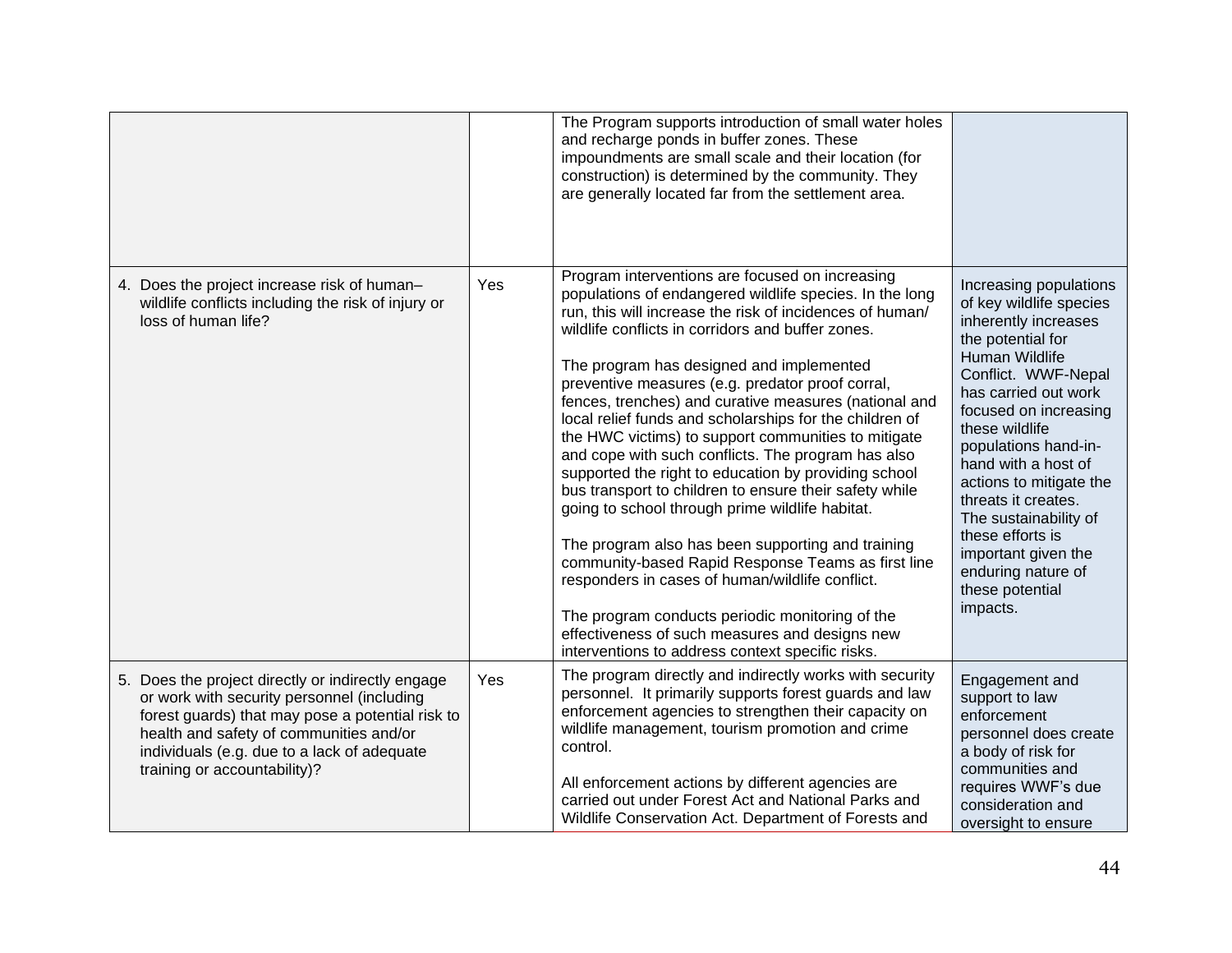| Department of National Parks and Wildlife lead the<br>enforcement actions under these acts. Program<br>support goes directly to National Parks and<br>District/Division Forest Offices. National Parks and<br>District Forest Offices mobilize that support and<br>channel it to other law enforcement agencies (Wildlife<br>Crime Control Bureau, Nepal Army assigned to<br>protected areas) for the following activities: | that its support<br>enables effective law<br>enforcement and<br>protection of human<br>rights.<br>In its description of<br>project activities,<br><b>WWF-Nepal identifies</b>                       |
|-----------------------------------------------------------------------------------------------------------------------------------------------------------------------------------------------------------------------------------------------------------------------------------------------------------------------------------------------------------------------------------------------------------------------------|-----------------------------------------------------------------------------------------------------------------------------------------------------------------------------------------------------|
| 1. Training on biodiversity conservation and safety from<br>wildlife, legal provisions for forest and wildlife resource<br>management, human rights-based approach and social<br>policies.                                                                                                                                                                                                                                  | two areas of work that<br>require consideration<br>of risks mitigation.<br>First, WWF-Nepal<br>provides a variety of                                                                                |
| 2. Mobilization support: vehicle, fuel, maintenance and<br>logistics during travel.                                                                                                                                                                                                                                                                                                                                         | support in the form of<br>training, capacity, and<br>equipment to a variety                                                                                                                         |
| Program resources supporting informant networks are<br>managed by the Protected Areas and District Forest<br>Offices themselves.                                                                                                                                                                                                                                                                                            | of types of rangers. It<br>is essential that these<br>forms of support<br>enable greater safety                                                                                                     |
| Program resources supporting community-based forest<br>guards are managed by the community forest user<br>groups themselves.                                                                                                                                                                                                                                                                                                | for those engaged in<br>enforcement and<br>greater cohesion to<br>human rights and                                                                                                                  |
| To minimize the risk to safety of communities and/or<br>individuals and staff, training on Human Rights Based<br>Approach, National commitments on social policies and<br>WWF's social policies has been conducted. In addition,<br>training on occupation health and safety, including<br>wildlife behaviour, is also supported by the program in<br>support of the welfare of rangers and security<br>personnel.          | humane treatment of<br>local communities,<br>including but not<br>limited to vulnerable<br>groups and IPs.<br>Appropriate<br>mechanisms for doing<br>this include integration<br>of property safety |
| Program support is tailored to the different categories<br>of rangers and the different functions they perform.<br>These include:                                                                                                                                                                                                                                                                                           | training as well as<br>training in human<br>rights, non-violent<br>tactics, conflict                                                                                                                |
| a. Civilian rangers: the program supports training on<br>habitat management, species conservation, tourism                                                                                                                                                                                                                                                                                                                  | resolution into the<br>broader training<br>package for rangers.                                                                                                                                     |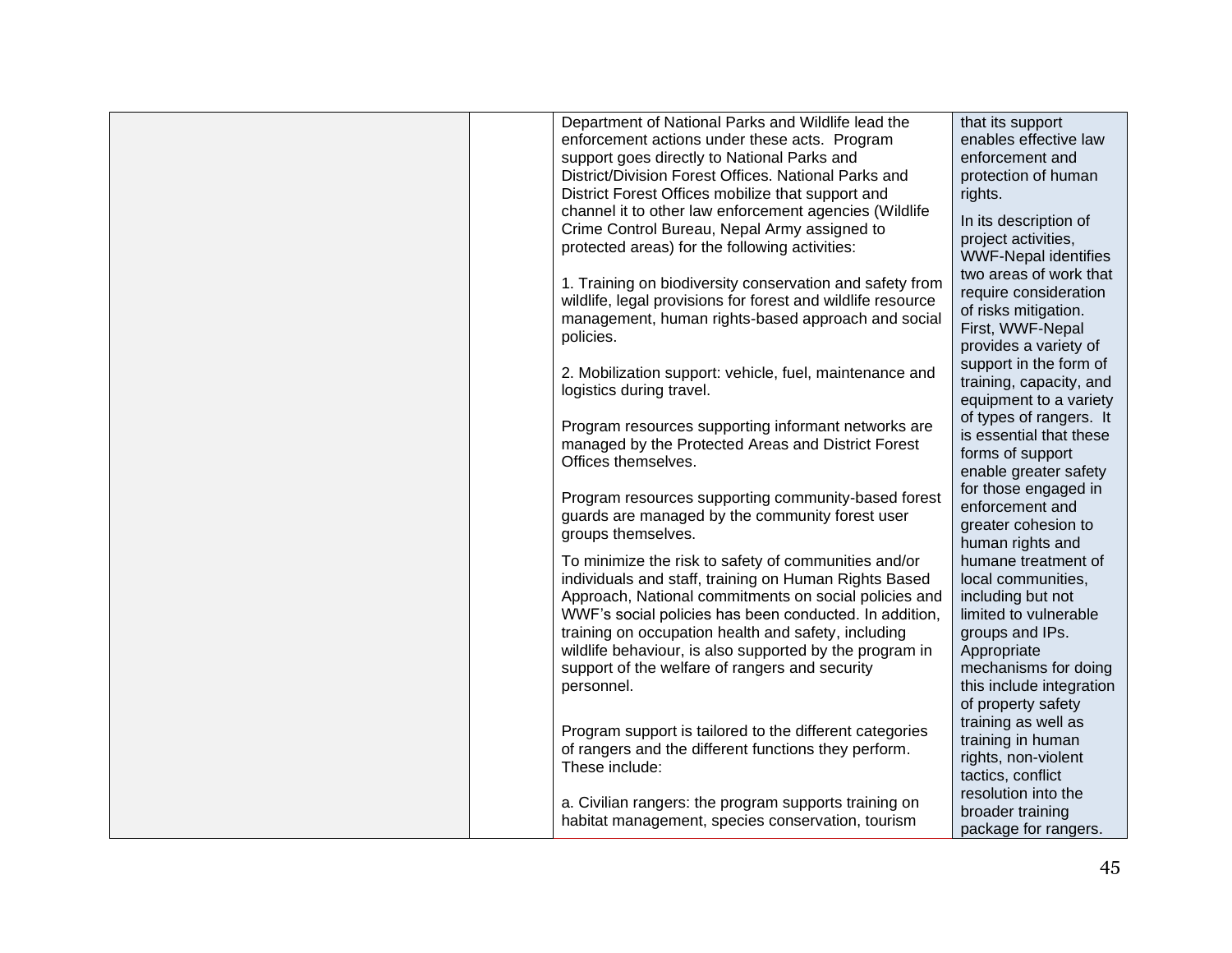|                                                                                                                                                                                                                                                                                                                                                                                                                                                                                                                      |    | management, buffer zone management and park-<br>people relationships.<br>b. Nepal army staff assigned to protected areas receive<br>training on biodiversity conservation and park-people<br>relations.                                                                                                                                                                                                                                                                                                                                                                                                                                                                                                       | Support for efforts that<br>facilitate improved<br>relations between<br>rangers and the<br>community would also<br>be beneficial.                                                                                                                                                                                                                                                                                        |
|----------------------------------------------------------------------------------------------------------------------------------------------------------------------------------------------------------------------------------------------------------------------------------------------------------------------------------------------------------------------------------------------------------------------------------------------------------------------------------------------------------------------|----|---------------------------------------------------------------------------------------------------------------------------------------------------------------------------------------------------------------------------------------------------------------------------------------------------------------------------------------------------------------------------------------------------------------------------------------------------------------------------------------------------------------------------------------------------------------------------------------------------------------------------------------------------------------------------------------------------------------|--------------------------------------------------------------------------------------------------------------------------------------------------------------------------------------------------------------------------------------------------------------------------------------------------------------------------------------------------------------------------------------------------------------------------|
|                                                                                                                                                                                                                                                                                                                                                                                                                                                                                                                      |    | c. Community volunteer rangers are recruited by<br>community forests and receive program support for<br>training on forest and wildlife survey and monitoring,<br>forest operational plan preparation, and participatory<br>natural resources management.                                                                                                                                                                                                                                                                                                                                                                                                                                                     | The second risk area<br>is WWF-Nepal's<br>support for informant<br>mechanisms. These<br>efforts need to be<br>done carefully and in<br>compliance with both<br>Nepal's legal<br>framework and with<br>relevant WWF<br>.guidelines. Efforts<br>need to be carried out<br>to ensure protection of<br>informants, including<br>confidentiality, and<br>that the system does<br>not create conflict<br>within the community. |
| 6. Is there a risk that the project exposes<br>communities to both accidental and natural<br>hazards, particularly where structural<br>elements of the project or program are<br>accessible to members of the affected<br>community, or where their failure could result<br>in injury to the community? Consider also<br>examples such as small-scale infrastructure or<br>other built facilities (watch tower, water<br>infrastructure etc.), as well as changing flows<br>into dams or other water infrastructure. | No | The program does not support large scale<br>infrastructure work. It does provide support for<br>construction of guard posts, watch towers, community<br>shelter houses, and office buildings of CBOs.<br>The program has a mandatory requirement for the<br>executing agency/institutions to employ certified<br>construction experts in the infrastructure design and<br>construction phases. It also monitors the use of safety<br>and security measures during the construction.<br>For any small infrastructure support provided to the<br>communities such as wood processing units (e.g.<br>community sawmill), fire control equipment and tree<br>harvesting equipment - training on occupation health |                                                                                                                                                                                                                                                                                                                                                                                                                          |